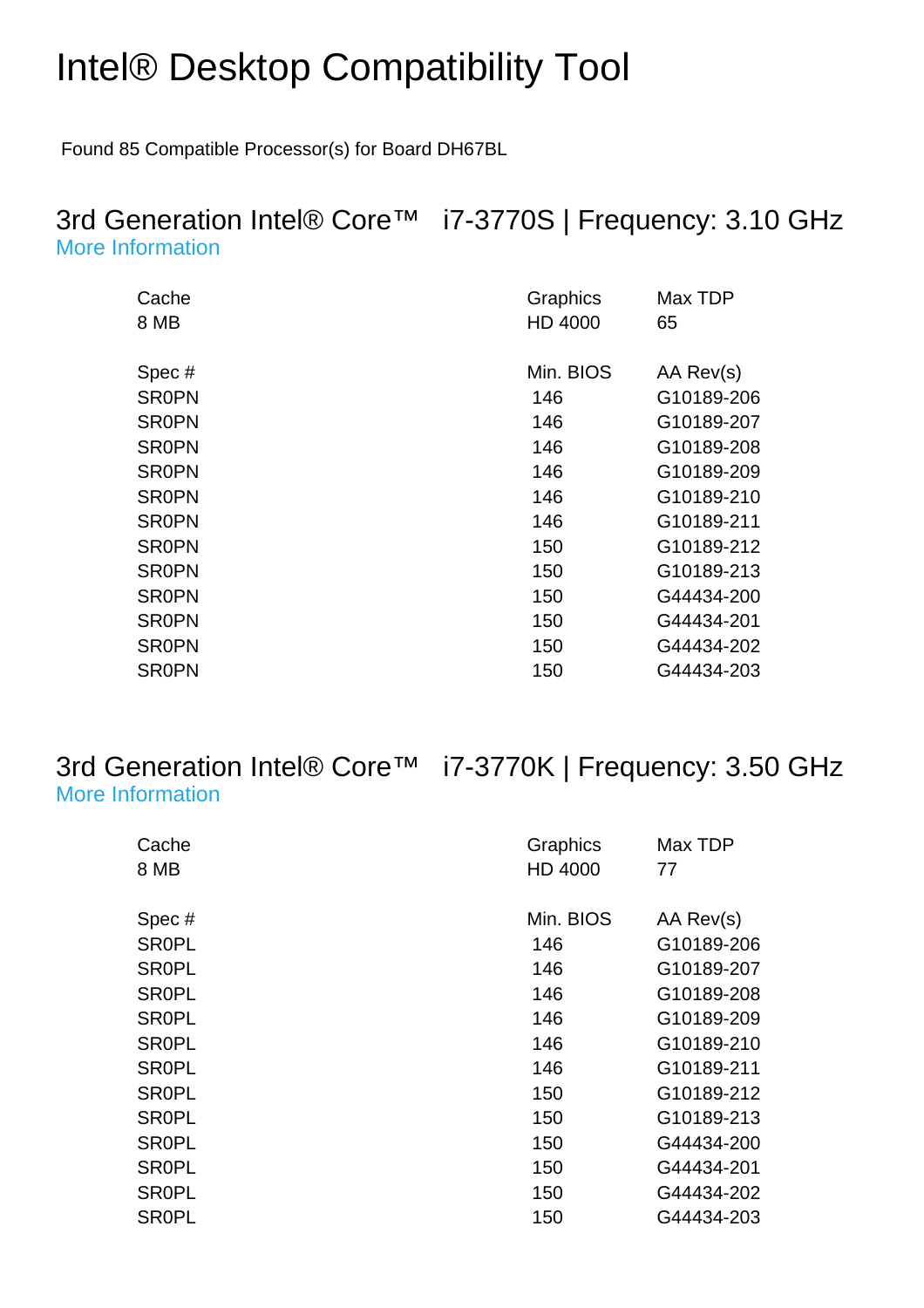#### 3rd Generation Intel® Core™ i7-3770 | Frequency: 3.40 GHz [More Information](http://ark.intel.com/Product.aspx?spec=SR0PK)

| Cache<br>8 MB | Graphics<br>HD 4000 | Max TDP<br>77 |
|---------------|---------------------|---------------|
| Spec#         | Min. BIOS           | AA Rev(s)     |
| <b>SROPK</b>  | 146                 | G10189-206    |
| <b>SROPK</b>  | 146                 | G10189-207    |
| <b>SROPK</b>  | 146                 | G10189-208    |
| <b>SROPK</b>  | 146                 | G10189-209    |
| <b>SROPK</b>  | 146                 | G10189-210    |
| <b>SROPK</b>  | 146                 | G10189-211    |
| <b>SROPK</b>  | 150                 | G10189-212    |
| <b>SROPK</b>  | 150                 | G10189-213    |
| <b>SROPK</b>  | 150                 | G44434-200    |
| <b>SROPK</b>  | 150                 | G44434-201    |
| <b>SROPK</b>  | 150                 | G44434-202    |
| <b>SROPK</b>  | 150                 | G44434-203    |

#### 2nd Generation Intel® Core™ i7-2700K | Frequency: 3.50 GHz [More Information](http://ark.intel.com/Product.aspx?spec=SR0DG)

| Cache<br>8 MB | Graphics<br>HD 3000 | Max TDP<br>95 |
|---------------|---------------------|---------------|
| Spec#         | Min. BIOS           | AA Rev(s)     |
| <b>SRODG</b>  | 67                  | G10189-202    |
| <b>SRODG</b>  | 67                  | G10189-203    |
| <b>SRODG</b>  | 67                  | G10189-204    |
| <b>SRODG</b>  | 67                  | G10189-205    |
| <b>SRODG</b>  | 67                  | G10189-206    |
| <b>SRODG</b>  | 67                  | G10189-207    |
| <b>SRODG</b>  | 67                  | G10189-208    |
| <b>SRODG</b>  | 67                  | G10189-209    |
| <b>SRODG</b>  | 67                  | G10189-210    |
| <b>SRODG</b>  | 67                  | G10189-211    |
| <b>SRODG</b>  | 67                  | G10189-212    |
| <b>SRODG</b>  | 67                  | G10189-213    |
| <b>SRODG</b>  | 67                  | G44434-200    |
| <b>SRODG</b>  | 67                  | G44434-201    |
| <b>SRODG</b>  | 67                  | G44434-202    |
| <b>SRODG</b>  | 67                  | G44434-203    |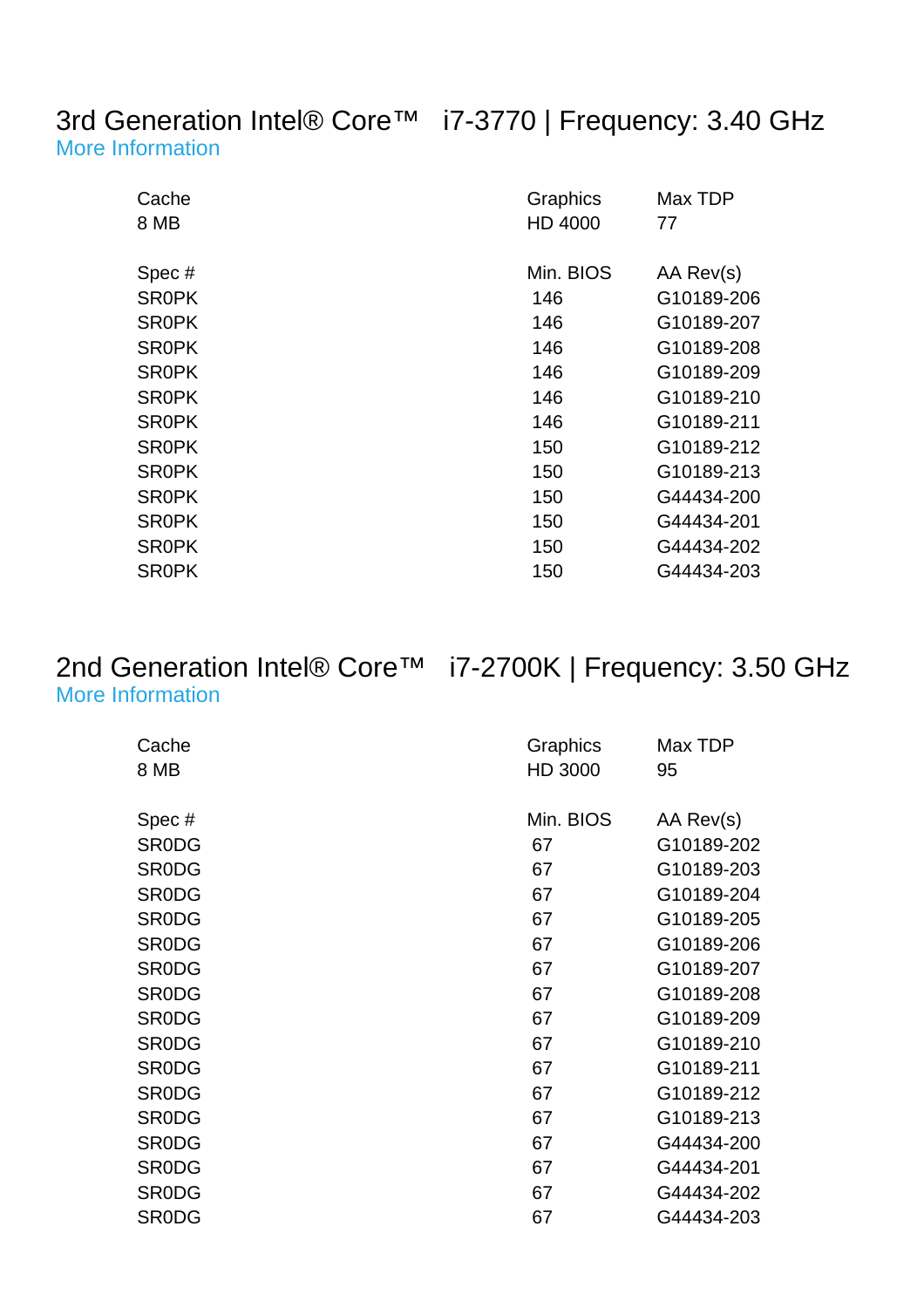#### 2nd Generation Intel® Core™ i7-2600S | Frequency: 2.80 GHz [More Information](http://ark.intel.com/Product.aspx?spec=SR00E)

| Cache<br>8 MB      | Graphics<br>HD 2000 | Max TDP<br>65 |
|--------------------|---------------------|---------------|
| Spec#              | Min. BIOS           | AA Rev(s)     |
| SR00E              | 105                 | G10189-202    |
| SR00E              | 105                 | G10189-203    |
| SR00E              | 105                 | G10189-204    |
| SR <sub>00</sub> E | 105                 | G10189-205    |
| SR00E              | 67                  | G10189-206    |
| SR00E              | 67                  | G10189-207    |
| SR00E              | 67                  | G10189-208    |
| SR00E              | 67                  | G10189-209    |
| SR00E              | 67                  | G10189-210    |
| SR00E              | 67                  | G10189-211    |
| SR <sub>00</sub> E | 67                  | G10189-212    |
| SR <sub>00</sub> E | 67                  | G10189-213    |
| SR00E              | 67                  | G44434-200    |
| SR00E              | 67                  | G44434-201    |
| SR <sub>00</sub> E | 67                  | G44434-202    |
| SR <sub>00</sub> E | 67                  | G44434-203    |

#### 2nd Generation Intel® Core™ i7-2600K | Frequency: 3.40 GHz [More Information](http://ark.intel.com/Product.aspx?spec=SR00C)

| Cache              | Graphics  | Max TDP    |
|--------------------|-----------|------------|
| 8 MB               | HD 3000   | 95         |
| Spec#              | Min. BIOS | AA Rev(s)  |
| SR <sub>00</sub> C | 105       | G10189-202 |
| SR <sub>00</sub> C | 105       | G10189-203 |
| SR <sub>00</sub> C | 105       | G10189-204 |
| SR <sub>00</sub> C | 105       | G10189-205 |
| SR <sub>00</sub> C | 67        | G10189-206 |
| SR <sub>00</sub> C | 67        | G10189-207 |
| SR <sub>00</sub> C | 67        | G10189-208 |
| SR <sub>00</sub> C | 67        | G10189-209 |
| SR <sub>00</sub> C | 67        | G10189-210 |
| SR <sub>00</sub> C | 67        | G10189-211 |
| SR <sub>00</sub> C | 67        | G10189-212 |
| SR <sub>00</sub> C | 67        | G10189-213 |
| SR <sub>00</sub> C | 67        | G44434-200 |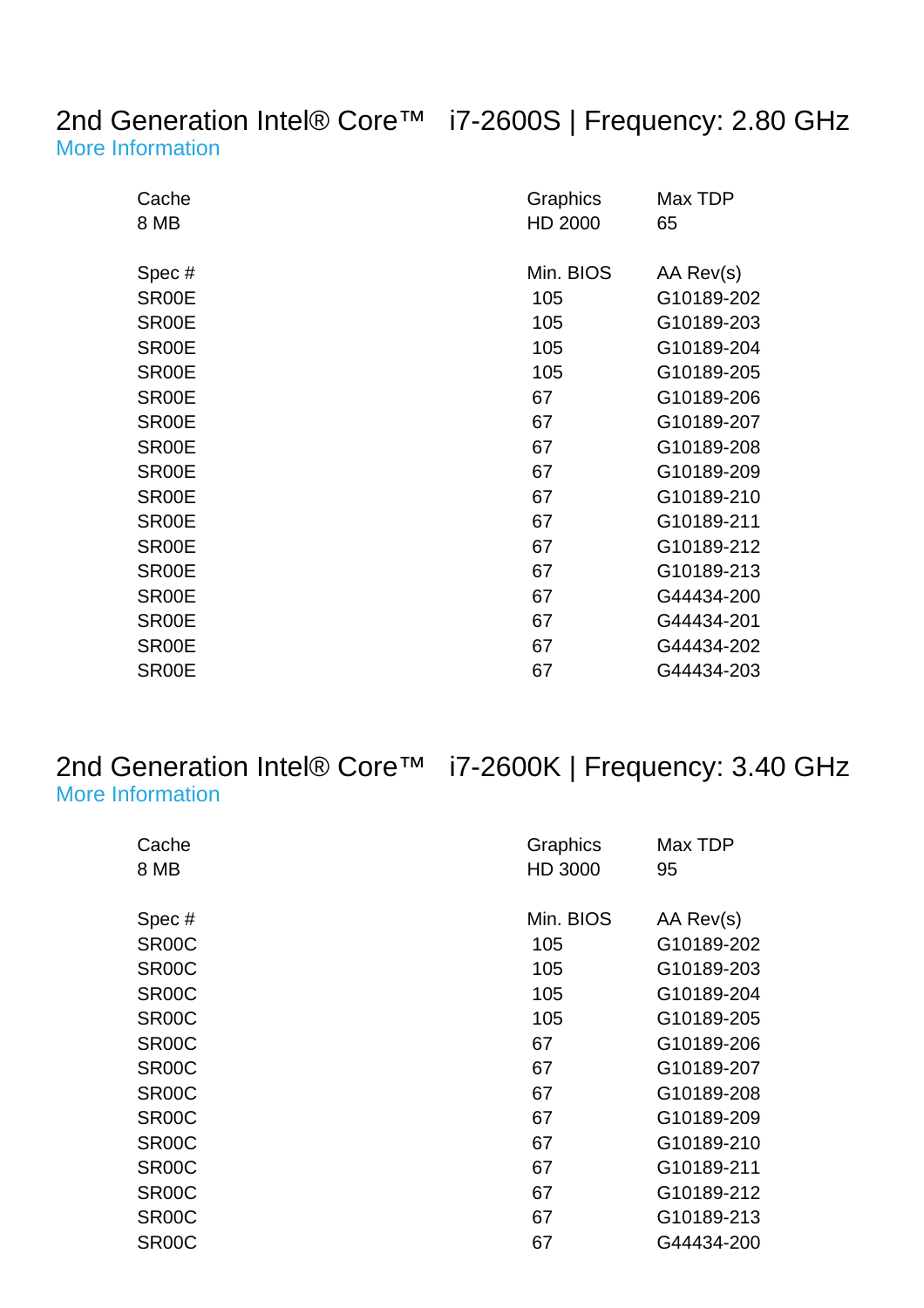| SR00C | 67  | G44434-201 |
|-------|-----|------------|
| SR00C | -67 | G44434-202 |
| SR00C | 67  | G44434-203 |

#### 2nd Generation Intel® Core™ i7-2600 | Frequency: 3.40 GHz [More Information](http://ark.intel.com/Product.aspx?spec=SR00B)

| Cache<br>8 MB      | Graphics<br>HD 2000 | Max TDP<br>95 |
|--------------------|---------------------|---------------|
| Spec#              | Min. BIOS           | AA Rev(s)     |
| SR <sub>00</sub> B | 105                 | G10189-202    |
| SR <sub>00</sub> B | 105                 | G10189-203    |
| SR00B              | 105                 | G10189-204    |
| SR00B              | 105                 | G10189-205    |
| SR <sub>00</sub> B | 67                  | G10189-206    |
| SR <sub>00</sub> B | 67                  | G10189-207    |
| SR <sub>00</sub> B | 67                  | G10189-208    |
| SR <sub>00</sub> B | 67                  | G10189-209    |
| SR <sub>00</sub> B | 67                  | G10189-210    |
| SR <sub>00</sub> B | 67                  | G10189-211    |
| SR00B              | 67                  | G10189-212    |
| SR <sub>00</sub> B | 67                  | G10189-213    |
| SR <sub>00</sub> B | 67                  | G44434-200    |
| SR <sub>00</sub> B | 67                  | G44434-201    |
| SR00B              | 67                  | G44434-202    |
| SR <sub>00</sub> B | 67                  | G44434-203    |

#### 3rd Generation Intel® Core™ i5-3570S | Frequency: 3.10 GHz [More Information](http://ark.intel.com/Product.aspx?spec=SR0T9)

| Cache<br>6 MB | Graphics<br>HD 2500 | Max TDP<br>65 |
|---------------|---------------------|---------------|
| Spec#         | Min. BIOS           | AA Rev(s)     |
| SR0T9         | 150                 | G10189-206    |
| SR0T9         | 150                 | G10189-207    |
| SR0T9         | 150                 | G10189-208    |
| SR0T9         | 150                 | G10189-209    |
| SR0T9         | 150                 | G10189-210    |
| SR0T9         | 150                 | G10189-211    |
| SR0T9         | 150                 | G10189-212    |
| SR0T9         | 150                 | G10189-213    |
| SR0T9         | 150                 | G44434-200    |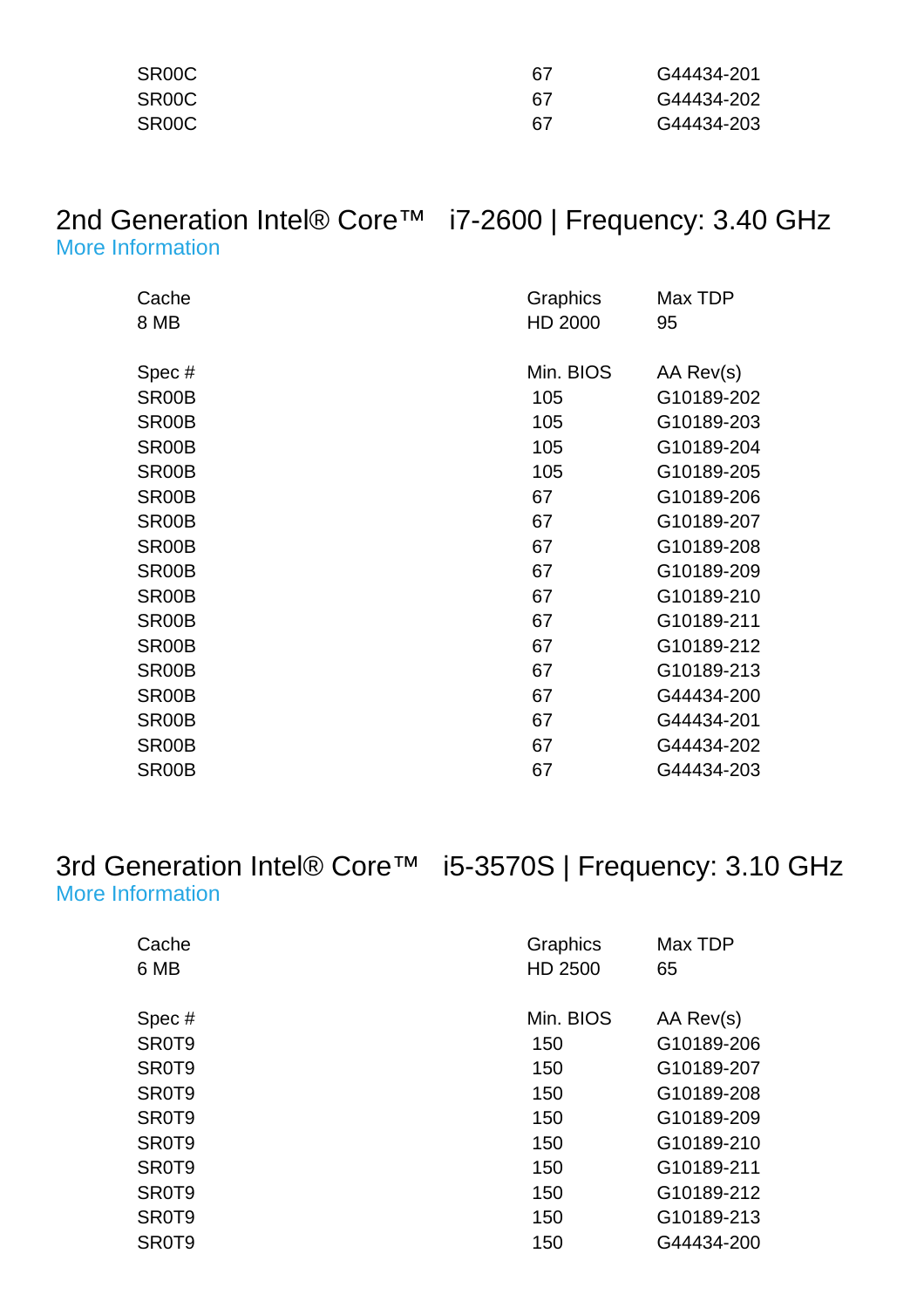| SR0T9 | 150 | G44434-201 |
|-------|-----|------------|
| SR0T9 | 150 | G44434-202 |
| SR0T9 | 150 | G44434-203 |

#### 3rd Generation Intel® Core™ i5-3570K | Frequency: 3.40 GHz [More Information](http://ark.intel.com/Product.aspx?spec=SR0PM)

| Cache        | Graphics  | Max TDP    |
|--------------|-----------|------------|
| 6 MB         | HD 4000   | 77         |
|              |           |            |
| Spec#        | Min. BIOS | AA Rev(s)  |
| <b>SR0PM</b> | 146       | G10189-206 |
| <b>SR0PM</b> | 146       | G10189-207 |
| <b>SR0PM</b> | 146       | G10189-208 |
| <b>SR0PM</b> | 146       | G10189-209 |
| <b>SR0PM</b> | 146       | G10189-210 |
| <b>SR0PM</b> | 146       | G10189-211 |
| <b>SR0PM</b> | 150       | G10189-212 |
| <b>SR0PM</b> | 150       | G10189-213 |
| <b>SR0PM</b> | 150       | G44434-200 |
| <b>SR0PM</b> | 150       | G44434-201 |
| <b>SR0PM</b> | 150       | G44434-202 |
| <b>SR0PM</b> | 150       | G44434-203 |

#### 3rd Generation Intel® Core™ i5-3570 | Frequency: 3.40 GHz [More Information](http://ark.intel.com/Product.aspx?spec=SR0T7)

| Cache | Graphics  | Max TDP    |
|-------|-----------|------------|
| 6 MB  | HD 2500   | 77         |
|       |           |            |
| Spec# | Min. BIOS | AA Rev(s)  |
| SR0T7 | 150       | G10189-206 |
| SR0T7 | 150       | G10189-207 |
| SR0T7 | 150       | G10189-208 |
| SR0T7 | 150       | G10189-209 |
| SR0T7 | 150       | G10189-210 |
| SR0T7 | 150       | G10189-211 |
| SR0T7 | 150       | G10189-212 |
| SR0T7 | 150       | G10189-213 |
| SR0T7 | 150       | G44434-200 |
| SR0T7 | 150       | G44434-201 |
| SR0T7 | 150       | G44434-202 |
| SR0T7 | 150       | G44434-203 |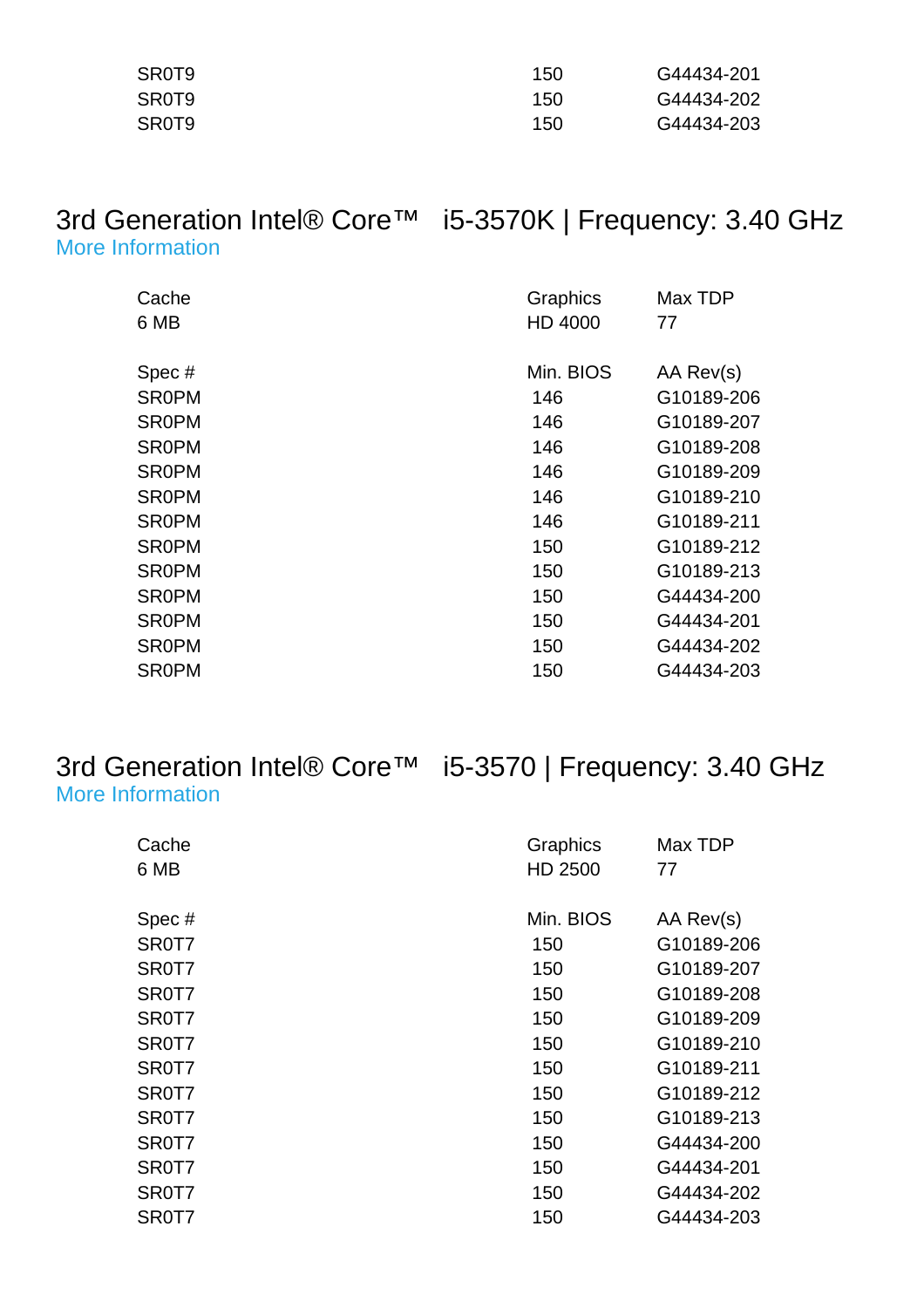3rd Generation Intel® Core™ i5-3550 | Frequency: 3.30 GHz [More Information](http://ark.intel.com/Product.aspx?spec=SR0P0)

| Cache<br>6 MB                  | Graphics<br>HD 2500 | Max TDP<br>77 |
|--------------------------------|---------------------|---------------|
| Spec#                          | Min. BIOS           | AA Rev(s)     |
| SR <sub>0</sub> P <sub>0</sub> | 146                 | G10189-206    |
| SR <sub>0</sub> P <sub>0</sub> | 146                 | G10189-207    |
| SR <sub>0</sub> P <sub>0</sub> | 146                 | G10189-208    |
| SR <sub>0</sub> P <sub>0</sub> | 146                 | G10189-209    |
| SR <sub>0</sub> P <sub>0</sub> | 146                 | G10189-210    |
| SR <sub>0</sub> P <sub>0</sub> | 146                 | G10189-211    |
| SR <sub>0</sub> P <sub>0</sub> | 150                 | G10189-212    |
| SR <sub>0</sub> P <sub>0</sub> | 150                 | G10189-213    |
| SR <sub>0</sub> P <sub>0</sub> | 150                 | G44434-200    |
| SR <sub>0</sub> P <sub>0</sub> | 150                 | G44434-201    |
| SR <sub>0</sub> P <sub>0</sub> | 150                 | G44434-202    |
| SR <sub>0</sub> P <sub>0</sub> | 150                 | G44434-203    |

#### 3rd Generation Intel® Core™ i5-3470T | Frequency: 2.90 GHz [More Information](http://ark.intel.com/Product.aspx?spec=SR0RJ)

| Cache        | Graphics  | Max TDP    |
|--------------|-----------|------------|
| 3 MB         | HD 2500   | 35         |
|              |           |            |
| Spec#        | Min. BIOS | AA Rev(s)  |
| <b>SR0RJ</b> | 150       | G10189-206 |
| <b>SRORJ</b> | 150       | G10189-207 |
| <b>SRORJ</b> | 150       | G10189-208 |
| <b>SRORJ</b> | 150       | G10189-209 |
| <b>SR0RJ</b> | 150       | G10189-210 |
| <b>SR0RJ</b> | 150       | G10189-211 |
| <b>SR0RJ</b> | 150       | G10189-212 |
| <b>SR0RJ</b> | 150       | G10189-213 |
| <b>SR0RJ</b> | 150       | G44434-200 |
| <b>SR0RJ</b> | 150       | G44434-201 |
| <b>SR0RJ</b> | 150       | G44434-202 |
| <b>SRORJ</b> | 150       | G44434-203 |

3rd Generation Intel® Core™ i5-3470S | Frequency: 2.90 GHz [More Information](http://ark.intel.com/Product.aspx?spec=SR0TA)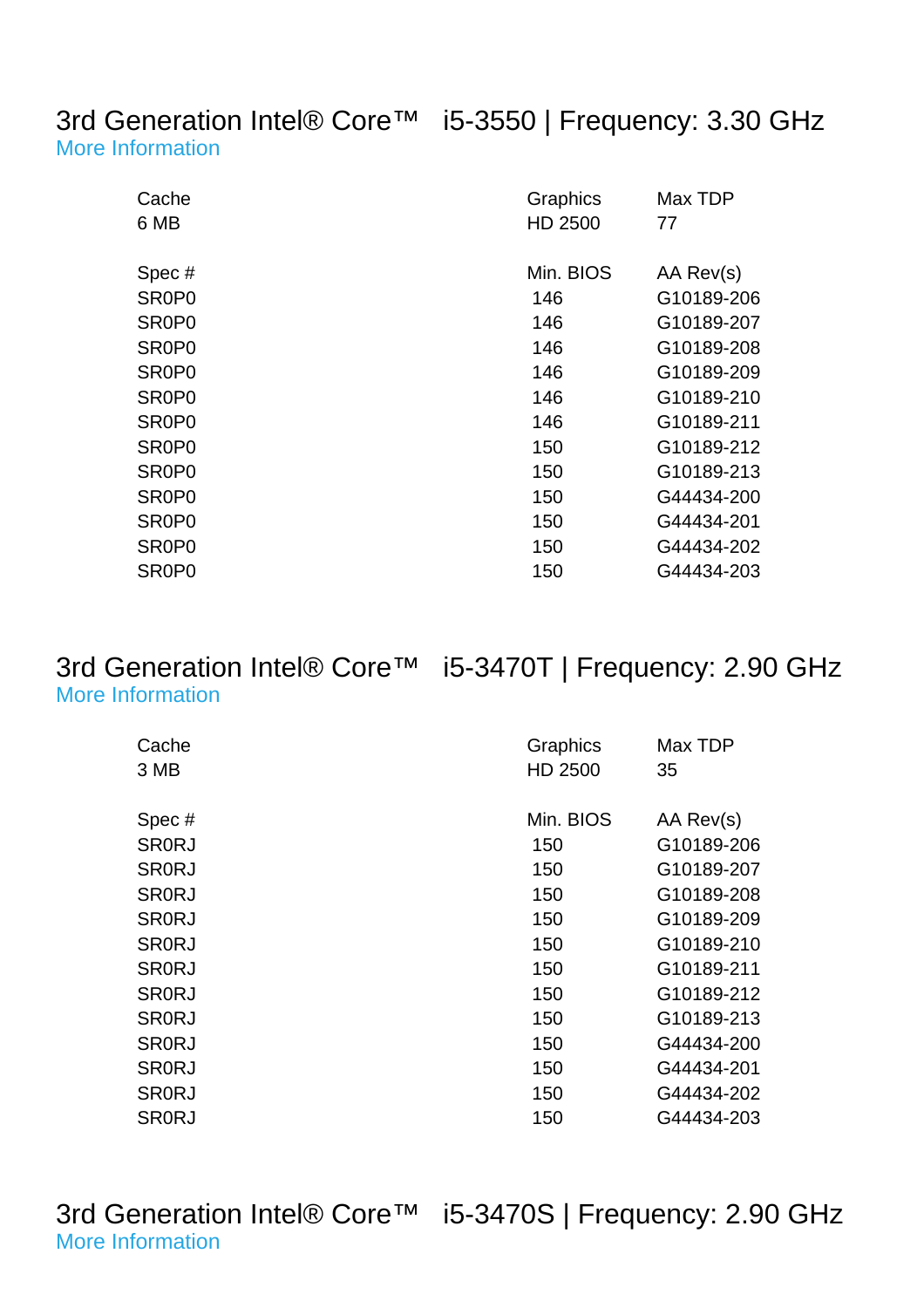| Cache        | Graphics  | Max TDP    |
|--------------|-----------|------------|
| 6 MB         | HD 2500   | 65         |
|              |           |            |
| Spec#        | Min. BIOS | AA Rev(s)  |
| <b>SR0TA</b> | 150       | G10189-206 |
| <b>SR0TA</b> | 150       | G10189-207 |
| <b>SR0TA</b> | 150       | G10189-208 |
| <b>SR0TA</b> | 150       | G10189-209 |
| <b>SR0TA</b> | 150       | G10189-210 |
| <b>SR0TA</b> | 150       | G10189-211 |
| <b>SR0TA</b> | 150       | G10189-212 |
| <b>SR0TA</b> | 150       | G10189-213 |
| <b>SR0TA</b> | 150       | G44434-200 |
| <b>SR0TA</b> | 150       | G44434-201 |
| <b>SR0TA</b> | 150       | G44434-202 |
| <b>SR0TA</b> | 150       | G44434-203 |
|              |           |            |

#### 3rd Generation Intel® Core™ i5-3470 | Frequency: 3.20 GHz [More Information](http://ark.intel.com/Product.aspx?spec=SR0T8)

| Cache | Graphics  | Max TDP    |
|-------|-----------|------------|
| 6 MB  | HD 2500   | 77         |
| Spec# | Min. BIOS | AA Rev(s)  |
| SR0T8 | 150       | G10189-206 |
| SR0T8 | 150       | G10189-207 |
| SR0T8 | 150       | G10189-208 |
| SR0T8 | 150       | G10189-209 |
| SR0T8 | 150       | G10189-210 |
| SR0T8 | 150       | G10189-211 |
| SR0T8 | 150       | G10189-212 |
| SR0T8 | 150       | G10189-213 |
| SR0T8 | 150       | G44434-200 |
| SR0T8 | 150       | G44434-201 |
| SR0T8 | 150       | G44434-202 |
| SR0T8 | 150       | G44434-203 |

3rd Generation Intel® Core™ i5-3450S | Frequency: 2.80 GHz [More Information](http://ark.intel.com/Product.aspx?spec=SR0P2)

| Cache | Graphics | Max TDP |
|-------|----------|---------|
| 6 MB  | HD 2500  | 65      |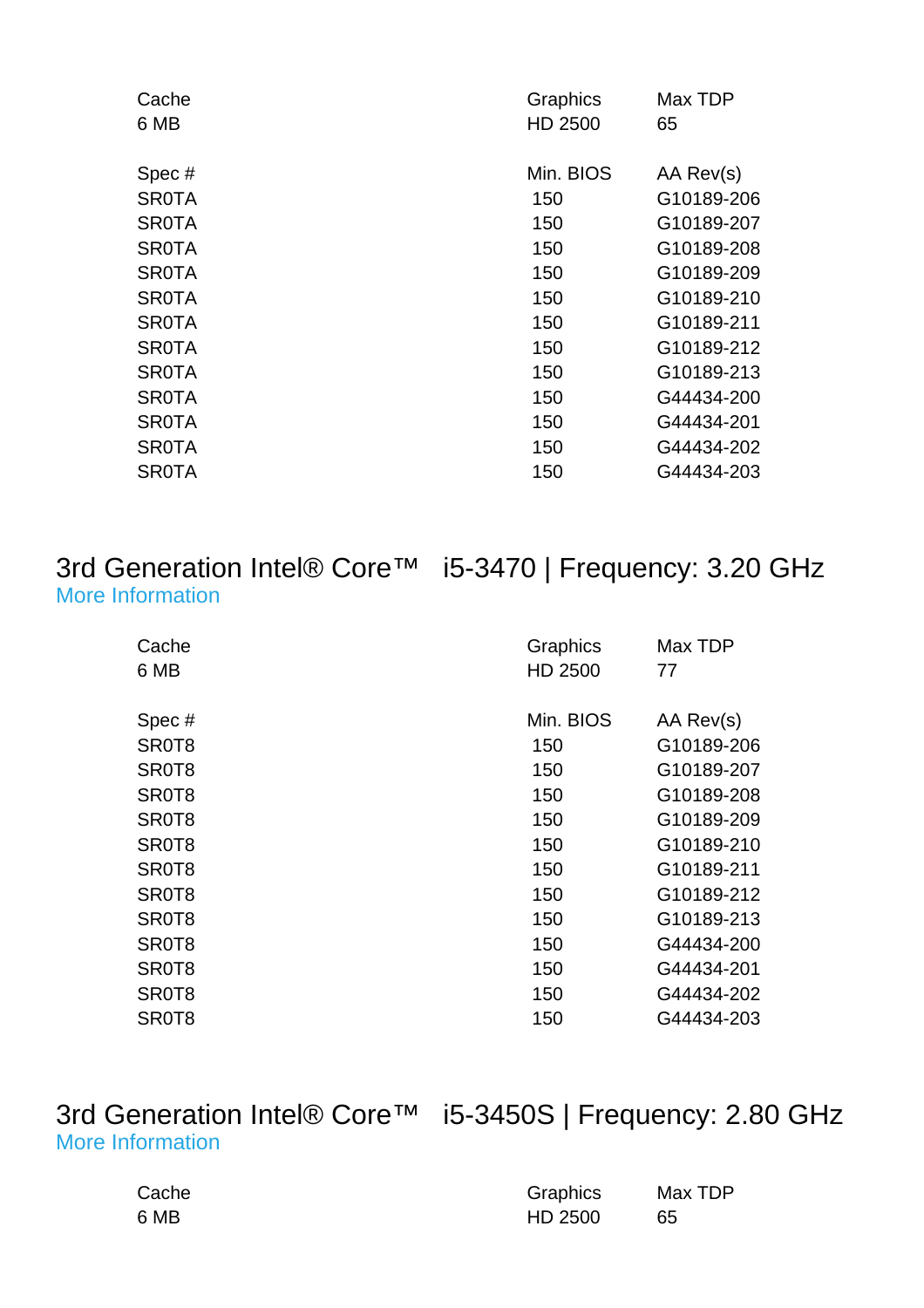| Spec#                          | Min. BIOS | AA Rev(s)  |
|--------------------------------|-----------|------------|
| SR <sub>0</sub> P <sub>2</sub> | 146       | G10189-206 |
| SR <sub>0</sub> P <sub>2</sub> | 146       | G10189-207 |
| SR <sub>0</sub> P <sub>2</sub> | 146       | G10189-208 |
| SR <sub>0</sub> P <sub>2</sub> | 146       | G10189-209 |
| SR <sub>0</sub> P <sub>2</sub> | 146       | G10189-210 |
| SR <sub>0</sub> P <sub>2</sub> | 146       | G10189-211 |
| SR <sub>0</sub> P <sub>2</sub> | 150       | G10189-212 |
| SR <sub>0</sub> P <sub>2</sub> | 150       | G10189-213 |
| SR <sub>0</sub> P <sub>2</sub> | 150       | G44434-200 |
| SR <sub>0</sub> P <sub>2</sub> | 150       | G44434-201 |
| SR <sub>0</sub> P <sub>2</sub> | 150       | G44434-202 |
| SR <sub>0</sub> P <sub>2</sub> | 150       | G44434-203 |
|                                |           |            |

#### 3rd Generation Intel® Core™ i5-3450 | Frequency: 3.10 GHz [More Information](http://ark.intel.com/Product.aspx?spec=SR0PF)

| Cache        | Graphics  | Max TDP    |
|--------------|-----------|------------|
| 6 MB         | HD 2500   | 77         |
| Spec#        | Min. BIOS | AA Rev(s)  |
| <b>SROPF</b> | 146       | G10189-206 |
| <b>SROPF</b> | 146       | G10189-207 |
| <b>SROPF</b> | 146       | G10189-208 |
| <b>SR0PF</b> | 146       | G10189-209 |
| <b>SROPF</b> | 146       | G10189-210 |
| <b>SROPF</b> | 146       | G10189-211 |
| <b>SROPF</b> | 150       | G10189-212 |
| <b>SROPF</b> | 150       | G10189-213 |
| <b>SROPF</b> | 150       | G44434-200 |
| <b>SROPF</b> | 150       | G44434-201 |
| <b>SROPF</b> | 150       | G44434-202 |
| <b>SR0PF</b> | 150       | G44434-203 |

| 3rd Generation Intel® Core™ i5-3350P   Frequency: 3.10 GHz |  |
|------------------------------------------------------------|--|
| More Information                                           |  |

| Cache<br>6 MB | Graphics<br>No | Max TDP<br>77 |
|---------------|----------------|---------------|
| Spec#         | Min. BIOS      | AA Rev(s)     |
| <b>SROWS</b>  | 150            | G10189-206    |
| <b>SROWS</b>  | 150            | G10189-207    |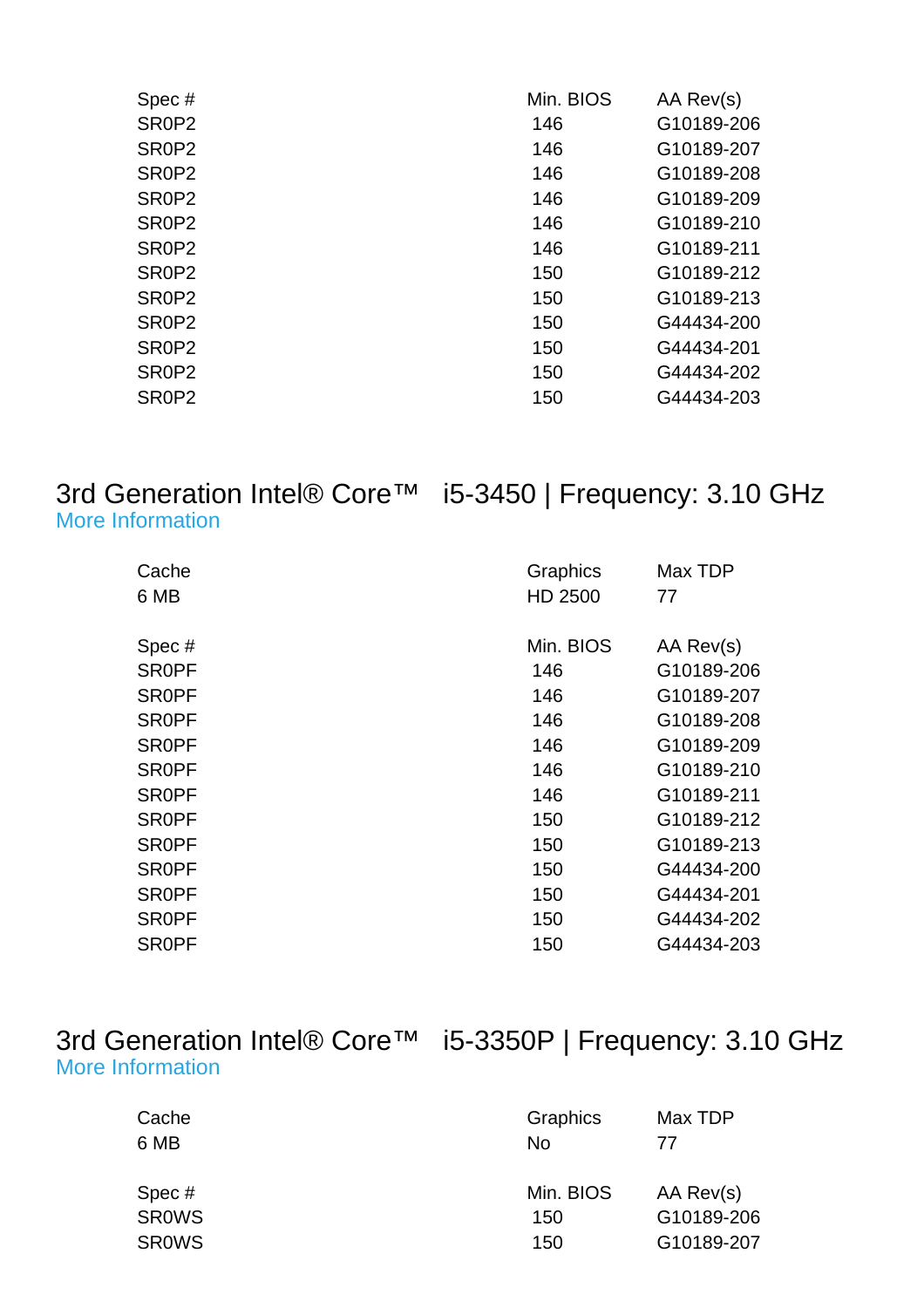| <b>SROWS</b>                  | 150 | G10189-208 |
|-------------------------------|-----|------------|
| <b>SROWS</b>                  | 150 | G10189-209 |
| <b>SROWS</b>                  | 150 | G10189-210 |
| <b>SROWS</b>                  | 150 | G10189-211 |
| <b>SROWS</b>                  | 150 | G10189-212 |
| <b>SROWS</b>                  | 150 | G10189-213 |
| <b>SROWS</b>                  | 150 | G44434-200 |
| <b>SROWS</b>                  | 150 | G44434-201 |
| <b>SROWS</b>                  | 150 | G44434-202 |
| <b>SROWS</b>                  | 150 | G44434-203 |
| Add-in graphics card required |     |            |

#### 3rd Generation Intel® Core™ i5-3340S | Frequency: 2.80 GHz [More Information](http://ark.intel.com/Product.aspx?spec=SR0YH)

| Cache<br>6 MB                                                                                                                         | Graphics<br>HD 2500 | Max TDP<br>65                                                                                                             |
|---------------------------------------------------------------------------------------------------------------------------------------|---------------------|---------------------------------------------------------------------------------------------------------------------------|
| Spec#<br><b>SR0YH</b><br><b>SR0YH</b><br><b>SR0YH</b><br><b>SR0YH</b><br><b>SR0YH</b><br><b>SR0YH</b><br><b>SR0YH</b><br><b>SR0YH</b> | Min. BIOS           | AA Rev(s)<br>G10189-206<br>G10189-207<br>G10189-208<br>G10189-209<br>G10189-210<br>G10189-211<br>G10189-212<br>G10189-213 |
| <b>SR0YH</b>                                                                                                                          |                     | G44434-200                                                                                                                |
| <b>SR0YH</b>                                                                                                                          |                     | G44434-201                                                                                                                |
| <b>SR0YH</b>                                                                                                                          |                     | G44434-202                                                                                                                |
| <b>SR0YH</b>                                                                                                                          |                     | G44434-203                                                                                                                |

3rd Generation Intel® Core™ i5-3340 | Frequency: 3.10 GHz [More Information](http://ark.intel.com/Product.aspx?spec=SR0YZ)

|           | Max TDP    |
|-----------|------------|
| HD 2500   | 77         |
| Min. BIOS | AA Rev(s)  |
|           | G10189-206 |
|           | G10189-207 |
|           | G10189-208 |
|           | G10189-209 |
|           | G10189-210 |
|           | Graphics   |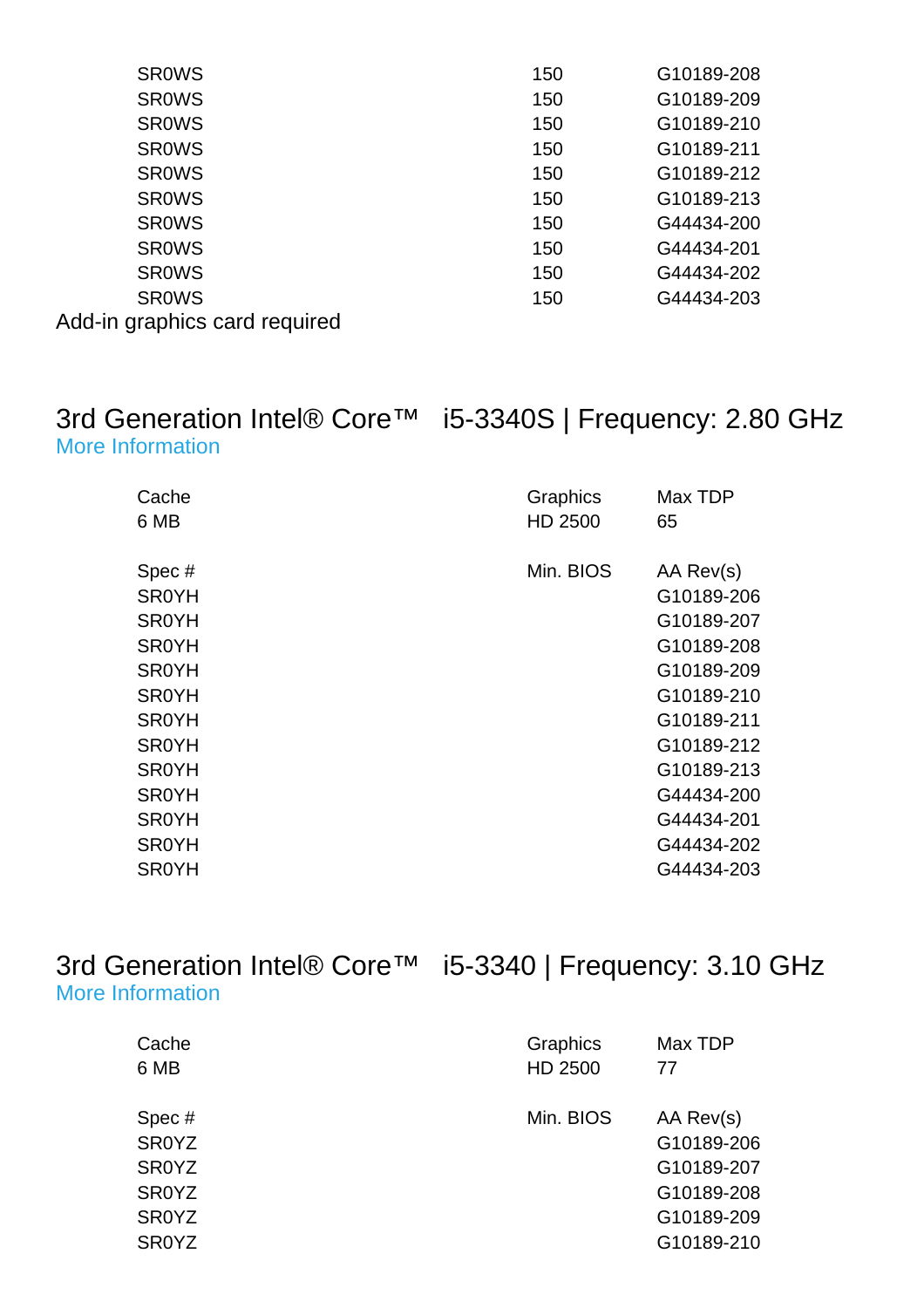| SR <sub>0</sub> YZ | G10189-211 |
|--------------------|------------|
| <b>SROYZ</b>       | G10189-212 |
| <b>SROYZ</b>       | G10189-213 |
| <b>SROYZ</b>       | G44434-200 |
| <b>SROYZ</b>       | G44434-201 |
| <b>SROYZ</b>       | G44434-202 |
| <b>SROYZ</b>       | G44434-203 |

#### 3rd Generation Intel® Core™ i5-3330 | Frequency: 3.00 GHz [More Information](http://ark.intel.com/Product.aspx?spec=SR0RQ)

| Cache<br>6 MB | Graphics<br>HD 2500 | Max TDP<br>77 |
|---------------|---------------------|---------------|
| Spec#         | Min. BIOS           | AA Rev(s)     |
| <b>SR0RQ</b>  | 150                 | G10189-206    |
| <b>SR0RQ</b>  | 150                 | G10189-207    |
| <b>SR0RQ</b>  | 150                 | G10189-208    |
| <b>SR0RQ</b>  | 150                 | G10189-209    |
| <b>SR0RQ</b>  | 150                 | G10189-210    |
| <b>SR0RQ</b>  | 150                 | G10189-211    |
| <b>SR0RQ</b>  | 150                 | G10189-212    |
| <b>SR0RQ</b>  | 150                 | G10189-213    |
| <b>SR0RQ</b>  | 150                 | G44434-200    |
| <b>SR0RQ</b>  | 150                 | G44434-201    |
| <b>SR0RQ</b>  | 150                 | G44434-202    |
| <b>SR0RQ</b>  | 150                 | G44434-203    |

#### 2nd Generation Intel® Core™ i5-2550K | Frequency: 3.40 GHz [More Information](http://ark.intel.com/Product.aspx?spec=SR0QH)

| Cache<br>6 MB | Graphics<br><b>No</b> | Max TDP<br>95 |
|---------------|-----------------------|---------------|
|               |                       |               |
| Spec#         | Min. BIOS             | AA Rev(s)     |
| <b>SR0QH</b>  | 67                    | G10189-202    |
| <b>SR0QH</b>  | 67                    | G10189-203    |
| <b>SR0QH</b>  | 67                    | G10189-204    |
| <b>SR0QH</b>  | 67                    | G10189-205    |
| <b>SR0QH</b>  | 67                    | G10189-206    |
| <b>SR0QH</b>  | 67                    | G10189-207    |
| <b>SR0QH</b>  | 67                    | G10189-208    |
| <b>SR0QH</b>  | 67                    | G10189-209    |
| <b>SR0QH</b>  | 67                    | G10189-210    |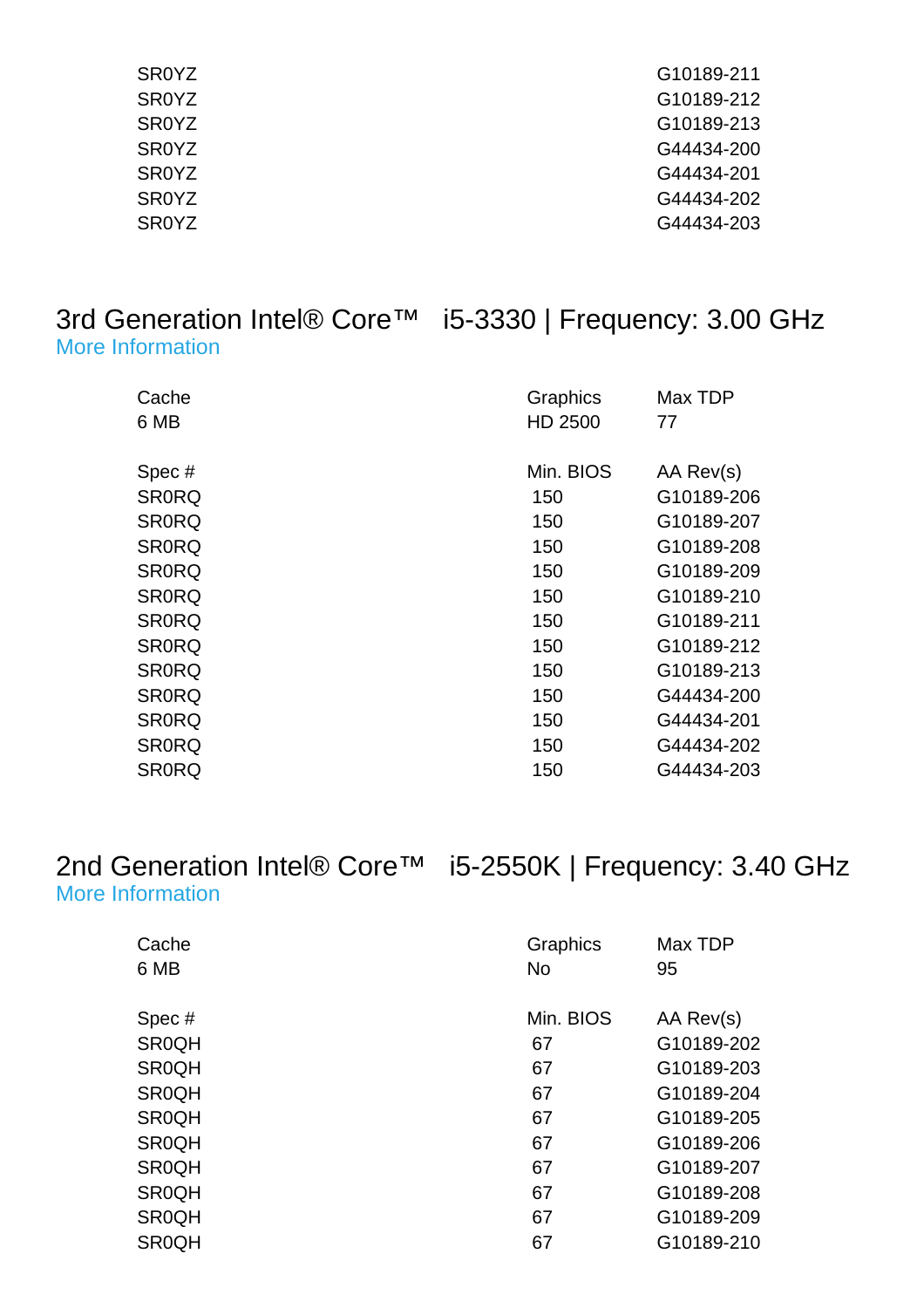| <b>SR0QH</b>                  | 67 | G10189-211 |
|-------------------------------|----|------------|
| <b>SR0QH</b>                  | 67 | G10189-212 |
| <b>SR0QH</b>                  | 67 | G10189-213 |
| <b>SR0QH</b>                  | 67 | G44434-200 |
| <b>SR0QH</b>                  | 67 | G44434-201 |
| <b>SR0QH</b>                  | 67 | G44434-202 |
| <b>SR0QH</b>                  | 67 | G44434-203 |
| Add-in graphics card required |    |            |

#### 2nd Generation Intel® Core™ i5-2500S | Frequency: 2.70 GHz [More Information](http://ark.intel.com/Product.aspx?spec=SR009)

| Cache<br>6 MB | Graphics<br>HD 2000 | Max TDP<br>65 |
|---------------|---------------------|---------------|
| Spec#         | Min. BIOS           | AA Rev(s)     |
| <b>SR009</b>  | 67                  | G10189-202    |
| <b>SR009</b>  | 67                  | G10189-203    |
| <b>SR009</b>  | 67                  | G10189-204    |
| <b>SR009</b>  | 67                  | G10189-205    |
| <b>SR009</b>  | 67                  | G10189-206    |
| <b>SR009</b>  | 67                  | G10189-207    |
| <b>SR009</b>  | 67                  | G10189-208    |
| <b>SR009</b>  | 67                  | G10189-209    |
| <b>SR009</b>  | 67                  | G10189-210    |
| <b>SR009</b>  | 67                  | G10189-211    |
| <b>SR009</b>  | 67                  | G10189-212    |
| <b>SR009</b>  | 67                  | G10189-213    |
| <b>SR009</b>  | 67                  | G44434-200    |
| <b>SR009</b>  | 67                  | G44434-201    |
| <b>SR009</b>  | 67                  | G44434-202    |
| <b>SR009</b>  | 67                  | G44434-203    |

#### 2nd Generation Intel® Core™ i5-2500K | Frequency: 3.30 GHz [More Information](http://ark.intel.com/Product.aspx?spec=SR008)

| Cache        | Graphics  | Max TDP    |
|--------------|-----------|------------|
| 6 MB         | HD 3000   | 95         |
|              |           |            |
| Spec#        | Min. BIOS | AA Rev(s)  |
| <b>SR008</b> | 105       | G10189-202 |
| <b>SR008</b> | 105       | G10189-203 |
| <b>SR008</b> | 105       | G10189-204 |
| <b>SR008</b> | 105       | G10189-205 |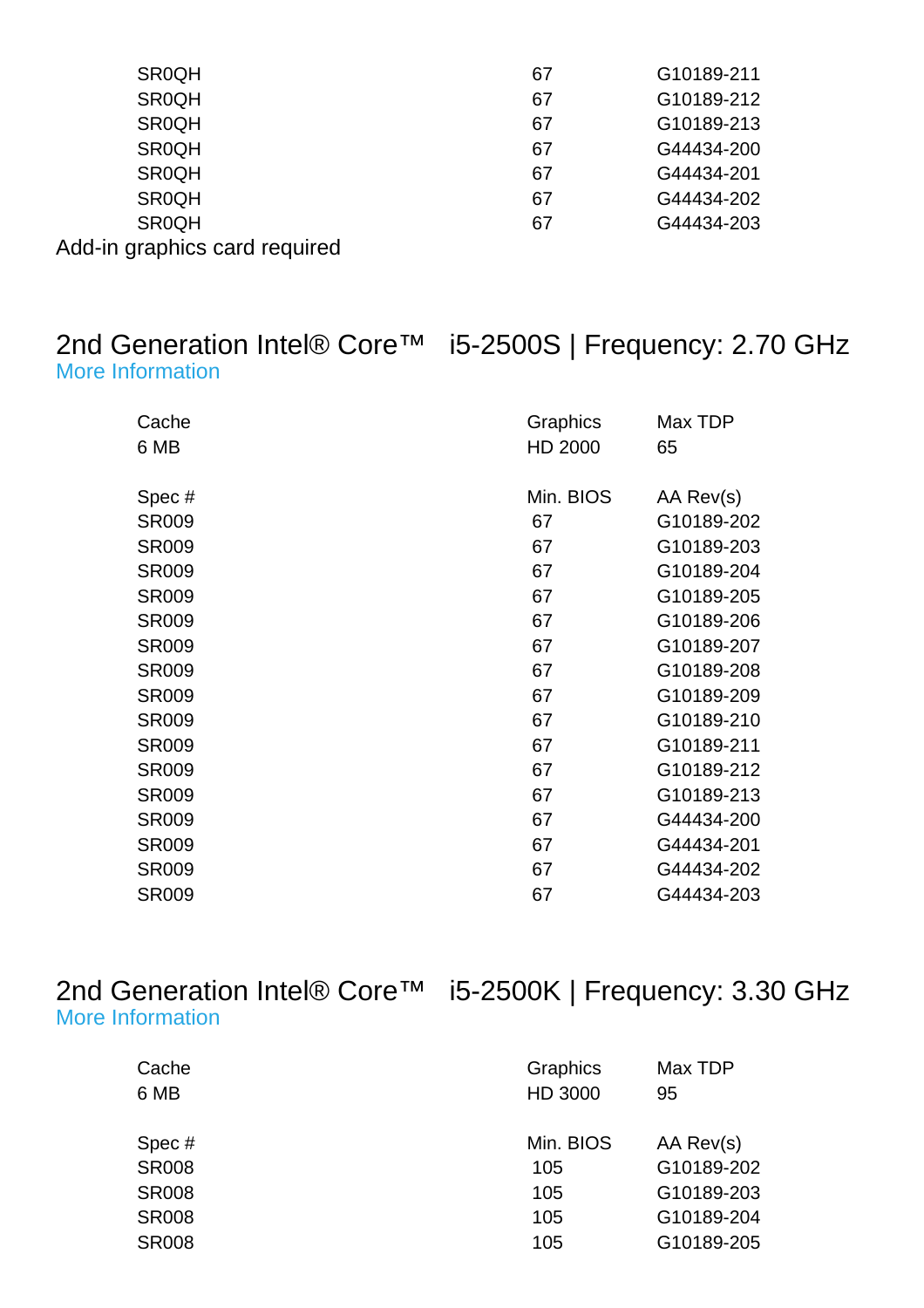| <b>SR008</b> | 67 | G10189-206 |
|--------------|----|------------|
| <b>SR008</b> | 67 | G10189-207 |
| <b>SR008</b> | 67 | G10189-208 |
| <b>SR008</b> | 67 | G10189-209 |
| <b>SR008</b> | 67 | G10189-210 |
| <b>SR008</b> | 67 | G10189-211 |
| <b>SR008</b> | 67 | G10189-212 |
| <b>SR008</b> | 67 | G10189-213 |
| <b>SR008</b> | 67 | G44434-200 |
| <b>SR008</b> | 67 | G44434-201 |
| <b>SR008</b> | 67 | G44434-202 |
| <b>SR008</b> | 67 | G44434-203 |
|              |    |            |

2nd Generation Intel® Core™ i5-2500 | Frequency: 3.30 GHz

| <b>More Information</b> |  |
|-------------------------|--|
|                         |  |

| Cache<br>6 MB | Graphics<br>HD 2000 | Max TDP<br>95 |
|---------------|---------------------|---------------|
| Spec#         | Min. BIOS           | AA Rev(s)     |
| SR00T         | 105                 | G10189-202    |
| SR00T         | 105                 | G10189-203    |
| SR00T         | 105                 | G10189-204    |
| SR00T         | 105                 | G10189-205    |
| SR00T         | 67                  | G10189-206    |
| SR00T         | 67                  | G10189-207    |
| SR00T         | 67                  | G10189-208    |
| SR00T         | 67                  | G10189-209    |
| SR00T         | 67                  | G10189-210    |
| SR00T         | 67                  | G10189-211    |
| SR00T         | 67                  | G10189-212    |
| SR00T         | 67                  | G10189-213    |
| SR00T         | 67                  | G44434-200    |
| SR00T         | 67                  | G44434-201    |
| SR00T         | 67                  | G44434-202    |
| SR00T         | 67                  | G44434-203    |
|               |                     |               |

#### 2nd Generation Intel® Core™ i5-2450P | Frequency: 3.20 GHz [More Information](http://ark.intel.com/Product.aspx?spec=SR0G1)

| Cache | Graphics  | Max TDP   |
|-------|-----------|-----------|
| 6 MB  | No        | 95        |
| Spec# | Min. BIOS | AA Rev(s) |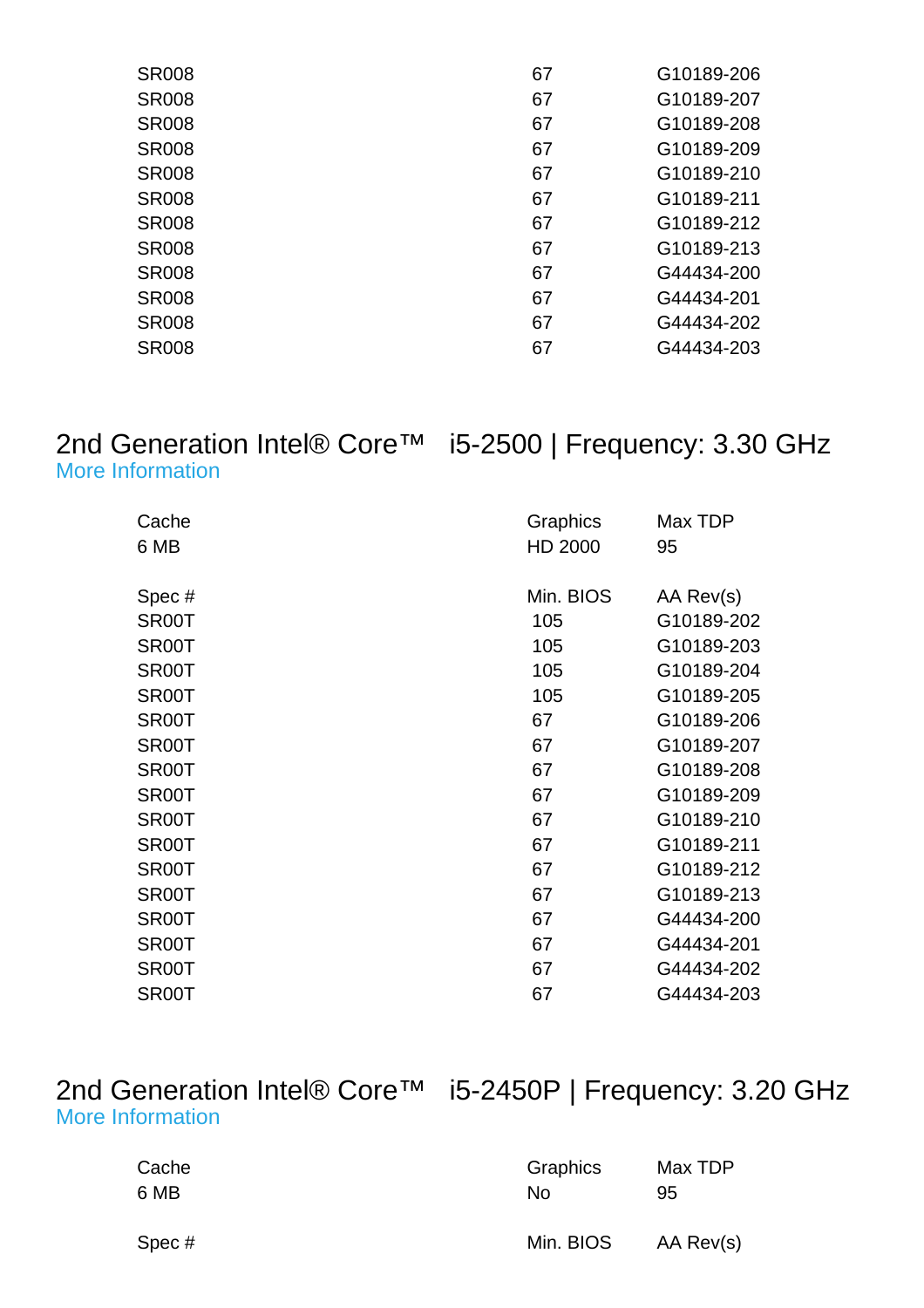| SR <sub>0</sub> G <sub>1</sub> | 67 | G10189-202 |
|--------------------------------|----|------------|
| SR <sub>0</sub> G <sub>1</sub> | 67 | G10189-203 |
| SR <sub>0</sub> G <sub>1</sub> | 67 | G10189-204 |
| SR <sub>0</sub> G <sub>1</sub> | 67 | G10189-205 |
| SR <sub>0</sub> G <sub>1</sub> | 67 | G10189-206 |
| SR <sub>0</sub> G <sub>1</sub> | 67 | G10189-207 |
| SR <sub>0</sub> G <sub>1</sub> | 67 | G10189-208 |
| SR <sub>0</sub> G <sub>1</sub> | 67 | G10189-209 |
| SR <sub>0</sub> G <sub>1</sub> | 67 | G10189-210 |
| SR <sub>0</sub> G <sub>1</sub> | 67 | G10189-211 |
| SR <sub>0</sub> G <sub>1</sub> | 67 | G10189-212 |
| SR <sub>0</sub> G <sub>1</sub> | 67 | G10189-213 |
| SR <sub>0</sub> G <sub>1</sub> | 67 | G44434-200 |
| SR <sub>0</sub> G <sub>1</sub> | 67 | G44434-201 |
| SR <sub>0</sub> G <sub>1</sub> | 67 | G44434-202 |
| SR <sub>0</sub> G <sub>1</sub> | 67 | G44434-203 |
|                                |    |            |

Add-in graphics card required

# [More Information](http://ark.intel.com/Product.aspx?spec=SR0BB)

#### 2nd Generation Intel® Core™ i5-2405S | Frequency: 2.50 GHz

| <b>More Information</b> |  |
|-------------------------|--|
|                         |  |

| Min. BIOS<br>Spec#<br>AA Rev(s)<br><b>SR0BB</b><br>G10189-202<br>105<br><b>SR0BB</b><br>G10189-203<br>105<br>105<br>SR0BB<br>G10189-204<br><b>SR0BB</b><br>105<br>G10189-205<br>G10189-206<br><b>SR0BB</b><br>67<br>SR0BB<br>G10189-207<br>67<br><b>SR0BB</b><br>67<br>G10189-208<br><b>SR0BB</b><br>67<br>G10189-209<br>G10189-210<br>SR0BB<br>67<br><b>SR0BB</b><br>G10189-211<br>67<br>G10189-212<br>SR0BB<br>67<br><b>SR0BB</b><br>G10189-213<br>67<br>SR0BB<br>67<br>G44434-200<br>G44434-201<br><b>SR0BB</b><br>67<br><b>SR0BB</b><br>67<br>G44434-202<br><b>SR0BB</b><br>G44434-203<br>67 | Cache<br>6 MB | Graphics<br>HD 3000 | Max TDP<br>65 |
|--------------------------------------------------------------------------------------------------------------------------------------------------------------------------------------------------------------------------------------------------------------------------------------------------------------------------------------------------------------------------------------------------------------------------------------------------------------------------------------------------------------------------------------------------------------------------------------------------|---------------|---------------------|---------------|
|                                                                                                                                                                                                                                                                                                                                                                                                                                                                                                                                                                                                  |               |                     |               |
|                                                                                                                                                                                                                                                                                                                                                                                                                                                                                                                                                                                                  |               |                     |               |
|                                                                                                                                                                                                                                                                                                                                                                                                                                                                                                                                                                                                  |               |                     |               |
|                                                                                                                                                                                                                                                                                                                                                                                                                                                                                                                                                                                                  |               |                     |               |
|                                                                                                                                                                                                                                                                                                                                                                                                                                                                                                                                                                                                  |               |                     |               |
|                                                                                                                                                                                                                                                                                                                                                                                                                                                                                                                                                                                                  |               |                     |               |
|                                                                                                                                                                                                                                                                                                                                                                                                                                                                                                                                                                                                  |               |                     |               |
|                                                                                                                                                                                                                                                                                                                                                                                                                                                                                                                                                                                                  |               |                     |               |
|                                                                                                                                                                                                                                                                                                                                                                                                                                                                                                                                                                                                  |               |                     |               |
|                                                                                                                                                                                                                                                                                                                                                                                                                                                                                                                                                                                                  |               |                     |               |
|                                                                                                                                                                                                                                                                                                                                                                                                                                                                                                                                                                                                  |               |                     |               |
|                                                                                                                                                                                                                                                                                                                                                                                                                                                                                                                                                                                                  |               |                     |               |
|                                                                                                                                                                                                                                                                                                                                                                                                                                                                                                                                                                                                  |               |                     |               |
|                                                                                                                                                                                                                                                                                                                                                                                                                                                                                                                                                                                                  |               |                     |               |
|                                                                                                                                                                                                                                                                                                                                                                                                                                                                                                                                                                                                  |               |                     |               |
|                                                                                                                                                                                                                                                                                                                                                                                                                                                                                                                                                                                                  |               |                     |               |
|                                                                                                                                                                                                                                                                                                                                                                                                                                                                                                                                                                                                  |               |                     |               |

2nd Generation Intel® Core™ i5-2400S | Frequency: 2.50 GHz [More Information](http://ark.intel.com/Product.aspx?spec=SR00S)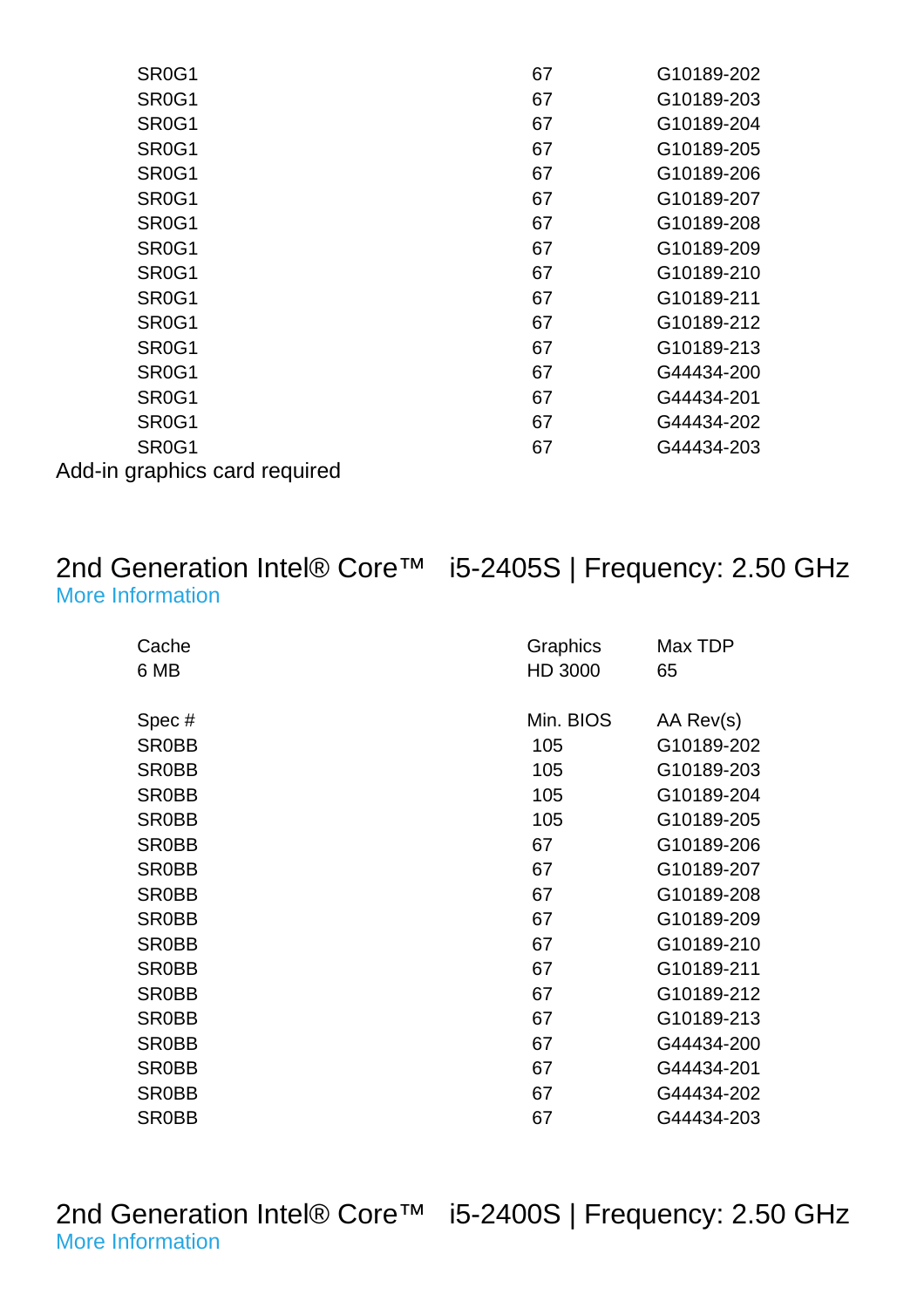| Cache              | Graphics  | Max TDP    |
|--------------------|-----------|------------|
| 6 MB               | HD 2000   | 65         |
|                    |           |            |
| Spec#              | Min. BIOS | AA Rev(s)  |
| SR <sub>00</sub> S | 105       | G10189-202 |
| <b>SR00S</b>       | 105       | G10189-203 |
| <b>SR00S</b>       | 105       | G10189-204 |
| <b>SR00S</b>       | 105       | G10189-205 |
| <b>SR00S</b>       | 67        | G10189-206 |
| SR <sub>00</sub> S | 67        | G10189-207 |
| <b>SR00S</b>       | 67        | G10189-208 |
| <b>SR00S</b>       | 67        | G10189-209 |
| <b>SR00S</b>       | 67        | G10189-210 |
| <b>SR00S</b>       | 67        | G10189-211 |
| <b>SR00S</b>       | 67        | G10189-212 |
| <b>SR00S</b>       | 67        | G10189-213 |
| SR <sub>00</sub> S | 67        | G44434-200 |
| SR <sub>00</sub> S | 67        | G44434-201 |
| SR <sub>00</sub> S | 67        | G44434-202 |
| SR00S              | 67        | G44434-203 |
|                    |           |            |

# [More Information](http://ark.intel.com/Product.aspx?spec=SR00Q)

2nd Generation Intel® Core™ i5-2400 | Frequency: 3.10 GHz

| Cache              | Graphics  | Max TDP    |
|--------------------|-----------|------------|
| 6 MB               | HD 2000   | 95         |
|                    |           |            |
| Spec#              | Min. BIOS | AA Rev(s)  |
| SR <sub>00</sub> Q | 105       | G10189-202 |
| SR <sub>00</sub> Q | 105       | G10189-203 |
| SR <sub>00</sub> Q | 105       | G10189-204 |
| SR <sub>00</sub> Q | 105       | G10189-205 |
| SR <sub>00</sub> Q | 67        | G10189-206 |
| SR00Q              | 67        | G10189-207 |
| SR <sub>00</sub> Q | 67        | G10189-208 |
| SR <sub>00</sub> Q | 67        | G10189-209 |
| SR00Q              | 67        | G10189-210 |
| SR <sub>00</sub> Q | 67        | G10189-211 |
| SR <sub>00</sub> Q | 67        | G10189-212 |
| SR <sub>00</sub> Q | 67        | G10189-213 |
| SR <sub>00</sub> Q | 67        | G44434-200 |
| SR <sub>00</sub> Q | 67        | G44434-201 |
| SR <sub>00</sub> Q | 67        | G44434-202 |
| SR00Q              | 67        | G44434-203 |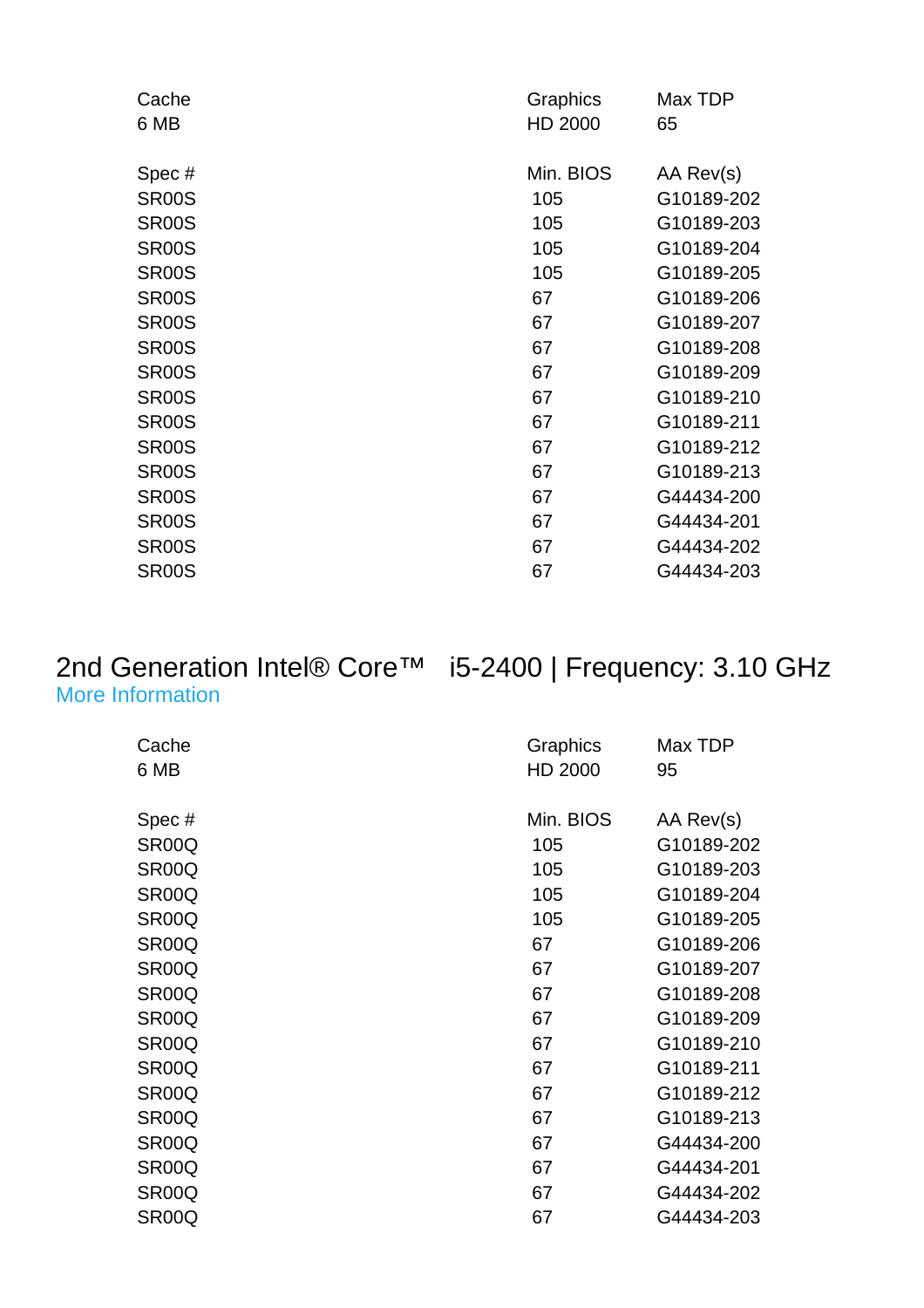#### 2nd Generation Intel® Core™ i5-2380P | Frequency: 3.10 GHz [More Information](http://ark.intel.com/Product.aspx?spec=SR0G2)

| Cache                          | Graphics  | Max TDP    |
|--------------------------------|-----------|------------|
| 6 MB                           | No        | 95         |
|                                |           |            |
| Spec#                          | Min. BIOS | AA Rev(s)  |
| <b>SR0G2</b>                   | 67        | G10189-202 |
| SR <sub>0</sub> G <sub>2</sub> | 67        | G10189-203 |
| <b>SR0G2</b>                   | 67        | G10189-204 |
| <b>SR0G2</b>                   | 67        | G10189-205 |
| <b>SR0G2</b>                   | 67        | G10189-206 |
| <b>SR0G2</b>                   | 67        | G10189-207 |
| SR <sub>0</sub> G <sub>2</sub> | 67        | G10189-208 |
| SR <sub>0</sub> G <sub>2</sub> | 67        | G10189-209 |
| <b>SR0G2</b>                   | 67        | G10189-210 |
| <b>SR0G2</b>                   | 67        | G10189-211 |
| <b>SR0G2</b>                   | 67        | G10189-212 |
| <b>SR0G2</b>                   | 67        | G10189-213 |
| <b>SR0G2</b>                   | 67        | G44434-200 |
| SR <sub>0</sub> G <sub>2</sub> | 67        | G44434-201 |
| <b>SR0G2</b>                   | 67        | G44434-202 |
| SR <sub>0</sub> G <sub>2</sub> | 67        | G44434-203 |
| Add-in graphics card required  |           |            |

# [More Information](http://ark.intel.com/Product.aspx?spec=SR02L)

### 2nd Generation Intel® Core™ i5-2320 | Frequency: 3.00 GHz

|  | <b>More Information</b> |  |
|--|-------------------------|--|
|--|-------------------------|--|

| Cache<br>6 MB      | Graphics<br>HD 2000 | Max TDP<br>95 |
|--------------------|---------------------|---------------|
| Spec#              | Min. BIOS           | AA Rev(s)     |
| SR02L              | 105                 | G10189-202    |
| SR02L              | 105                 | G10189-203    |
| SR <sub>02</sub> L | 105                 | G10189-204    |
| SR02L              | 105                 | G10189-205    |
| SR02L              | 67                  | G10189-206    |
| SR02L              | 67                  | G10189-207    |
| SR02L              | 67                  | G10189-208    |
| SR02L              | 67                  | G10189-209    |
| SR02L              | 67                  | G10189-210    |
| SR <sub>02</sub> L | 67                  | G10189-211    |
| SR02L              | 67                  | G10189-212    |
| SR <sub>02</sub> L | 67                  | G10189-213    |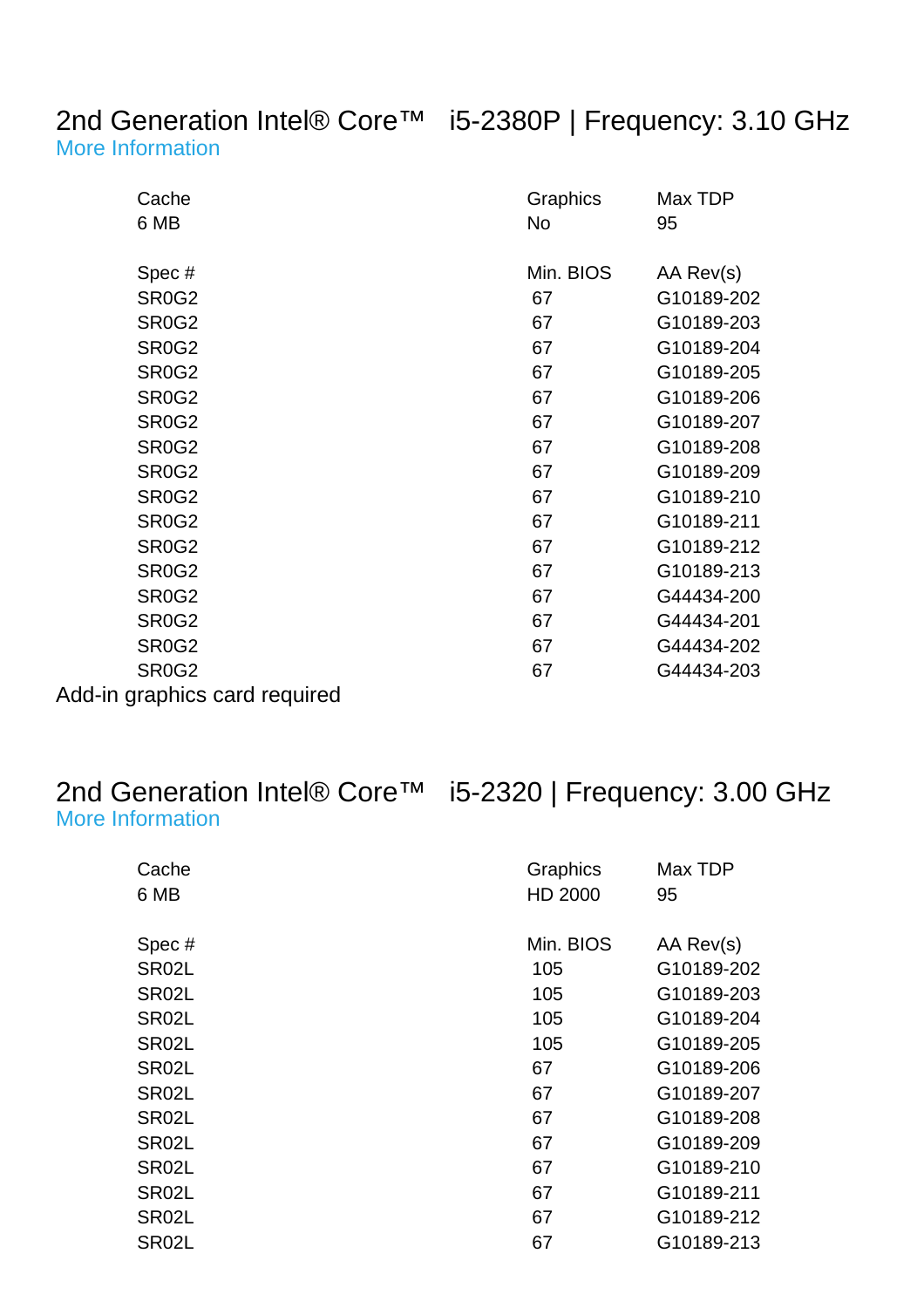| SR02L | 67 | G44434-200 |
|-------|----|------------|
| SR02L | 67 | G44434-201 |
| SR02L | 67 | G44434-202 |
| SR02L | 67 | G44434-203 |

#### 2nd Generation Intel® Core™ i5-2310 | Frequency: 2.90 GHz [More Information](http://ark.intel.com/Product.aspx?spec=SR02K)

| Cache<br>6 MB | Graphics<br>HD 2000 | Max TDP<br>95 |
|---------------|---------------------|---------------|
| Spec#         | Min. BIOS           | AA Rev(s)     |
| SR02K         | 105                 | G10189-202    |
| SR02K         | 105                 | G10189-203    |
| SR02K         | 105                 | G10189-204    |
| SR02K         | 105                 | G10189-205    |
| SR02K         | 67                  | G10189-206    |
| SR02K         | 67                  | G10189-207    |
| SR02K         | 67                  | G10189-208    |
| SR02K         | 67                  | G10189-209    |
| SR02K         | 67                  | G10189-210    |
| SR02K         | 67                  | G10189-211    |
| SR02K         | 67                  | G10189-212    |
| SR02K         | 67                  | G10189-213    |
| SR02K         | 67                  | G44434-200    |
| SR02K         | 67                  | G44434-201    |
| SR02K         | 67                  | G44434-202    |
| SR02K         | 67                  | G44434-203    |

#### 2nd Generation Intel® Core™ i5-2300 | Frequency: 2.80 GHz [More Information](http://ark.intel.com/Product.aspx?spec=SR00D)

| Cache              | Graphics  | Max TDP    |
|--------------------|-----------|------------|
| 6 MB               | HD 2000   | 95         |
|                    |           |            |
| Spec#              | Min. BIOS | AA Rev(s)  |
| SR00D              | 105       | G10189-202 |
| SR <sub>00</sub> D | 105       | G10189-203 |
| SR <sub>00</sub> D | 105       | G10189-204 |
| SR <sub>00</sub> D | 105       | G10189-205 |
| SR <sub>00</sub> D | 67        | G10189-206 |
| SR <sub>00</sub> D | 67        | G10189-207 |
| SR <sub>00</sub> D | 67        | G10189-208 |
| SR <sub>00</sub> D | 67        | G10189-209 |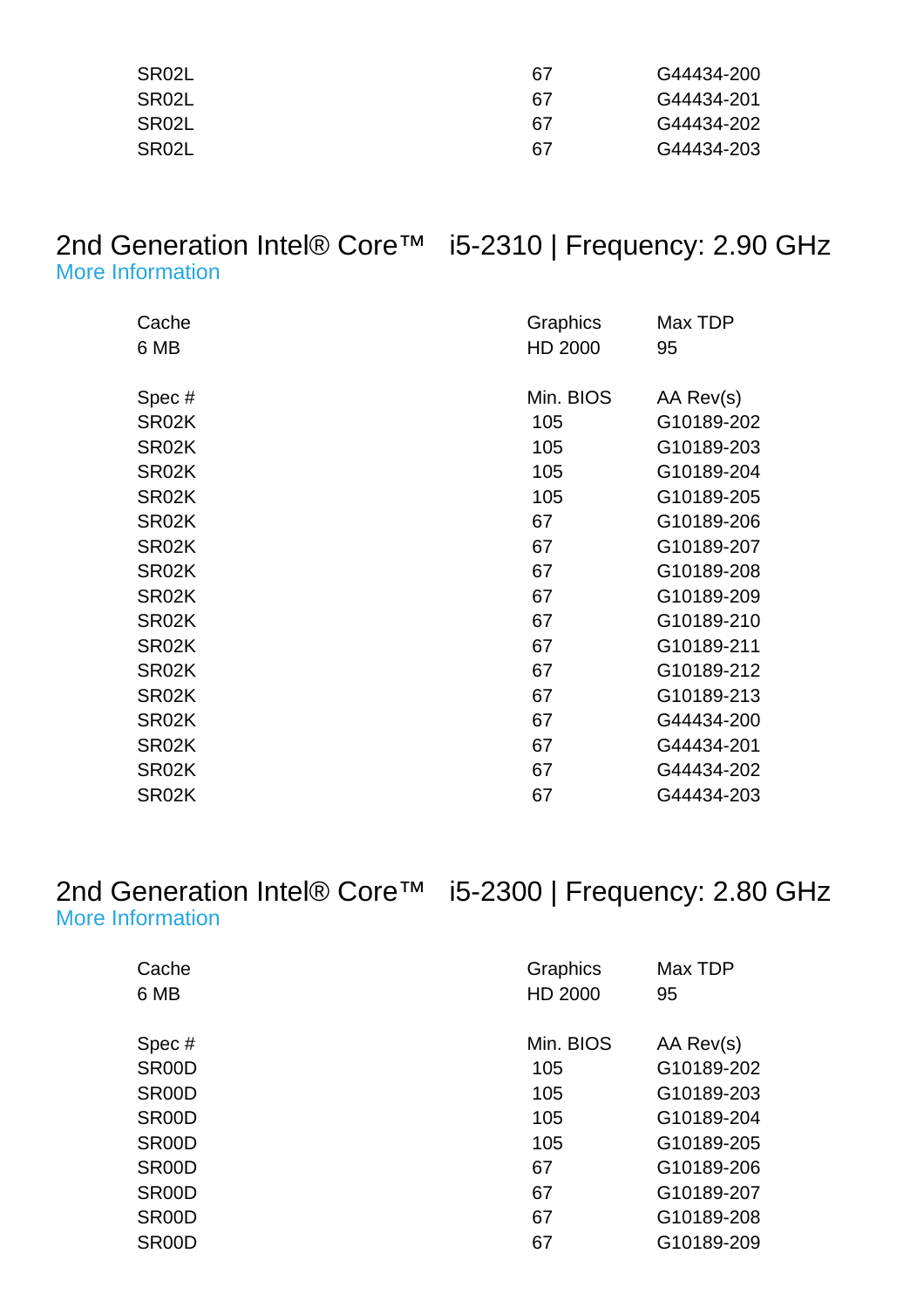| SR <sub>00</sub> D | 67 | G10189-210 |
|--------------------|----|------------|
| SR <sub>00</sub> D | 67 | G10189-211 |
| SR <sub>00</sub> D | 67 | G10189-212 |
| SR <sub>00</sub> D | 67 | G10189-213 |
| SR <sub>00</sub> D | 67 | G44434-200 |
| SR <sub>00</sub> D | 67 | G44434-201 |
| SR <sub>00</sub> D | 67 | G44434-202 |
| SR <sub>00</sub> D | 67 | G44434-203 |
|                    |    |            |

#### 3rd Generation Intel® Core™ i3-3250 | Frequency: 3.50 GHz [More Information](http://ark.intel.com/Product.aspx?spec=SR0YX)

| Cache<br>3 MB | Graphics<br>HD 2500 | Max TDP<br>55 |
|---------------|---------------------|---------------|
| Spec#         | Min. BIOS           | AA Rev(s)     |
| <b>SROYX</b>  | 150                 | G10189-206    |
| <b>SR0YX</b>  | 150                 | G10189-207    |
| <b>SR0YX</b>  | 150                 | G10189-208    |
| <b>SROYX</b>  | 150                 | G10189-209    |
| <b>SROYX</b>  | 150                 | G10189-210    |
| <b>SR0YX</b>  | 150                 | G10189-211    |
| <b>SROYX</b>  | 150                 | G10189-212    |
| <b>SROYX</b>  | 150                 | G10189-213    |
| <b>SROYX</b>  | 150                 | G44434-200    |
| <b>SR0YX</b>  | 150                 | G44434-201    |
| <b>SROYX</b>  | 150                 | G44434-202    |
| <b>SR0YX</b>  | 150                 | G44434-203    |

#### 3rd Generation Intel® Core™ i3-3245 | Frequency: 3.40 GHz [More Information](http://ark.intel.com/Product.aspx?spec=SR0YL)

| Cache        | Graphics  | Max TDP    |
|--------------|-----------|------------|
| 3 MB         | HD 4000   | 55         |
|              |           |            |
| Spec#        | Min. BIOS | AA Rev(s)  |
| <b>SR0YL</b> | 150       | G10189-206 |
| <b>SR0YL</b> | 150       | G10189-207 |
| <b>SR0YL</b> | 150       | G10189-208 |
| <b>SR0YL</b> | 150       | G10189-209 |
| <b>SR0YL</b> | 150       | G10189-210 |
| <b>SR0YL</b> | 150       | G10189-211 |
| <b>SR0YL</b> | 150       | G10189-212 |
| <b>SR0YL</b> | 150       | G10189-213 |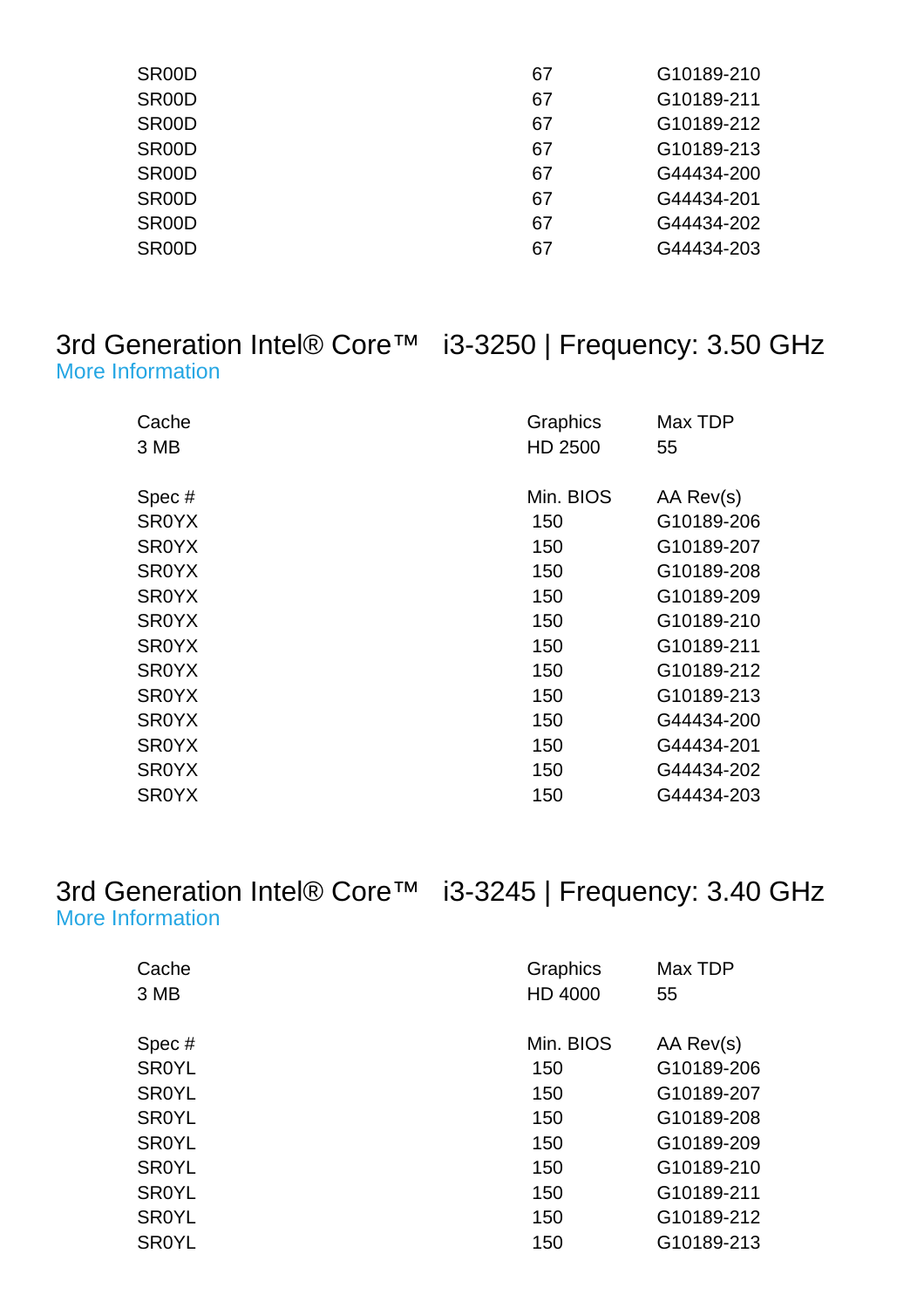| SR0YL | 150 | G44434-200 |
|-------|-----|------------|
| SR0YL | 150 | G44434-201 |
| SR0YL | 150 | G44434-202 |
| SR0YL | 150 | G44434-203 |

#### 3rd Generation Intel® Core™ i3-3240 | Frequency: 3.40 GHz [More Information](http://ark.intel.com/Product.aspx?spec=SR0RH)

| Cache<br>3 MB | Graphics<br>HD 2500 | Max TDP<br>55 |
|---------------|---------------------|---------------|
|               | Min. BIOS           |               |
| Spec#         |                     | AA Rev(s)     |
| <b>SR0RH</b>  | 150                 | G10189-206    |
| <b>SR0RH</b>  | 150                 | G10189-207    |
| <b>SR0RH</b>  | 150                 | G10189-208    |
| <b>SR0RH</b>  | 150                 | G10189-209    |
| <b>SR0RH</b>  | 150                 | G10189-210    |
| <b>SR0RH</b>  | 150                 | G10189-211    |
| <b>SR0RH</b>  | 150                 | G10189-212    |
| <b>SR0RH</b>  | 150                 | G10189-213    |
| <b>SR0RH</b>  | 150                 | G44434-200    |
| <b>SR0RH</b>  | 150                 | G44434-201    |
| <b>SR0RH</b>  | 150                 | G44434-202    |
| <b>SR0RH</b>  | 150                 | G44434-203    |

#### 3rd Generation Intel® Core™ i3-3225 | Frequency: 3.30 GHz [More Information](http://ark.intel.com/Product.aspx?spec=SR0RF)

| Cache        | Graphics  | Max TDP    |
|--------------|-----------|------------|
| 3 MB         | HD 4000   | 55         |
|              |           |            |
| Spec#        | Min. BIOS | AA Rev(s)  |
| <b>SRORF</b> | 150       | G10189-206 |
| <b>SRORF</b> | 150       | G10189-207 |
| <b>SR0RF</b> | 150       | G10189-208 |
| <b>SRORF</b> | 150       | G10189-209 |
| <b>SR0RF</b> | 150       | G10189-210 |
| <b>SRORF</b> | 150       | G10189-211 |
| <b>SRORF</b> | 150       | G10189-212 |
| <b>SRORF</b> | 150       | G10189-213 |
| <b>SR0RF</b> | 150       | G44434-200 |
| <b>SR0RF</b> | 150       | G44434-201 |
| <b>SRORF</b> | 150       | G44434-202 |
| <b>SRORF</b> | 150       | G44434-203 |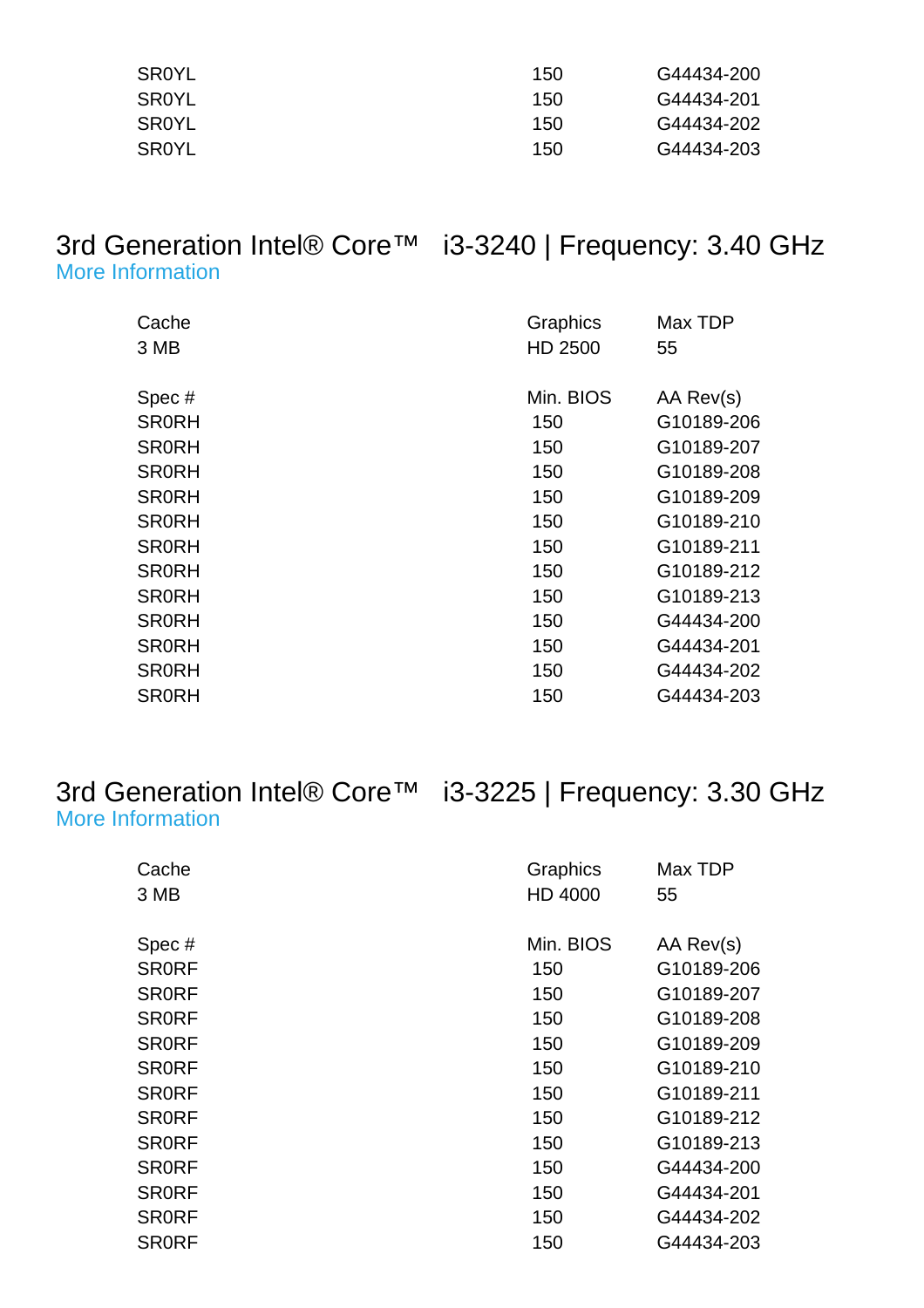3rd Generation Intel® Core™ i3-3220T | Frequency: 2.80 GHz [More Information](http://ark.intel.com/Product.aspx?spec=SR0RE)

| Cache<br>3 MB | Graphics<br>HD 2500 | Max TDP<br>35 |
|---------------|---------------------|---------------|
| Spec#         | Min. BIOS           | AA Rev(s)     |
| <b>SRORE</b>  | 150                 | G10189-206    |
| <b>SRORE</b>  | 150                 | G10189-207    |
| <b>SR0RE</b>  | 150                 | G10189-208    |
| <b>SRORE</b>  | 150                 | G10189-209    |
| <b>SRORE</b>  | 150                 | G10189-210    |
| <b>SRORE</b>  | 150                 | G10189-211    |
| <b>SR0RE</b>  | 150                 | G10189-212    |
| <b>SRORE</b>  | 150                 | G10189-213    |
| <b>SRORE</b>  | 150                 | G44434-200    |
| <b>SRORE</b>  | 150                 | G44434-201    |
| <b>SR0RE</b>  | 150                 | G44434-202    |
| <b>SR0RE</b>  | 150                 | G44434-203    |

#### 3rd Generation Intel® Core™ i3-3220 | Frequency: 3.30 GHz [More Information](http://ark.intel.com/Product.aspx?spec=SR0RG)

| Cache        | Graphics  | Max TDP    |
|--------------|-----------|------------|
| 3 MB         | HD 2500   | 55         |
|              |           |            |
| Spec#        | Min. BIOS | AA Rev(s)  |
| <b>SRORG</b> | 150       | G10189-206 |
| <b>SRORG</b> | 150       | G10189-207 |
| <b>SRORG</b> | 150       | G10189-208 |
| <b>SRORG</b> | 150       | G10189-209 |
| <b>SRORG</b> | 150       | G10189-210 |
| <b>SRORG</b> | 150       | G10189-211 |
| <b>SR0RG</b> | 150       | G10189-212 |
| <b>SRORG</b> | 150       | G10189-213 |
| <b>SR0RG</b> | 150       | G44434-200 |
| <b>SRORG</b> | 150       | G44434-201 |
| <b>SR0RG</b> | 150       | G44434-202 |
| <b>SR0RG</b> | 150       | G44434-203 |

3rd Generation Intel® Core™ i3-3210 | Frequency: 3.20 GHz [More Information](http://ark.intel.com/Product.aspx?spec=SR0YY)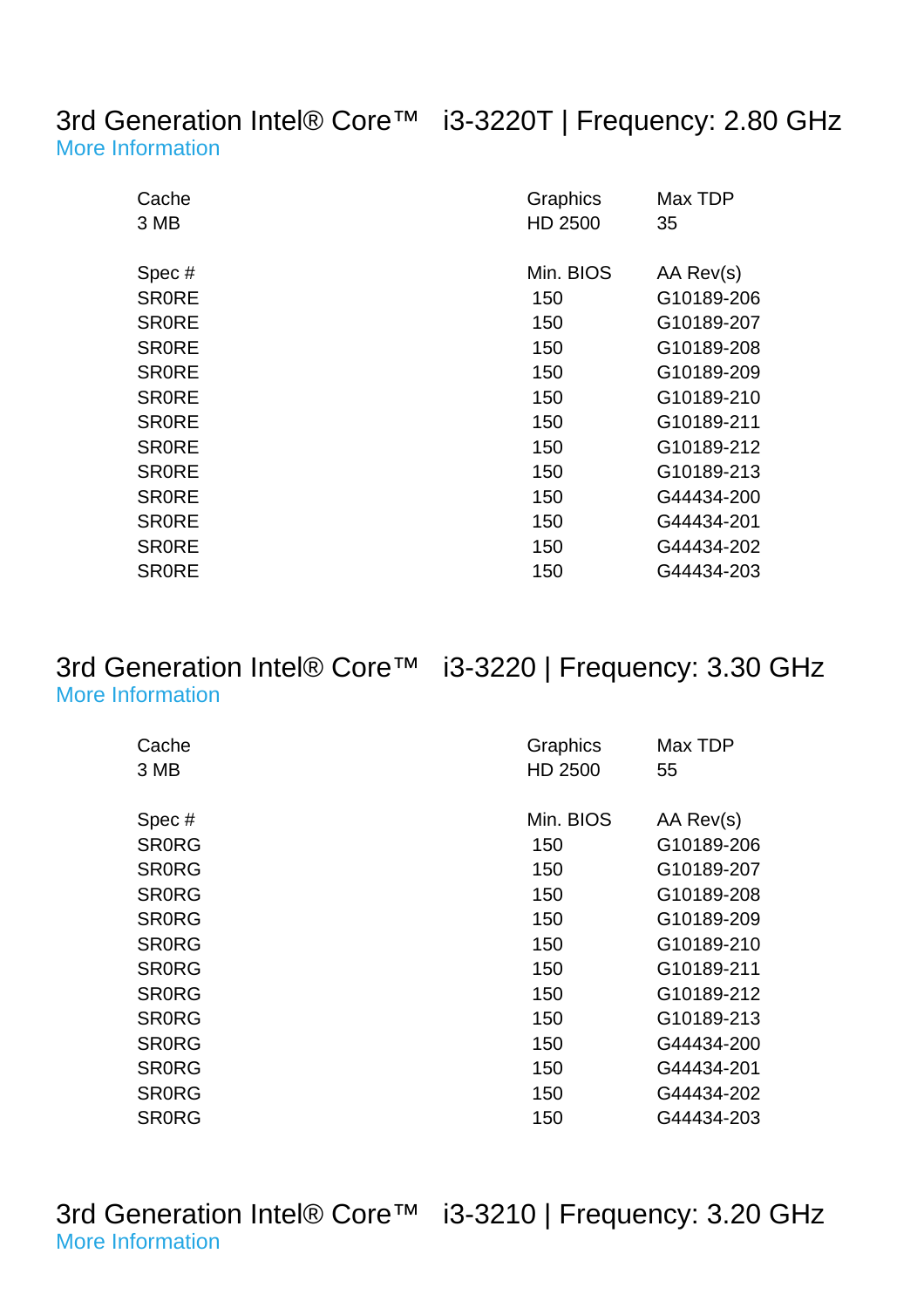| Cache        | Graphics  | Max TDP    |
|--------------|-----------|------------|
| 3 MB         | HD 2500   | 55         |
|              |           |            |
| Spec#        | Min. BIOS | AA Rev(s)  |
| <b>SR0YY</b> | 150       | G10189-206 |
| <b>SR0YY</b> | 150       | G10189-207 |
| <b>SR0YY</b> | 150       | G10189-208 |
| <b>SR0YY</b> | 150       | G10189-209 |
| <b>SR0YY</b> | 150       | G10189-210 |
| <b>SR0YY</b> | 150       | G10189-211 |
| <b>SR0YY</b> | 150       | G10189-212 |
| <b>SR0YY</b> | 150       | G10189-213 |
| <b>SR0YY</b> | 150       | G44434-200 |
| <b>SR0YY</b> | 150       | G44434-201 |
| <b>SR0YY</b> | 150       | G44434-202 |
| <b>SR0YY</b> | 150       | G44434-203 |
|              |           |            |

#### 2nd Generation Intel® Core™ i3-2130 | Frequency: 3.40 GHz [More Information](http://ark.intel.com/Product.aspx?spec=SR05W)

| Cache<br>3 MB | Graphics<br>HD 2000 | Max TDP<br>65 |
|---------------|---------------------|---------------|
| Spec#         | Min. BIOS           | AA Rev(s)     |
| SR05W         | 105                 | G10189-202    |
| SR05W         | 105                 | G10189-203    |
| SR05W         | 105                 | G10189-204    |
| SR05W         | 105                 | G10189-205    |
| SR05W         | 67                  | G10189-206    |
| SR05W         | 67                  | G10189-207    |
| SR05W         | 67                  | G10189-208    |
| SR05W         | 67                  | G10189-209    |
| SR05W         | 67                  | G10189-210    |
| SR05W         | 67                  | G10189-211    |
| SR05W         | 67                  | G10189-212    |
| SR05W         | 67                  | G10189-213    |
| SR05W         | 67                  | G44434-200    |
| SR05W         | 67                  | G44434-201    |
| SR05W         | 67                  | G44434-202    |
| SR05W         | 67                  | G44434-203    |

2nd Generation Intel® Core™ i3-2125 | Frequency: 3.30 GHz [More Information](http://ark.intel.com/Product.aspx?spec=SR0AY)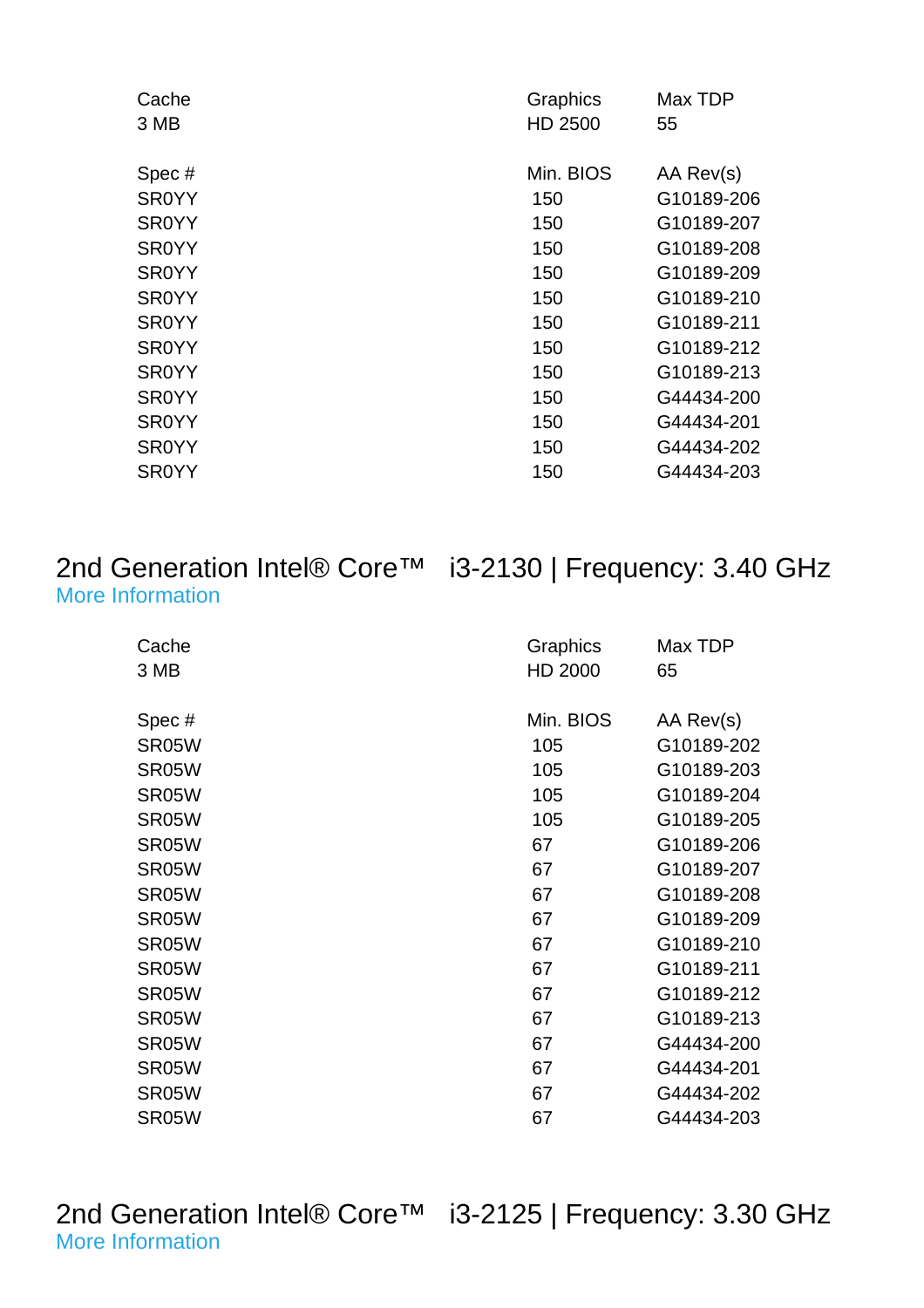| Cache        | Graphics  | Max TDP    |
|--------------|-----------|------------|
| 3 MB         | HD 3000   | 65         |
|              |           |            |
| Spec#        | Min. BIOS | AA Rev(s)  |
| <b>SR0AY</b> | 105       | G10189-202 |
| <b>SR0AY</b> | 105       | G10189-203 |
| <b>SR0AY</b> | 105       | G10189-204 |
| <b>SR0AY</b> | 105       | G10189-205 |
| <b>SR0AY</b> | 67        | G10189-206 |
| <b>SR0AY</b> | 67        | G10189-207 |
| <b>SR0AY</b> | 67        | G10189-208 |
| <b>SR0AY</b> | 67        | G10189-209 |
| <b>SR0AY</b> | 67        | G10189-210 |
| <b>SR0AY</b> | 67        | G10189-211 |
| <b>SR0AY</b> | 67        | G10189-212 |
| <b>SR0AY</b> | 67        | G10189-213 |
| <b>SR0AY</b> | 67        | G44434-200 |
| <b>SR0AY</b> | 67        | G44434-201 |
| <b>SR0AY</b> | 67        | G44434-202 |
| <b>SR0AY</b> | 67        | G44434-203 |
|              |           |            |

#### 2nd Generation Intel® Core™ i3-2120T | Frequency: 2.60 GHz [More Information](http://ark.intel.com/Product.aspx?spec=SR060)

| Cache<br>3 MB | Graphics<br>HD 2000 | Max TDP<br>35 |
|---------------|---------------------|---------------|
| Spec#         | Min. BIOS           | AA Rev(s)     |
| <b>SR060</b>  | 105                 | G10189-202    |
| <b>SR060</b>  | 105                 | G10189-203    |
| <b>SR060</b>  | 105                 | G10189-204    |
| <b>SR060</b>  | 105                 | G10189-205    |
| <b>SR060</b>  | 67                  | G10189-206    |
| <b>SR060</b>  | 67                  | G10189-207    |
| <b>SR060</b>  | 67                  | G10189-208    |
| <b>SR060</b>  | 67                  | G10189-209    |
| <b>SR060</b>  | 67                  | G10189-210    |
| <b>SR060</b>  | 67                  | G10189-211    |
| <b>SR060</b>  | 67                  | G10189-212    |
| <b>SR060</b>  | 67                  | G10189-213    |
| <b>SR060</b>  | 67                  | G44434-200    |
| <b>SR060</b>  | 67                  | G44434-201    |
| <b>SR060</b>  | 67                  | G44434-202    |
| <b>SR060</b>  | 67                  | G44434-203    |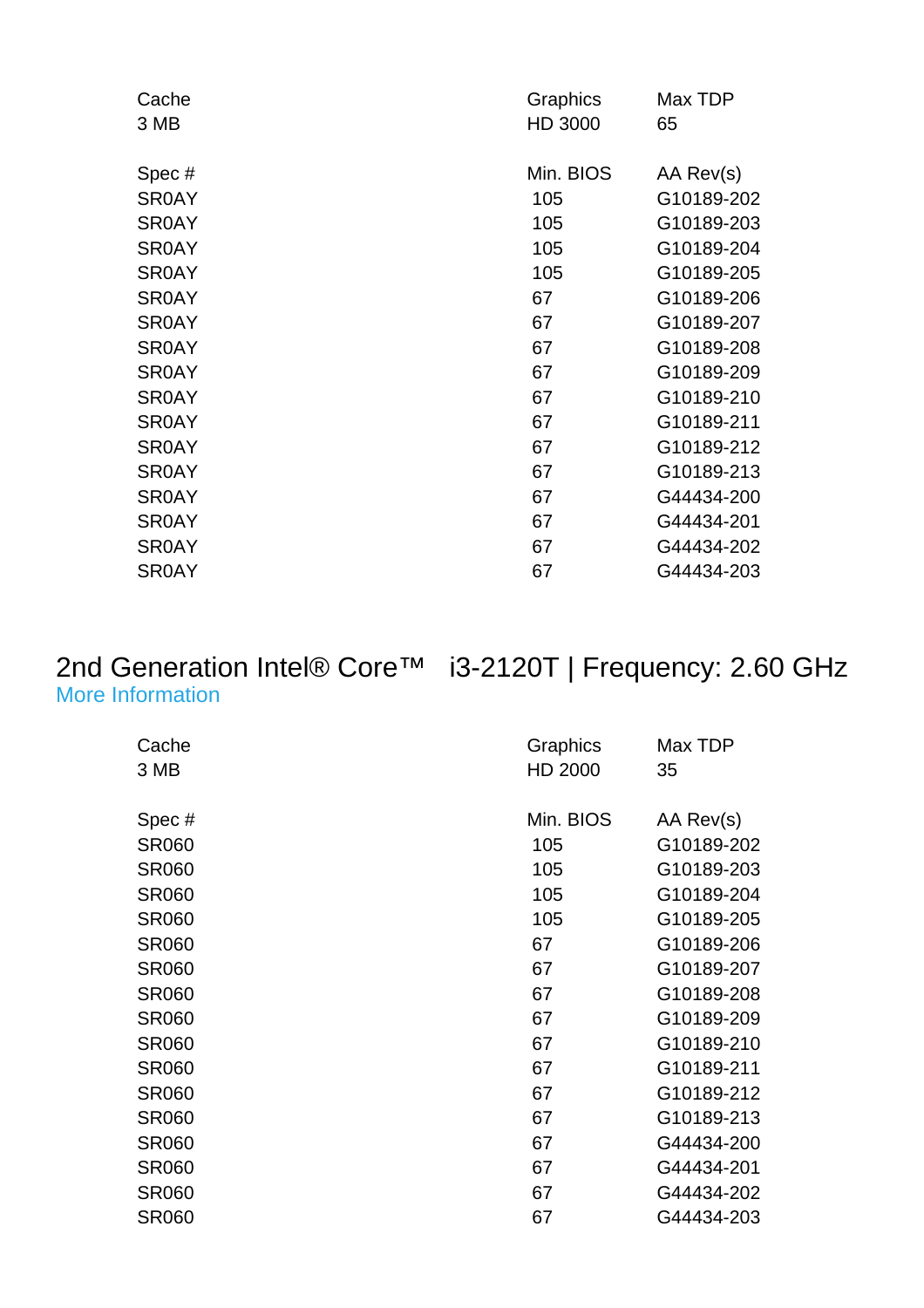#### 2nd Generation Intel® Core™ i3-2120 | Frequency: 3.30 GHz [More Information](http://ark.intel.com/Product.aspx?spec=SR05Y)

| Cache<br>3 MB | Graphics<br>HD 2000 | Max TDP<br>65 |
|---------------|---------------------|---------------|
| Spec#         | Min. BIOS           | AA Rev(s)     |
| SR05Y         | 105                 | G10189-202    |
| SR05Y         | 105                 | G10189-203    |
| SR05Y         | 105                 | G10189-204    |
| SR05Y         | 105                 | G10189-205    |
| SR05Y         | 67                  | G10189-206    |
| SR05Y         | 67                  | G10189-207    |
| SR05Y         | 67                  | G10189-208    |
| SR05Y         | 67                  | G10189-209    |
| SR05Y         | 67                  | G10189-210    |
| SR05Y         | 67                  | G10189-211    |
| SR05Y         | 67                  | G10189-212    |
| SR05Y         | 67                  | G10189-213    |
| SR05Y         | 67                  | G44434-200    |
| SR05Y         | 67                  | G44434-201    |
| SR05Y         | 67                  | G44434-202    |
| SR05Y         | 67                  | G44434-203    |

#### 2nd Generation Intel® Core™ i3-2105 | Frequency: 3.10 GHz [More Information](http://ark.intel.com/Product.aspx?spec=SR0BA)

| Cache        | Graphics  | Max TDP    |
|--------------|-----------|------------|
| 3 MB         | HD 3000   | 65         |
| Spec#        | Min. BIOS | AA Rev(s)  |
| <b>SR0BA</b> | 105       | G10189-202 |
| <b>SR0BA</b> | 105       | G10189-203 |
| <b>SR0BA</b> | 105       | G10189-204 |
| <b>SR0BA</b> | 105       | G10189-205 |
| <b>SR0BA</b> | 67        | G10189-206 |
| <b>SR0BA</b> | 67        | G10189-207 |
| <b>SR0BA</b> | 67        | G10189-208 |
| <b>SR0BA</b> | 67        | G10189-209 |
| <b>SR0BA</b> | 67        | G10189-210 |
| <b>SR0BA</b> | 67        | G10189-211 |
| <b>SR0BA</b> | 67        | G10189-212 |
| <b>SR0BA</b> | 67        | G10189-213 |
| <b>SR0BA</b> | 67        | G44434-200 |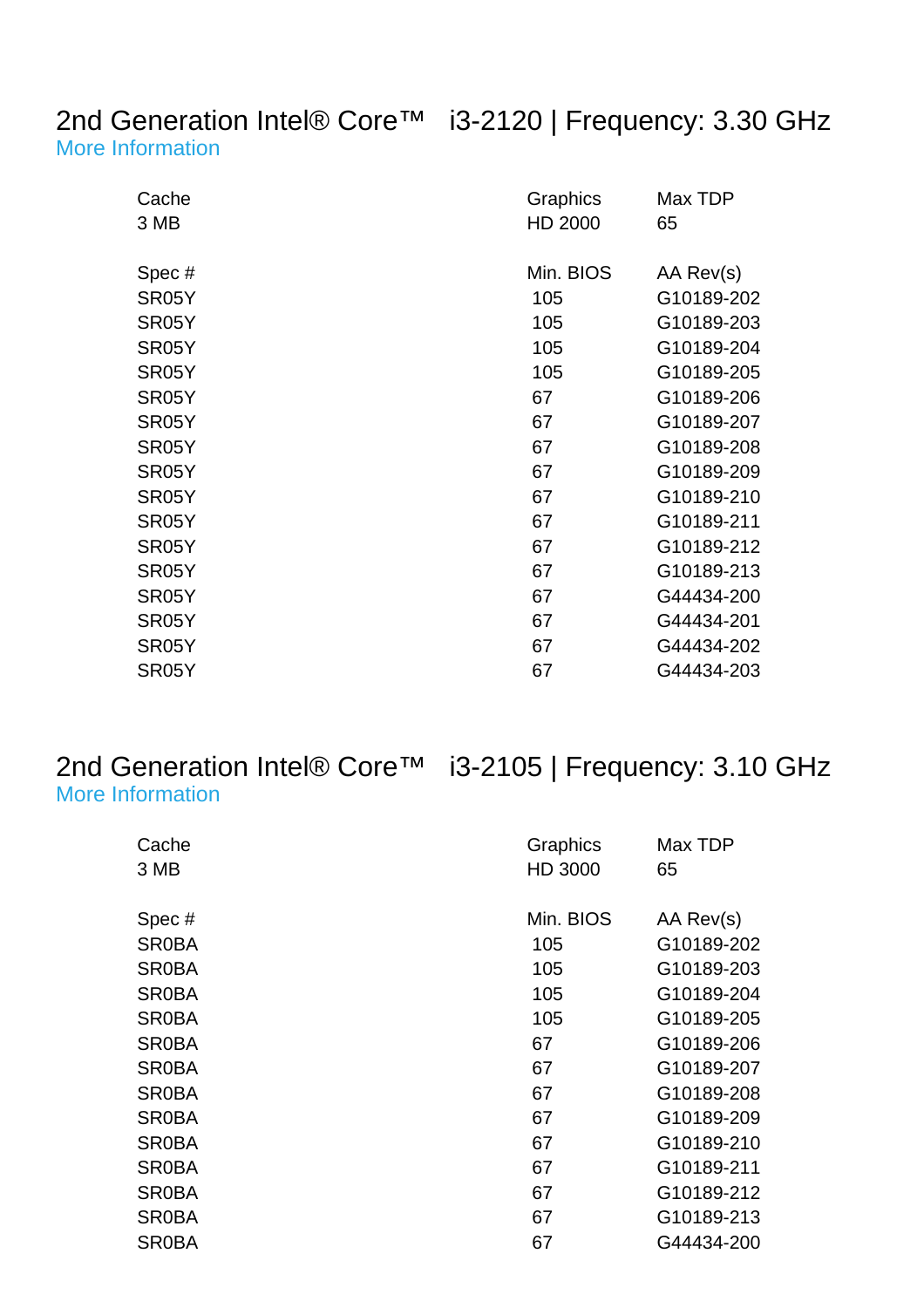| <b>SR0BA</b> | 67 | G44434-201 |
|--------------|----|------------|
| <b>SR0BA</b> | 67 | G44434-202 |
| <b>SR0BA</b> | 67 | G44434-203 |

#### 2nd Generation Intel® Core™ i3-2100T | Frequency: 2.50 GHz [More Information](http://ark.intel.com/Product.aspx?spec=SR05Z)

| Cache              | Graphics  | Max TDP    |
|--------------------|-----------|------------|
| 3 MB               | HD 2000   | 35         |
| Spec#              | Min. BIOS | AA Rev(s)  |
| SR <sub>05</sub> Z | 105       | G10189-202 |
| SR05Z              | 105       | G10189-203 |
| SR05Z              | 105       | G10189-204 |
| SR05Z              | 105       | G10189-205 |
| SR05Z              | 67        | G10189-206 |
| SR05Z              | 67        | G10189-207 |
| SR05Z              | 67        | G10189-208 |
| SR05Z              | 67        | G10189-209 |
| SR05Z              | 67        | G10189-210 |
| SR05Z              | 67        | G10189-211 |
| SR <sub>05</sub> Z | 67        | G10189-212 |
| SR05Z              | 67        | G10189-213 |
| SR <sub>05</sub> Z | 67        | G44434-200 |
| SR05Z              | 67        | G44434-201 |
| SR05Z              | 67        | G44434-202 |
| <b>SR05Z</b>       | 67        | G44434-203 |

#### 2nd Generation Intel® Core™ i3-2100 | Frequency: 3.10 GHz [More Information](http://ark.intel.com/Product.aspx?spec=SR05C)

| Cache<br>3 MB      | Graphics<br>HD 2000 | Max TDP<br>65 |
|--------------------|---------------------|---------------|
| Spec#              | Min. BIOS           | AA Rev(s)     |
| SR <sub>05</sub> C | 105                 | G10189-202    |
| SR <sub>05</sub> C | 105                 | G10189-203    |
| SR <sub>05</sub> C | 105                 | G10189-204    |
| SR05C              | 105                 | G10189-205    |
| SR <sub>05</sub> C | 67                  | G10189-206    |
| SR <sub>05</sub> C | 67                  | G10189-207    |
| SR <sub>05</sub> C | 67                  | G10189-208    |
| SR <sub>05</sub> C | 67                  | G10189-209    |
| SR <sub>05</sub> C | 67                  | G10189-210    |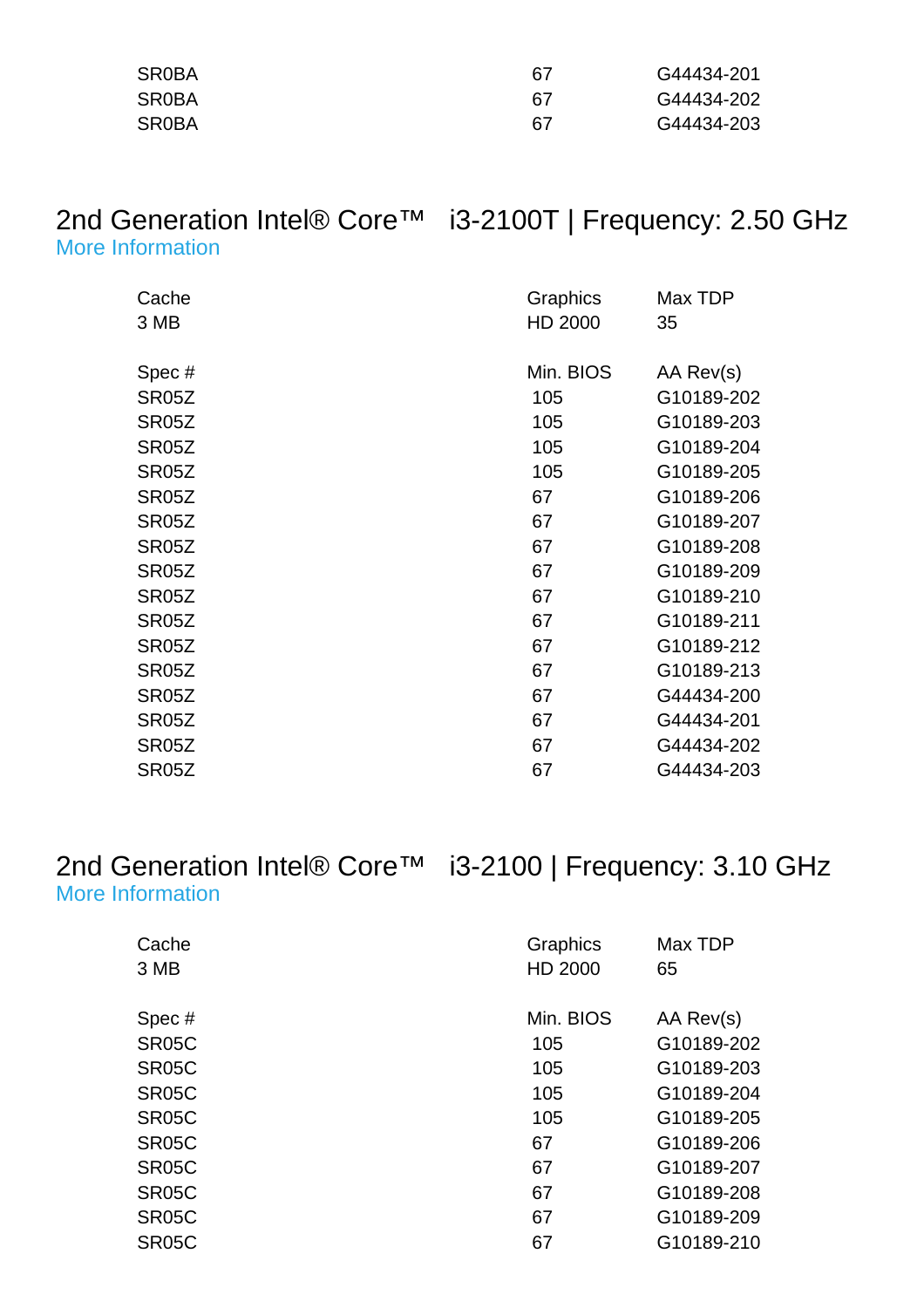| SR <sub>05</sub> C | 67 | G10189-211 |
|--------------------|----|------------|
| SR <sub>05</sub> C | 67 | G10189-212 |
| SR <sub>05</sub> C | 67 | G10189-213 |
| SR <sub>05</sub> C | 67 | G44434-200 |
| SR <sub>05</sub> C | 67 | G44434-201 |
| SR <sub>05</sub> C | 67 | G44434-202 |
| SR <sub>05</sub> C | 67 | G44434-203 |

#### Intel® Pentium® G870 | Frequency: 3.10 GHz [More Information](http://ark.intel.com/Product.aspx?spec=SR057)

| Cache<br>3 MB                                                                                                                                                                                                                                         | Graphics<br><b>HD Graphics</b> | Max TDP<br>65                                                                                                                                                                                                               |
|-------------------------------------------------------------------------------------------------------------------------------------------------------------------------------------------------------------------------------------------------------|--------------------------------|-----------------------------------------------------------------------------------------------------------------------------------------------------------------------------------------------------------------------------|
| Spec#<br><b>SR057</b><br><b>SR057</b><br><b>SR057</b><br><b>SR057</b><br><b>SR057</b><br><b>SR057</b><br><b>SR057</b><br><b>SR057</b><br><b>SR057</b><br><b>SR057</b><br><b>SR057</b><br><b>SR057</b><br><b>SR057</b><br><b>SR057</b><br><b>SR057</b> | Min. BIOS                      | AA Rev(s)<br>G10189-202<br>G10189-203<br>G10189-204<br>G10189-205<br>G10189-206<br>G10189-207<br>G10189-208<br>G10189-209<br>G10189-210<br>G10189-211<br>G10189-212<br>G10189-213<br>G44434-200<br>G44434-201<br>G44434-202 |
| <b>SR057</b>                                                                                                                                                                                                                                          |                                | G44434-203                                                                                                                                                                                                                  |

#### Intel® Pentium® G860T | Frequency: 2.60 GHz [More Information](http://ark.intel.com/Product.aspx?spec=SR0MF)

| Cache        | Graphics           | Max TDP    |
|--------------|--------------------|------------|
| 3 MB         | <b>HD Graphics</b> | 35         |
| Spec#        | Min. BIOS          | AA Rev(s)  |
| <b>SROMF</b> |                    | G10189-202 |
| <b>SROMF</b> |                    | G10189-203 |
| <b>SROMF</b> |                    | G10189-204 |
| <b>SROMF</b> |                    | G10189-205 |
| <b>SROMF</b> |                    | G10189-206 |
|              |                    |            |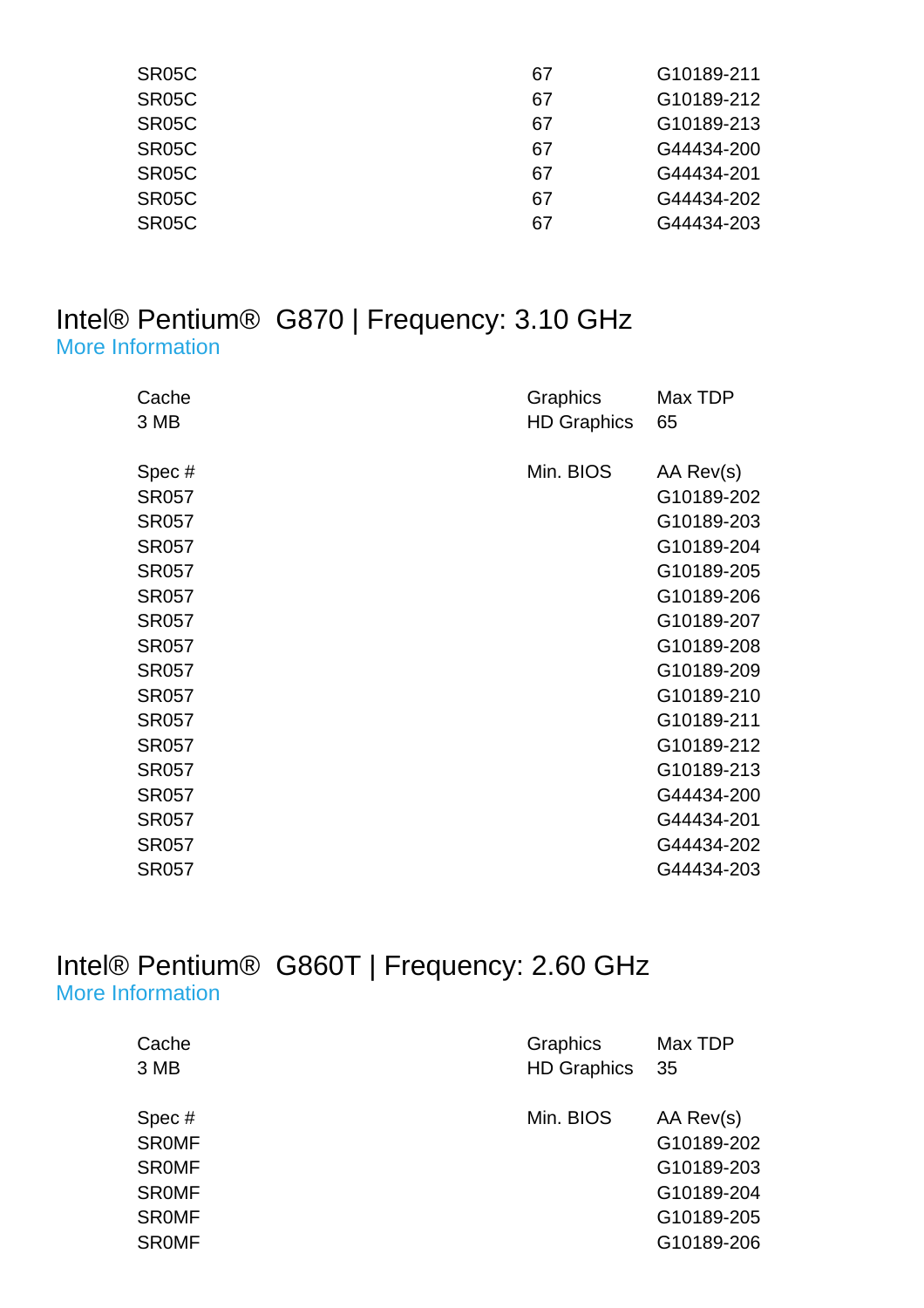| <b>SROMF</b> | G10189-207 |
|--------------|------------|
| <b>SROMF</b> | G10189-208 |
| <b>SROMF</b> | G10189-209 |
| <b>SROMF</b> | G10189-210 |
| <b>SROMF</b> | G10189-211 |
| <b>SROMF</b> | G10189-212 |
| <b>SROMF</b> | G10189-213 |
| <b>SROMF</b> | G44434-200 |
| <b>SROMF</b> | G44434-201 |
| <b>SROMF</b> | G44434-202 |
| <b>SROMF</b> | G44434-203 |
|              |            |

#### Intel® Pentium® G860 | Frequency: 3.00 GHz [More Information](http://ark.intel.com/Product.aspx?spec=SR058)

| Cache<br>3 MB | Graphics<br><b>HD Graphics</b> | Max TDP<br>65 |
|---------------|--------------------------------|---------------|
| Spec#         | Min. BIOS                      | AA Rev(s)     |
| <b>SR058</b>  | 105                            | G10189-202    |
| <b>SR058</b>  | 105                            | G10189-203    |
| <b>SR058</b>  | 105                            | G10189-204    |
| <b>SR058</b>  | 105                            | G10189-205    |
| <b>SR058</b>  | 67                             | G10189-206    |
| <b>SR058</b>  | 67                             | G10189-207    |
| <b>SR058</b>  | 67                             | G10189-208    |
| <b>SR058</b>  | 67                             | G10189-209    |
| <b>SR058</b>  | 67                             | G10189-210    |
| <b>SR058</b>  | 67                             | G10189-211    |
| <b>SR058</b>  | 67                             | G10189-212    |
| <b>SR058</b>  | 67                             | G10189-213    |
| <b>SR058</b>  | 67                             | G44434-200    |
| <b>SR058</b>  | 67                             | G44434-201    |
| <b>SR058</b>  | 67                             | G44434-202    |
| <b>SR058</b>  | 67                             | G44434-203    |

#### Intel® Pentium® G850 | Frequency: 2.90 GHz [More Information](http://ark.intel.com/Product.aspx?spec=SR05Q)

| Cache<br>3 MB | <b>Graphics</b><br>HD Graphics 65 | Max TDP    |
|---------------|-----------------------------------|------------|
| Spec#         | Min. BIOS                         | AA Rev(s)  |
| SR05Q         | 105                               | G10189-202 |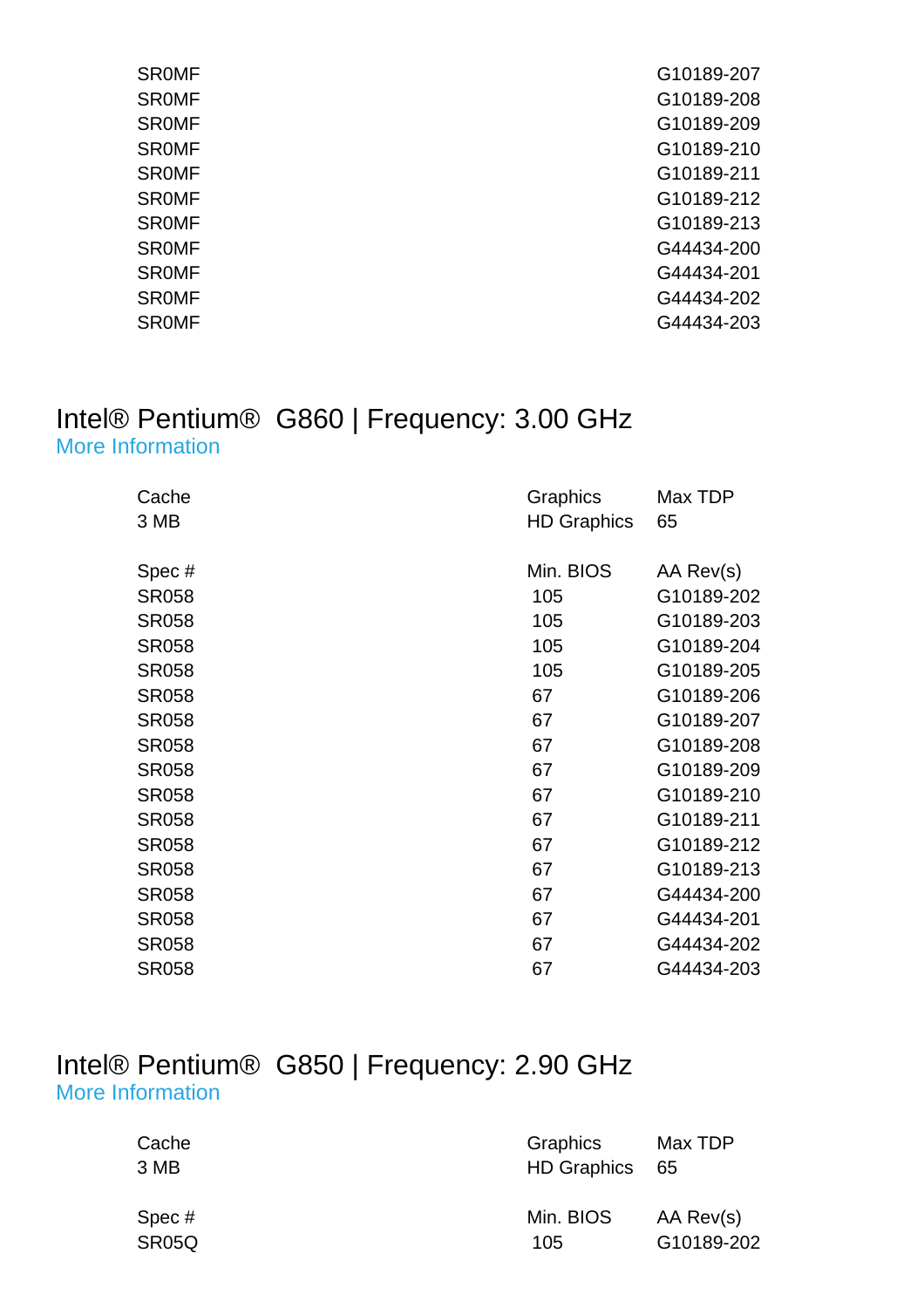| SR05Q              | 105 | G10189-203 |
|--------------------|-----|------------|
| SR05Q              | 105 | G10189-204 |
| SR <sub>05</sub> Q | 105 | G10189-205 |
| SR <sub>05</sub> Q | 67  | G10189-206 |
| SR05Q              | 67  | G10189-207 |
| SR <sub>05</sub> Q | 67  | G10189-208 |
| SR <sub>05</sub> Q | 67  | G10189-209 |
| SR05Q              | 67  | G10189-210 |
| SR <sub>05</sub> Q | 67  | G10189-211 |
| SR <sub>05</sub> Q | 67  | G10189-212 |
| SR <sub>05</sub> Q | 67  | G10189-213 |
| SR05Q              | 67  | G44434-200 |
| SR05Q              | 67  | G44434-201 |
| SR05Q              | 67  | G44434-202 |
| SR <sub>05</sub> Q | 67  | G44434-203 |

#### Intel® Pentium® G840 | Frequency: 2.80 GHz [More Information](http://ark.intel.com/Product.aspx?spec=SR05P)

| Cache              | Graphics           | Max TDP    |
|--------------------|--------------------|------------|
| 3 MB               | <b>HD Graphics</b> | 65         |
|                    |                    |            |
| Spec#              | Min. BIOS          | AA Rev(s)  |
| SR <sub>05</sub> P | 105                | G10189-202 |
| SR <sub>05</sub> P | 105                | G10189-203 |
| SR <sub>05</sub> P | 105                | G10189-204 |
| SR <sub>05</sub> P | 105                | G10189-205 |
| SR <sub>05</sub> P | 67                 | G10189-206 |
| SR <sub>05</sub> P | 67                 | G10189-207 |
| SR <sub>05</sub> P | 67                 | G10189-208 |
| SR <sub>05</sub> P | 67                 | G10189-209 |
| SR <sub>05</sub> P | 67                 | G10189-210 |
| SR <sub>05</sub> P | 67                 | G10189-211 |
| SR <sub>05</sub> P | 67                 | G10189-212 |
| SR <sub>05</sub> P | 67                 | G10189-213 |
| SR <sub>05</sub> P | 67                 | G44434-200 |
| SR <sub>05</sub> P | 67                 | G44434-201 |
| SR <sub>05</sub> P | 67                 | G44434-202 |
| SR <sub>05</sub> P | 67                 | G44434-203 |

#### Intel® Pentium® G645 | Frequency: 2.90 GHz [More Information](http://ark.intel.com/Product.aspx?spec=SR0RS)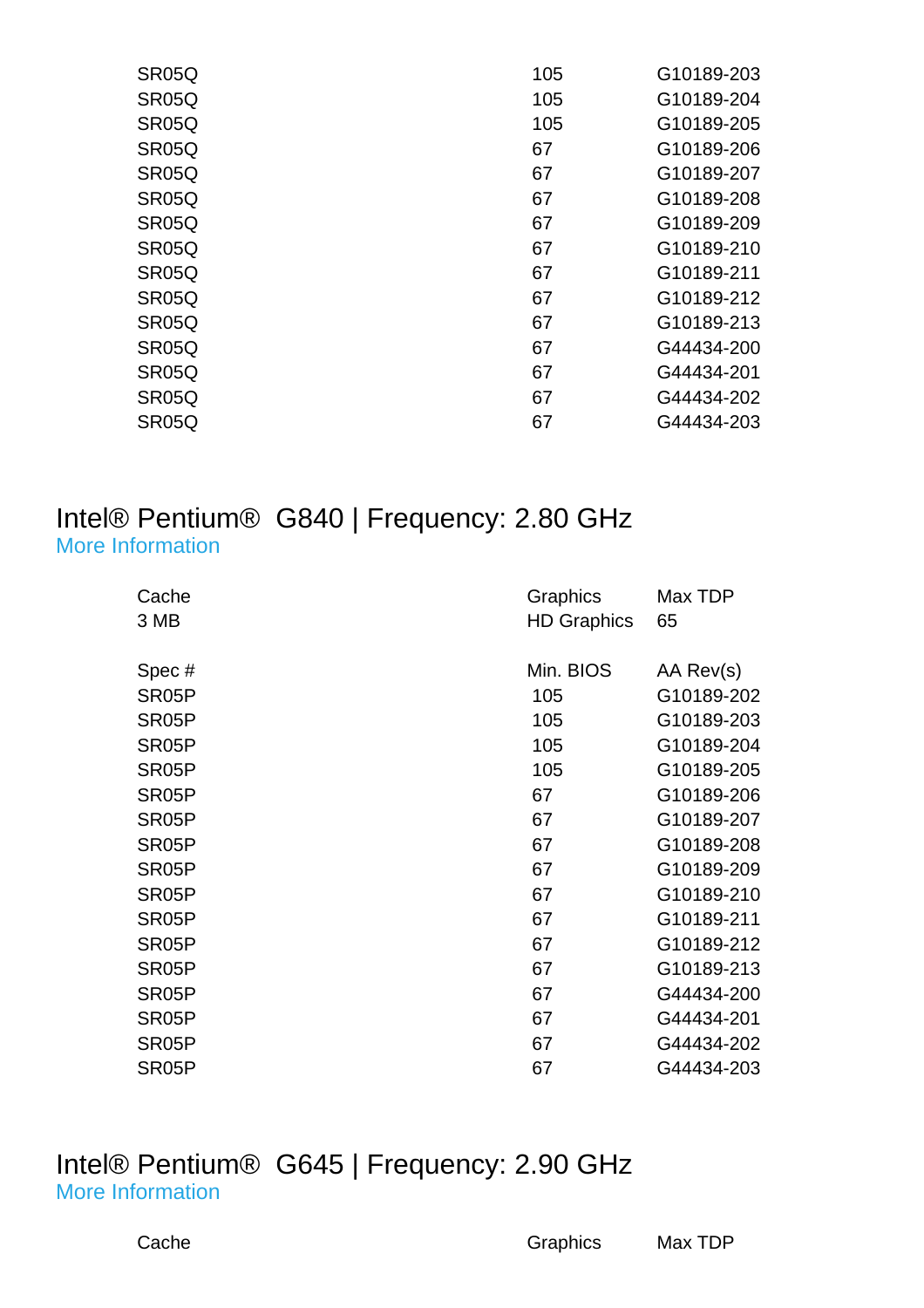| 3 MB         | <b>HD Graphics</b> | 65         |
|--------------|--------------------|------------|
| Spec#        | Min. BIOS          | AA Rev(s)  |
| <b>SRORS</b> |                    | G10189-202 |
| <b>SRORS</b> |                    | G10189-203 |
| <b>SRORS</b> |                    | G10189-204 |
| <b>SRORS</b> |                    | G10189-205 |
| <b>SRORS</b> |                    | G10189-206 |
| <b>SRORS</b> |                    | G10189-207 |
| <b>SRORS</b> |                    | G10189-208 |
| <b>SRORS</b> |                    | G10189-209 |
| <b>SRORS</b> |                    | G10189-210 |
| <b>SRORS</b> |                    | G10189-211 |
| <b>SRORS</b> |                    | G10189-212 |
| <b>SRORS</b> |                    | G10189-213 |
| <b>SRORS</b> |                    | G44434-200 |
| <b>SRORS</b> |                    | G44434-201 |
| <b>SRORS</b> |                    | G44434-202 |
| <b>SRORS</b> |                    | G44434-203 |

#### Intel® Pentium® G640T | Frequency: 2.40 GHz [More Information](http://ark.intel.com/Product.aspx?spec=SR066)

| Cache        | Graphics           | Max TDP    |
|--------------|--------------------|------------|
| 3 MB         | <b>HD Graphics</b> | 35         |
|              |                    |            |
| Spec#        | Min. BIOS          | AA Rev(s)  |
| <b>SR066</b> |                    | G10189-202 |
| <b>SR066</b> |                    | G10189-203 |
| <b>SR066</b> |                    | G10189-204 |
| <b>SR066</b> |                    | G10189-205 |
| <b>SR066</b> |                    | G10189-206 |
| <b>SR066</b> |                    | G10189-207 |
| <b>SR066</b> |                    | G10189-208 |
| <b>SR066</b> |                    | G10189-209 |
| <b>SR066</b> |                    | G10189-210 |
| <b>SR066</b> |                    | G10189-211 |
| <b>SR066</b> |                    | G10189-212 |
| <b>SR066</b> |                    | G10189-213 |
| <b>SR066</b> |                    | G44434-200 |
| <b>SR066</b> |                    | G44434-201 |
| <b>SR066</b> |                    | G44434-202 |
| <b>SR066</b> |                    | G44434-203 |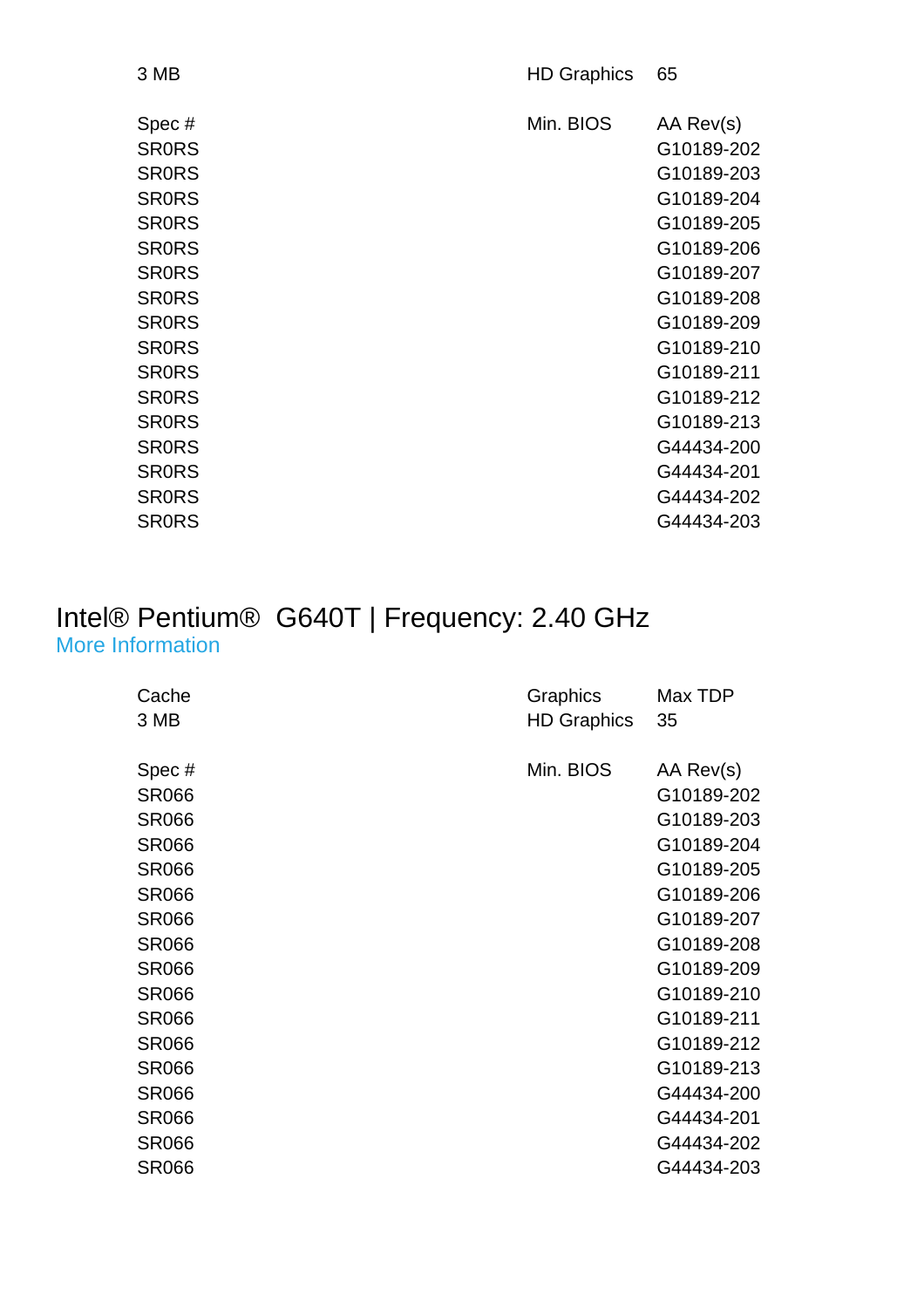### Intel® Pentium® G640 | Frequency: 2.80 GHz

[More Information](http://ark.intel.com/Product.aspx?spec=SR059)

| Cache<br>3 MB | Graphics<br><b>HD Graphics</b> | Max TDP<br>65 |
|---------------|--------------------------------|---------------|
|               |                                |               |
| Spec#         | Min. BIOS                      | AA Rev(s)     |
| <b>SR059</b>  |                                | G10189-202    |
| <b>SR059</b>  |                                | G10189-203    |
| <b>SR059</b>  |                                | G10189-204    |
| <b>SR059</b>  |                                | G10189-205    |
| <b>SR059</b>  |                                | G10189-206    |
| <b>SR059</b>  |                                | G10189-207    |
| <b>SR059</b>  |                                | G10189-208    |
| <b>SR059</b>  |                                | G10189-209    |
| <b>SR059</b>  |                                | G10189-210    |
| <b>SR059</b>  |                                | G10189-211    |
| <b>SR059</b>  |                                | G10189-212    |
| <b>SR059</b>  |                                | G10189-213    |
| <b>SR059</b>  |                                | G44434-200    |
| <b>SR059</b>  |                                | G44434-201    |
| <b>SR059</b>  |                                | G44434-202    |
| <b>SR059</b>  |                                | G44434-203    |

#### Intel® Pentium® G630T | Frequency: 2.30 GHz [More Information](http://ark.intel.com/Product.aspx?spec=SR05U)

| Cache              | Graphics           | Max TDP    |
|--------------------|--------------------|------------|
| 3 MB               | <b>HD Graphics</b> | 35         |
|                    |                    |            |
| Spec#              | Min. BIOS          | AA Rev(s)  |
| SR05U              | 105                | G10189-202 |
| SR <sub>05</sub> U | 105                | G10189-203 |
| SR05U              | 105                | G10189-204 |
| SR05U              | 105                | G10189-205 |
| SR05U              | 67                 | G10189-206 |
| SR05U              | 67                 | G10189-207 |
| SR05U              | 67                 | G10189-208 |
| SR05U              | 67                 | G10189-209 |
| SR05U              | 67                 | G10189-210 |
| SR05U              | 67                 | G10189-211 |
| SR <sub>05</sub> U | 67                 | G10189-212 |
| SR05U              | 67                 | G10189-213 |
| SR <sub>05</sub> U | 67                 | G44434-200 |
| SR <sub>05</sub> U | 67                 | G44434-201 |
| SR05U              | 67                 | G44434-202 |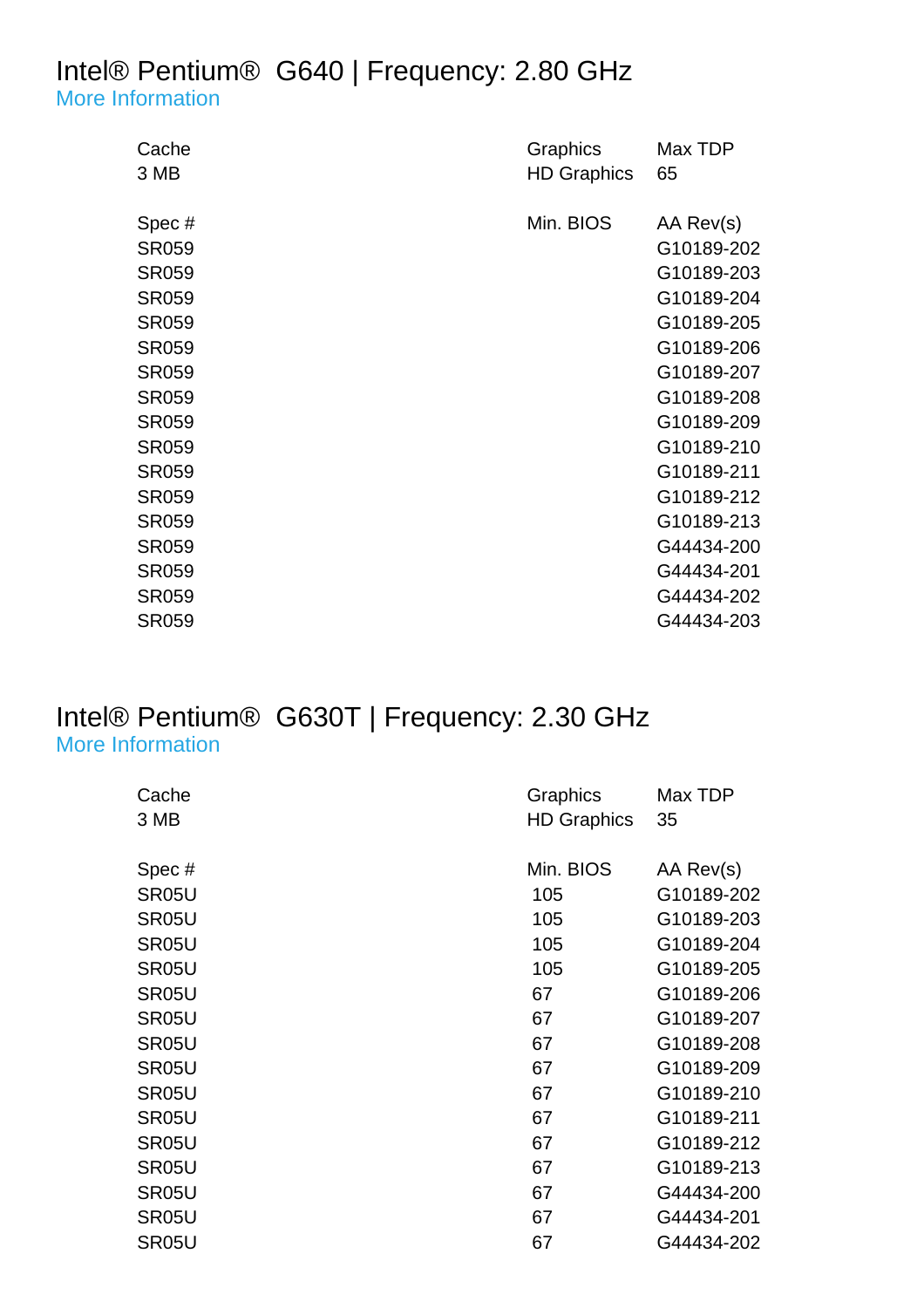#### Intel® Pentium® G630 | Frequency: 2.70 GHz [More Information](http://ark.intel.com/Product.aspx?spec=SR05S)

| Cache        | Graphics           | Max TDP    |
|--------------|--------------------|------------|
| 3 MB         | <b>HD Graphics</b> | 65         |
|              |                    |            |
| Spec#        | Min. BIOS          | AA Rev(s)  |
| <b>SR05S</b> | 67                 | G10189-202 |
| <b>SR05S</b> | 67                 | G10189-203 |
| <b>SR05S</b> | 67                 | G10189-204 |
| <b>SR05S</b> | 67                 | G10189-205 |
| <b>SR05S</b> | 67                 | G10189-206 |
| <b>SR05S</b> | 67                 | G10189-207 |
| <b>SR05S</b> | 67                 | G10189-208 |
| <b>SR05S</b> | 67                 | G10189-209 |
| <b>SR05S</b> | 67                 | G10189-210 |
| <b>SR05S</b> | 67                 | G10189-211 |
| <b>SR05S</b> | 67                 | G10189-212 |
| <b>SR05S</b> | 67                 | G10189-213 |
| <b>SR05S</b> | 67                 | G44434-200 |
| <b>SR05S</b> | 67                 | G44434-201 |
| <b>SR05S</b> | 67                 | G44434-202 |
| <b>SR05S</b> | 67                 | G44434-203 |

#### Intel® Pentium® G620T | Frequency: 2.20 GHz [More Information](http://ark.intel.com/Product.aspx?spec=SR05T)

| Cache<br>3 MB      | Graphics<br><b>HD Graphics</b> | Max TDP<br>35 |
|--------------------|--------------------------------|---------------|
|                    |                                |               |
| Spec#              | Min. BIOS                      | AA Rev(s)     |
| SR <sub>05</sub> T | 105                            | G10189-202    |
| SR <sub>05</sub> T | 105                            | G10189-203    |
| SR <sub>05</sub> T | 105                            | G10189-204    |
| SR <sub>05</sub> T | 105                            | G10189-205    |
| SR <sub>05</sub> T | 67                             | G10189-206    |
| SR <sub>05</sub> T | 67                             | G10189-207    |
| SR <sub>05</sub> T | 67                             | G10189-208    |
| SR <sub>05</sub> T | 67                             | G10189-209    |
| SR <sub>05</sub> T | 67                             | G10189-210    |
| SR <sub>05</sub> T | 67                             | G10189-211    |
| SR <sub>05</sub> T | 67                             | G10189-212    |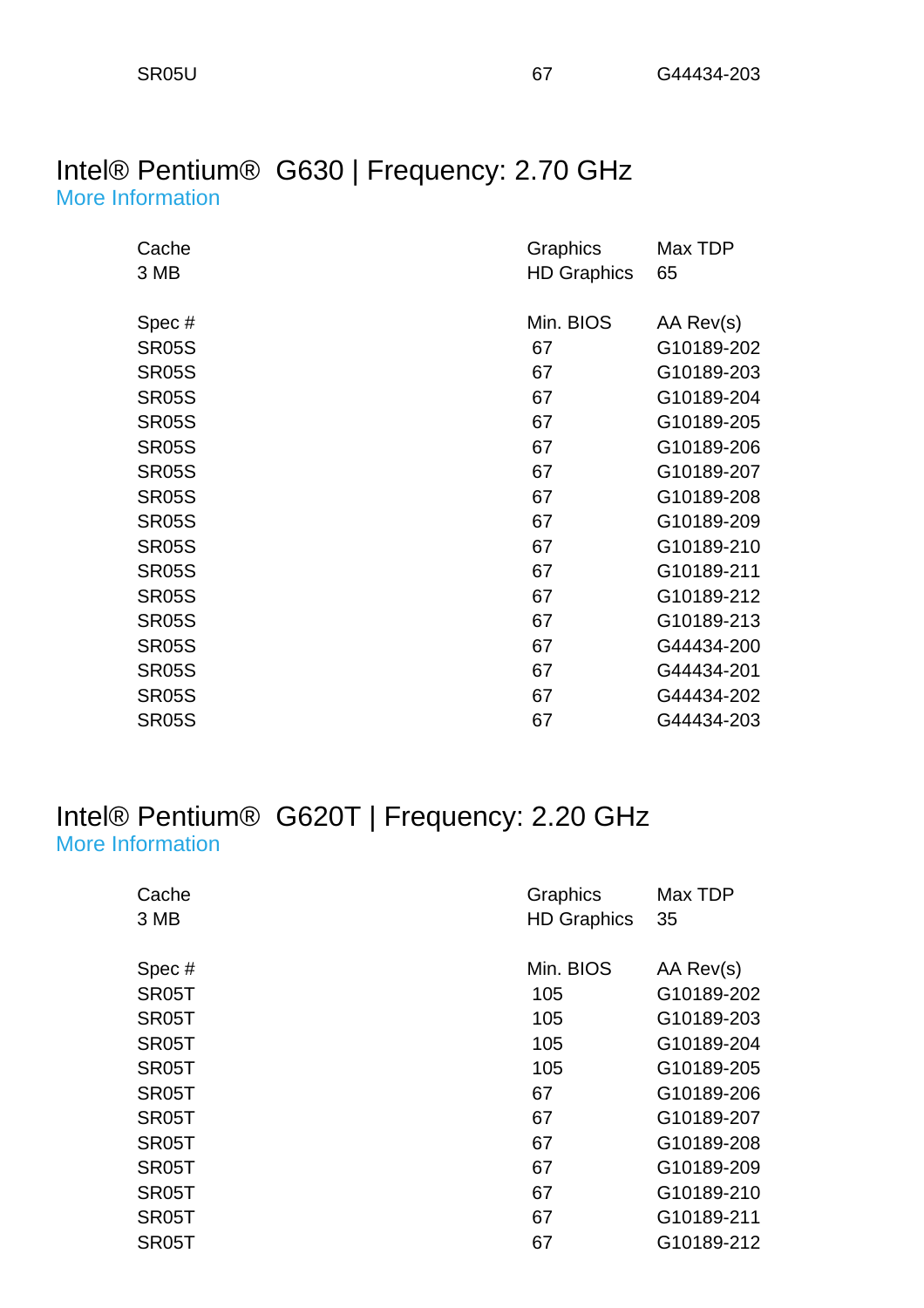| SR05T | 67 | G10189-213 |
|-------|----|------------|
| SR05T | 67 | G44434-200 |
| SR05T | 67 | G44434-201 |
| SR05T | 67 | G44434-202 |
| SR05T | 67 | G44434-203 |

#### Intel® Pentium® G620 | Frequency: 2.60 GHz [More Information](http://ark.intel.com/Product.aspx?spec=SR05R)

| Cache              | Graphics           | Max TDP    |
|--------------------|--------------------|------------|
| 3 MB               | <b>HD Graphics</b> | 65         |
|                    |                    |            |
| Spec#              | Min. BIOS          | AA Rev(s)  |
| SR05R              | 105                | G10189-202 |
| SR05R              | 105                | G10189-203 |
| SR05R              | 105                | G10189-204 |
| SR05R              | 105                | G10189-205 |
| SR05R              | 67                 | G10189-206 |
| SR <sub>05</sub> R | 67                 | G10189-207 |
| SR05R              | 67                 | G10189-208 |
| SR05R              | 67                 | G10189-209 |
| SR05R              | 67                 | G10189-210 |
| SR05R              | 67                 | G10189-211 |
| SR05R              | 67                 | G10189-212 |
| SR05R              | 67                 | G10189-213 |
| SR05R              | 67                 | G44434-200 |
| SR05R              | 67                 | G44434-201 |
| SR05R              | 67                 | G44434-202 |
| SR05R              | 67                 | G44434-203 |

#### Intel® Celeron® G555 | Frequency: 2.70 GHz [More Information](http://ark.intel.com/Product.aspx?spec=SR0RZ)

| Cache        | Graphics           | Max TDP    |
|--------------|--------------------|------------|
| 2 MB         | <b>HD Graphics</b> | 65         |
|              |                    |            |
| Spec#        | Min. BIOS          | AA Rev(s)  |
| <b>SRORZ</b> |                    | G10189-202 |
| <b>SRORZ</b> |                    | G10189-203 |
| <b>SRORZ</b> |                    | G10189-204 |
| <b>SRORZ</b> |                    | G10189-205 |
| <b>SRORZ</b> |                    | G10189-206 |
| <b>SRORZ</b> |                    | G10189-207 |
| <b>SR0RZ</b> |                    | G10189-208 |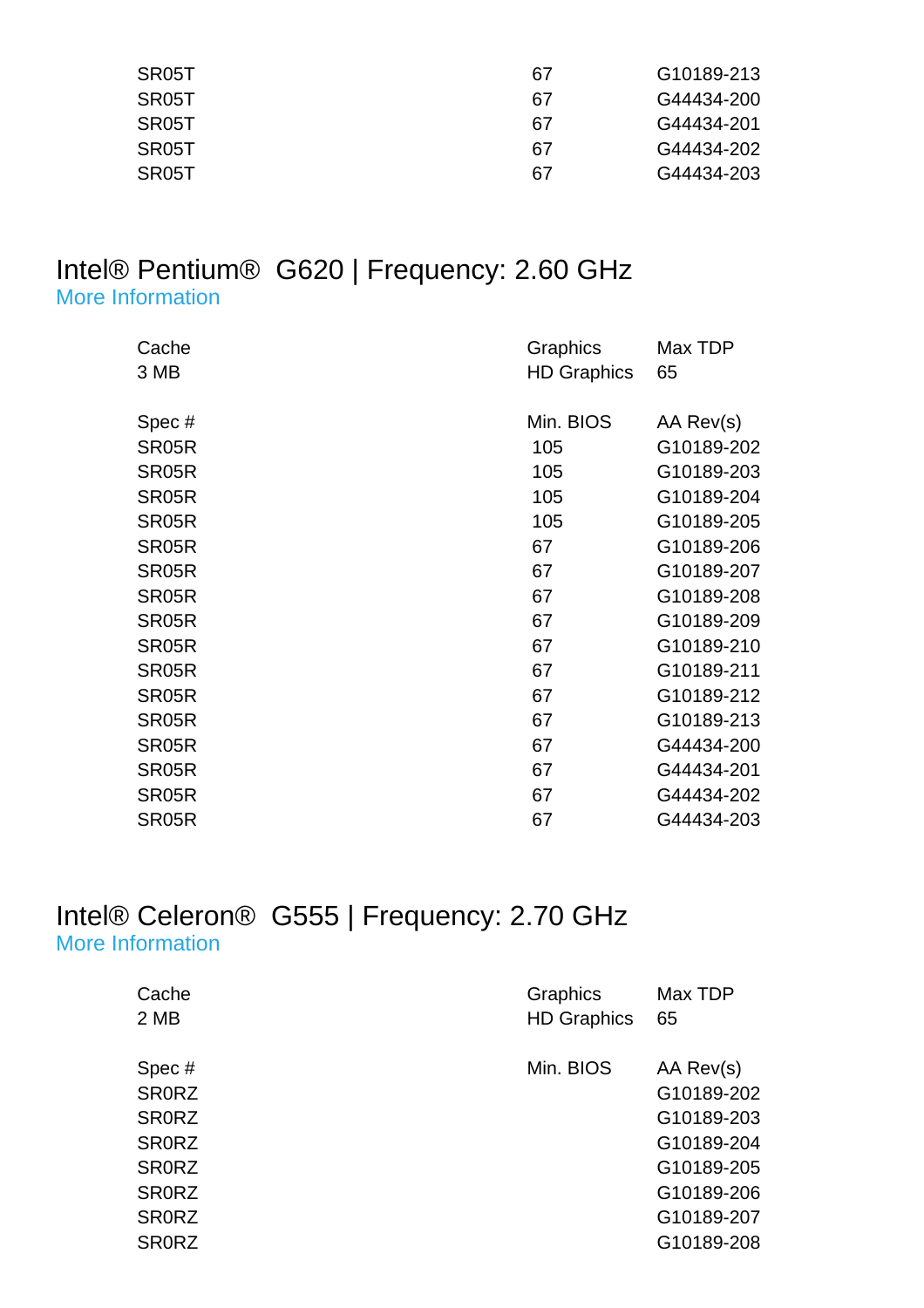| <b>SRORZ</b> | G10189-209 |
|--------------|------------|
| <b>SRORZ</b> | G10189-210 |
| <b>SRORZ</b> | G10189-211 |
| <b>SRORZ</b> | G10189-212 |
| <b>SRORZ</b> | G10189-213 |
| <b>SRORZ</b> | G44434-200 |
| <b>SRORZ</b> | G44434-201 |
| <b>SRORZ</b> | G44434-202 |
| <b>SRORZ</b> | G44434-203 |
|              |            |

#### Intel® Celeron® G550 | Frequency: 2.60 GHz [More Information](http://ark.intel.com/Product.aspx?spec=SR061)

| Cache<br>2 MB                                                                                                                                                                                                                                         | Graphics<br><b>HD Graphics</b> | Max TDP<br>65                                                                                                                                                                                                               |
|-------------------------------------------------------------------------------------------------------------------------------------------------------------------------------------------------------------------------------------------------------|--------------------------------|-----------------------------------------------------------------------------------------------------------------------------------------------------------------------------------------------------------------------------|
| Spec#<br><b>SR061</b><br><b>SR061</b><br><b>SR061</b><br><b>SR061</b><br><b>SR061</b><br><b>SR061</b><br><b>SR061</b><br><b>SR061</b><br><b>SR061</b><br><b>SR061</b><br><b>SR061</b><br><b>SR061</b><br><b>SR061</b><br><b>SR061</b><br><b>SR061</b> | Min. BIOS                      | AA Rev(s)<br>G10189-202<br>G10189-203<br>G10189-204<br>G10189-205<br>G10189-206<br>G10189-207<br>G10189-208<br>G10189-209<br>G10189-210<br>G10189-211<br>G10189-212<br>G10189-213<br>G44434-200<br>G44434-201<br>G44434-202 |
| <b>SR061</b>                                                                                                                                                                                                                                          |                                | G44434-203                                                                                                                                                                                                                  |

#### Intel® Celeron® G540 | Frequency: 2.50 GHz [More Information](http://ark.intel.com/Product.aspx?spec=SR05J)

| Cache<br>2 MB      | Graphics<br><b>HD Graphics</b> | Max TDP<br>65 |
|--------------------|--------------------------------|---------------|
| Spec#              | Min. BIOS                      | AA Rev(s)     |
| SR <sub>05</sub> J | 105                            | G10189-202    |
| SR05J              | 105                            | G10189-203    |
| SR <sub>05</sub> J | 105                            | G10189-204    |
|                    |                                |               |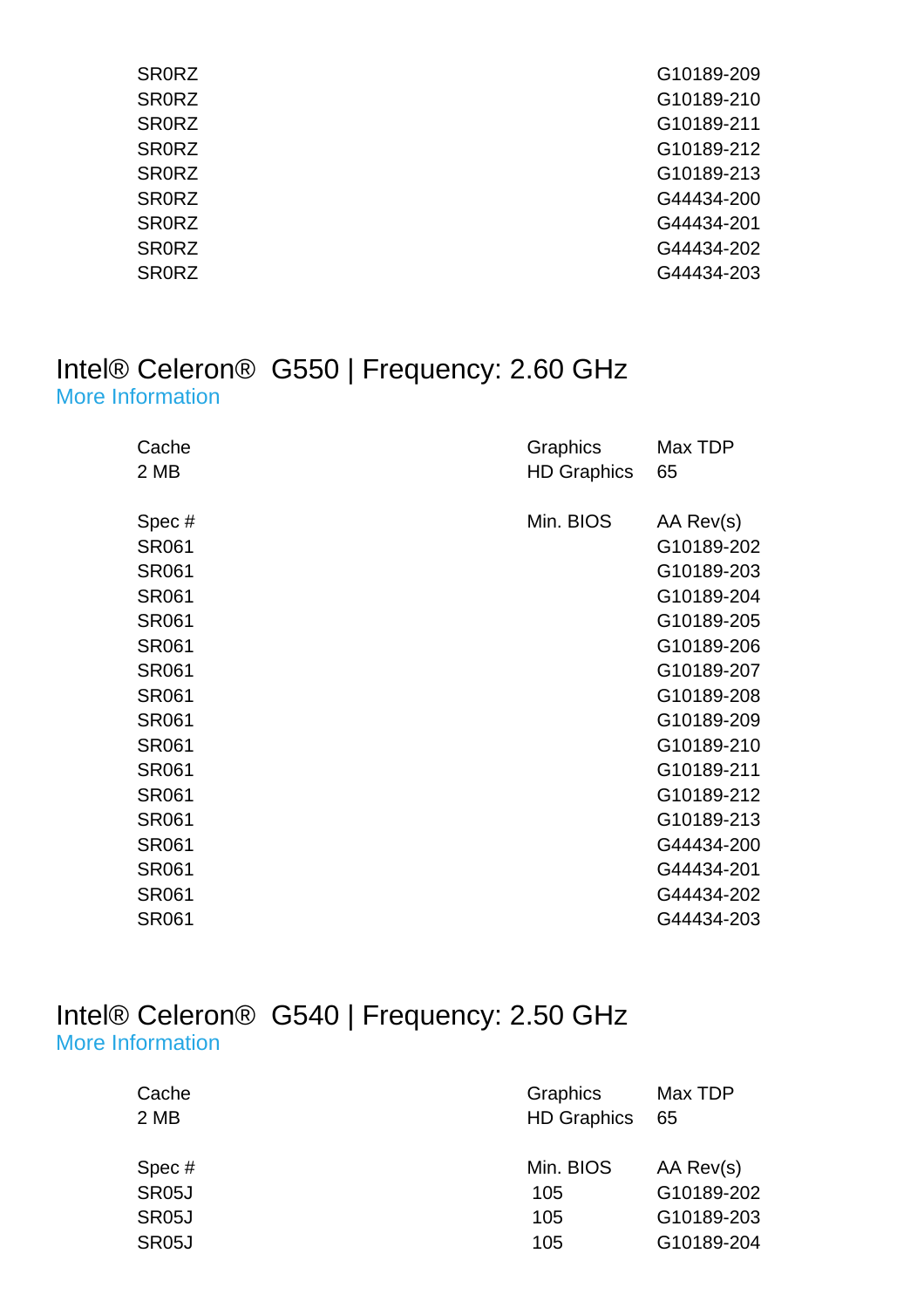| 105 | G10189-205 |
|-----|------------|
| 67  | G10189-206 |
| 67  | G10189-207 |
| 67  | G10189-208 |
| 67  | G10189-209 |
| 67  | G10189-210 |
| 67  | G10189-211 |
| 67  | G10189-212 |
| 67  | G10189-213 |
| 67  | G44434-200 |
| 67  | G44434-201 |
| 67  | G44434-202 |
| 67  | G44434-203 |
|     |            |

#### Intel® Celeron® G530T | Frequency: 2.00 GHz [More Information](http://ark.intel.com/Product.aspx?spec=SR05K)

| Cache              | Graphics           | Max TDP    |
|--------------------|--------------------|------------|
| 2 MB               | <b>HD Graphics</b> | 35         |
|                    |                    |            |
| Spec#              | Min. BIOS          | AA Rev(s)  |
| SR05K              | 67                 | G10189-202 |
| SR05K              | 67                 | G10189-203 |
| SR05K              | 67                 | G10189-204 |
| SR05K              | 67                 | G10189-205 |
| SR05K              | 67                 | G10189-206 |
| SR05K              | 67                 | G10189-207 |
| SR05K              | 67                 | G10189-208 |
| SR05K              | 67                 | G10189-209 |
| SR05K              | 67                 | G10189-210 |
| SR05K              | 67                 | G10189-211 |
| SR05K              | 67                 | G10189-212 |
| SR05K              | 67                 | G10189-213 |
| SR05K              | 67                 | G44434-200 |
| SR05K              | 67                 | G44434-201 |
| SR05K              | 67                 | G44434-202 |
| SR <sub>05</sub> K | 67                 | G44434-203 |

#### Intel® Celeron® G530 | Frequency: 2.40 GHz [More Information](http://ark.intel.com/Product.aspx?spec=SR05H)

| Cache | Graphics       | Max TDP |
|-------|----------------|---------|
| 2 MB  | HD Graphics 65 |         |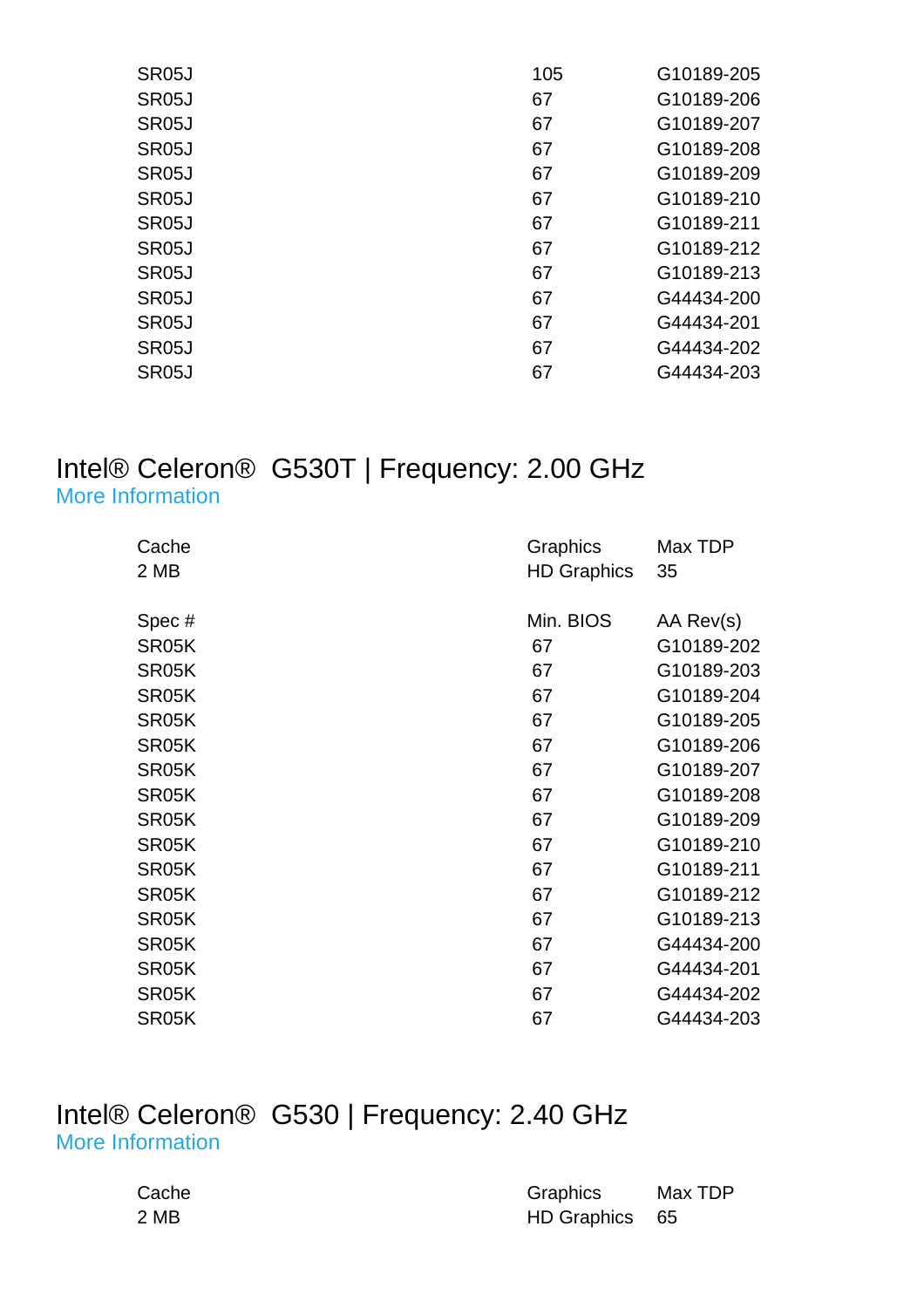| Min. BIOS | AA Rev(s)  |
|-----------|------------|
| 105       | G10189-202 |
| 105       | G10189-203 |
| 105       | G10189-204 |
| 105       | G10189-205 |
| 67        | G10189-206 |
| 67        | G10189-207 |
| 67        | G10189-208 |
| 67        | G10189-209 |
| 67        | G10189-210 |
| 67        | G10189-211 |
| 67        | G10189-212 |
| 67        | G10189-213 |
| 67        | G44434-200 |
| 67        | G44434-201 |
| 67        | G44434-202 |
| 67        | G44434-203 |
|           |            |

#### Intel® Celeron® G470 | Frequency: 2.00 GHz [More Information](http://ark.intel.com/Product.aspx?spec=SR0S7)

| Cache              | Graphics           | Max TDP    |
|--------------------|--------------------|------------|
| 1.5 MB             | <b>HD Graphics</b> | 35         |
|                    |                    |            |
| Spec#              | Min. BIOS          | AA Rev(s)  |
| SR <sub>0</sub> S7 | 67                 | G10189-202 |
| SR <sub>0</sub> S7 | 67                 | G10189-203 |
| SR <sub>0</sub> S7 | 67                 | G10189-204 |
| SR <sub>0</sub> S7 | 67                 | G10189-205 |
| SR <sub>0</sub> S7 | 67                 | G10189-206 |
| SR <sub>0</sub> S7 | 67                 | G10189-207 |
| SR <sub>0</sub> S7 | 67                 | G10189-208 |
| SR <sub>0</sub> S7 | 67                 | G10189-209 |
| SR <sub>0</sub> S7 | 67                 | G10189-210 |
| SR <sub>0</sub> S7 | 67                 | G10189-211 |
| SR <sub>0</sub> S7 | 67                 | G10189-212 |
| SR <sub>0</sub> S7 | 67                 | G10189-213 |
| SR <sub>0</sub> S7 | 67                 | G44434-200 |
| SR <sub>0</sub> S7 | 67                 | G44434-201 |
| SR <sub>0</sub> S7 | 67                 | G44434-202 |
| SR <sub>0</sub> S7 | 67                 | G44434-203 |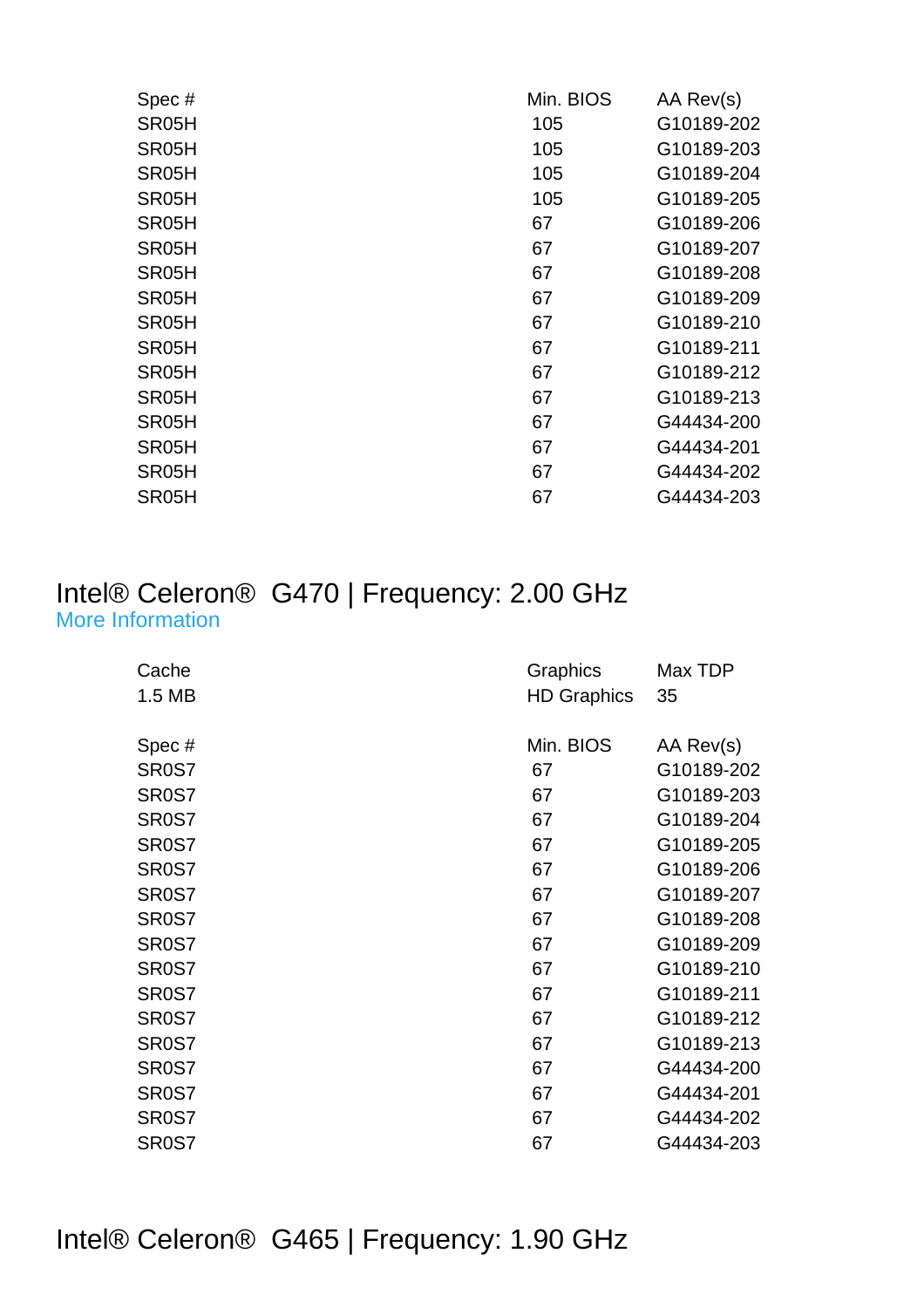#### [More Information](http://ark.intel.com/Product.aspx?spec=SR0S8)

| Cache                          | Graphics           | Max TDP    |
|--------------------------------|--------------------|------------|
| 1.5 MB                         | <b>HD Graphics</b> | 35         |
|                                |                    |            |
| Spec#                          | Min. BIOS          | AA Rev(s)  |
| SR <sub>0</sub> S8             |                    | G10189-202 |
| SR <sub>0</sub> S8             |                    | G10189-203 |
| SR <sub>0</sub> S8             |                    | G10189-204 |
| SR <sub>0</sub> S8             |                    | G10189-205 |
| SR <sub>0</sub> S <sub>8</sub> |                    | G10189-206 |
| SR <sub>0</sub> S8             |                    | G10189-207 |
| SR <sub>0</sub> S8             |                    | G10189-208 |
| SR <sub>0</sub> S <sub>8</sub> |                    | G10189-209 |
| SR <sub>0</sub> S8             |                    | G10189-210 |
| SR <sub>0</sub> S <sub>8</sub> |                    | G10189-211 |
| SR <sub>0</sub> S <sub>8</sub> |                    | G10189-212 |
| SR <sub>0</sub> S8             |                    | G10189-213 |
| SR <sub>0</sub> S <sub>8</sub> |                    | G44434-200 |
| SR <sub>0</sub> S <sub>8</sub> |                    | G44434-201 |
| SR <sub>0</sub> S <sub>8</sub> |                    | G44434-202 |
| SR <sub>0</sub> S <sub>8</sub> |                    | G44434-203 |

#### Intel® Celeron® G460 | Frequency: 1.80 GHz [More Information](http://ark.intel.com/Product.aspx?spec=SR0GR)

| Cache        | Graphics           | Max TDP    |
|--------------|--------------------|------------|
| 1.5 MB       | <b>HD Graphics</b> | 35         |
|              |                    |            |
| Spec#        | Min. BIOS          | AA Rev(s)  |
| <b>SR0GR</b> | 67                 | G10189-202 |
| <b>SR0GR</b> | 67                 | G10189-203 |
| <b>SR0GR</b> | 67                 | G10189-204 |
| <b>SR0GR</b> | 67                 | G10189-205 |
| <b>SR0GR</b> | 67                 | G10189-206 |
| <b>SR0GR</b> | 67                 | G10189-207 |
| <b>SR0GR</b> | 67                 | G10189-208 |
| <b>SR0GR</b> | 67                 | G10189-209 |
| <b>SR0GR</b> | 67                 | G10189-210 |
| <b>SR0GR</b> | 67                 | G10189-211 |
| <b>SR0GR</b> | 67                 | G10189-212 |
| <b>SR0GR</b> | 67                 | G10189-213 |
| <b>SR0GR</b> | 67                 | G44434-200 |
| <b>SR0GR</b> | 67                 | G44434-201 |
| <b>SR0GR</b> | 67                 | G44434-202 |
| <b>SR0GR</b> | 67                 | G44434-203 |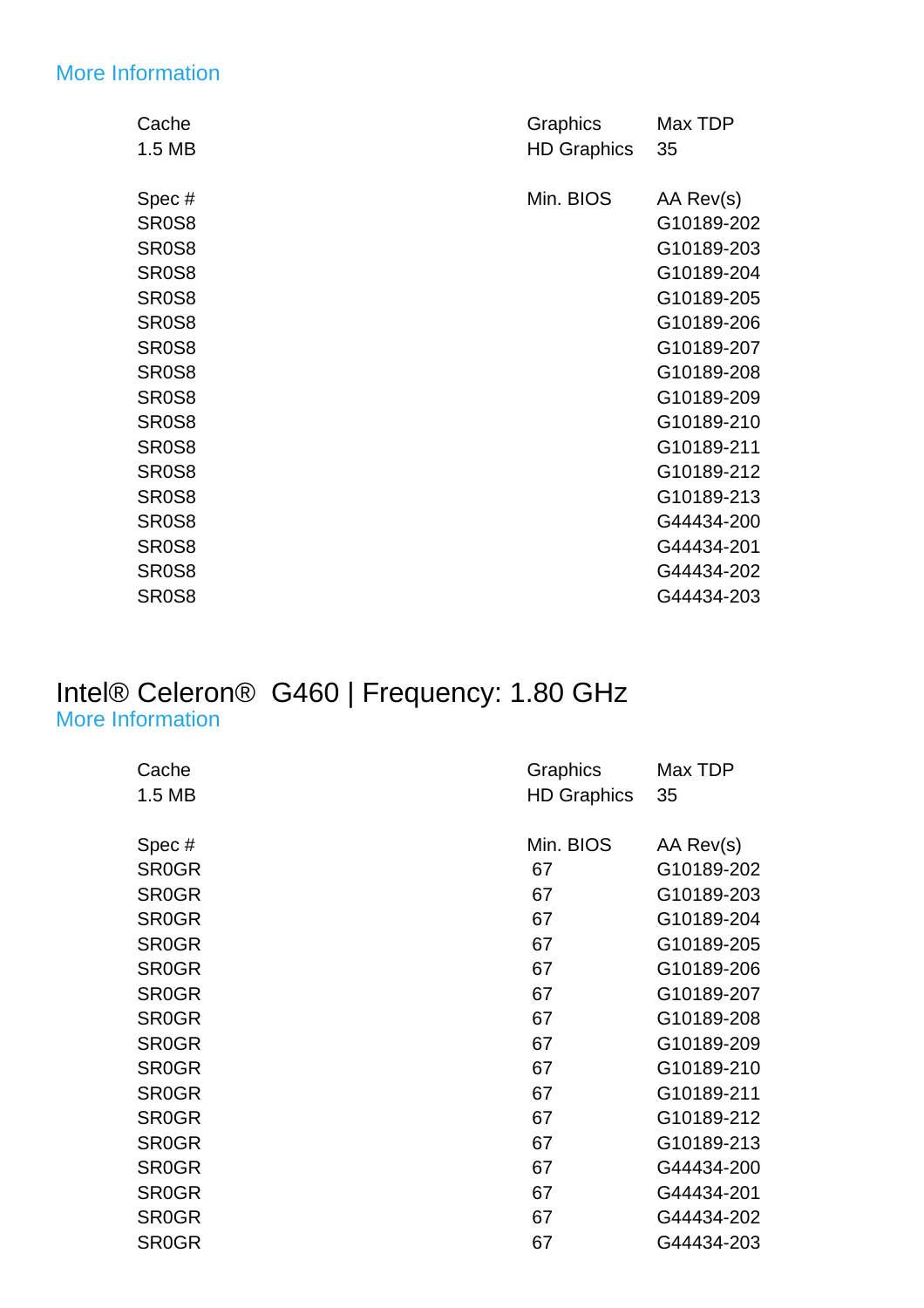### Intel® Celeron® G440 | Frequency: 1.60 GHz

[More Information](http://ark.intel.com/Product.aspx?spec=SR0BY)

| Cache        | Graphics           | Max TDP    |
|--------------|--------------------|------------|
| 1 MB         | <b>HD Graphics</b> | 35         |
|              |                    |            |
| Spec#        | Min. BIOS          | AA Rev(s)  |
| <b>SR0BY</b> | 105                | G10189-202 |
| <b>SR0BY</b> | 105                | G10189-203 |
| <b>SR0BY</b> | 105                | G10189-204 |
| <b>SR0BY</b> | 105                | G10189-205 |
| <b>SR0BY</b> | 67                 | G10189-206 |
| <b>SR0BY</b> | 67                 | G10189-207 |
| <b>SR0BY</b> | 67                 | G10189-208 |
| <b>SR0BY</b> | 67                 | G10189-209 |
| <b>SR0BY</b> | 67                 | G10189-210 |
| <b>SR0BY</b> | 67                 | G10189-211 |
| <b>SR0BY</b> | 67                 | G10189-212 |
| <b>SR0BY</b> | 67                 | G10189-213 |
| <b>SR0BY</b> | 67                 | G44434-200 |
| <b>SR0BY</b> | 67                 | G44434-201 |
| <b>SR0BY</b> | 67                 | G44434-202 |
| <b>SR0BY</b> | 67                 | G44434-203 |

#### Intel® Pentium® G2140 | Frequency: 3.30 GHz [More Information](http://ark.intel.com/Product.aspx?spec=SR0YT)

| Cache        | Graphics           | Max TDP    |
|--------------|--------------------|------------|
| 3 MB         | <b>HD Graphics</b> | 55         |
|              |                    |            |
| Spec#        | Min. BIOS          | AA Rev(s)  |
| <b>SR0YT</b> | 150                | G10189-206 |
| <b>SR0YT</b> | 150                | G10189-207 |
| <b>SR0YT</b> | 150                | G10189-208 |
| <b>SR0YT</b> | 150                | G10189-209 |
| <b>SR0YT</b> | 150                | G10189-210 |
| <b>SR0YT</b> | 150                | G10189-211 |
| <b>SR0YT</b> | 150                | G10189-212 |
| <b>SR0YT</b> | 150                | G10189-213 |
| SR0YT        | 150                | G44434-200 |
| <b>SR0YT</b> | 150                | G44434-201 |
| <b>SR0YT</b> | 150                | G44434-202 |
| SR0YT        | 150                | G44434-203 |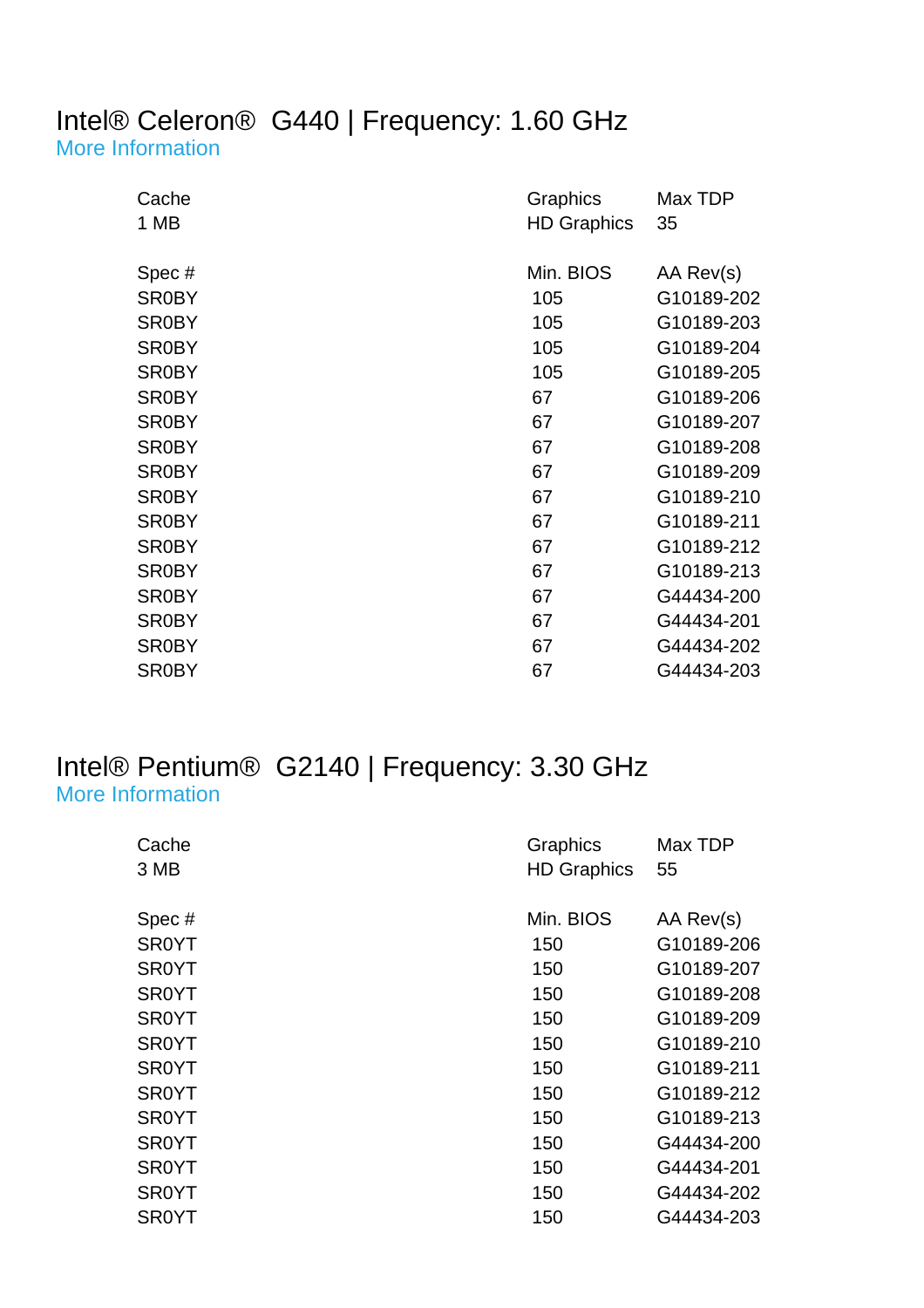#### Intel® Pentium® G2130 | Frequency: 3.20 GHz [More Information](http://ark.intel.com/Product.aspx?spec=SR0YU)

| Cache<br>3 MB | Graphics<br><b>HD Graphics</b> | Max TDP<br>55 |
|---------------|--------------------------------|---------------|
|               |                                |               |
| Spec#         | Min. BIOS                      | AA Rev(s)     |
| <b>SR0YU</b>  | 150                            | G10189-206    |
| <b>SR0YU</b>  | 150                            | G10189-207    |
| <b>SR0YU</b>  | 150                            | G10189-208    |
| <b>SR0YU</b>  | 150                            | G10189-209    |
| <b>SR0YU</b>  | 150                            | G10189-210    |
| <b>SR0YU</b>  | 150                            | G10189-211    |
| <b>SR0YU</b>  | 150                            | G10189-212    |
| <b>SR0YU</b>  | 150                            | G10189-213    |
| <b>SR0YU</b>  | 150                            | G44434-200    |
| <b>SR0YU</b>  | 150                            | G44434-201    |
| <b>SR0YU</b>  | 150                            | G44434-202    |
| <b>SR0YU</b>  | 150                            | G44434-203    |

#### Intel® Pentium® G2120 | Frequency: 3.10 GHz [More Information](http://ark.intel.com/Product.aspx?spec=SR0UF)

| Cache        | Graphics           | Max TDP    |
|--------------|--------------------|------------|
| 3 MB         | <b>HD Graphics</b> | 55         |
| Spec#        | Min. BIOS          | AA Rev(s)  |
|              |                    |            |
| <b>SROUF</b> | 150                | G10189-206 |
| <b>SROUF</b> | 150                | G10189-207 |
| <b>SROUF</b> | 150                | G10189-208 |
| <b>SROUF</b> | 150                | G10189-209 |
| <b>SROUF</b> | 150                | G10189-210 |
| <b>SROUF</b> | 150                | G10189-211 |
| <b>SROUF</b> | 150                | G10189-212 |
| <b>SROUF</b> | 150                | G10189-213 |
| <b>SROUF</b> | 150                | G44434-200 |
| <b>SROUF</b> | 150                | G44434-201 |
| <b>SROUF</b> | 150                | G44434-202 |
| <b>SROUF</b> | 150                | G44434-203 |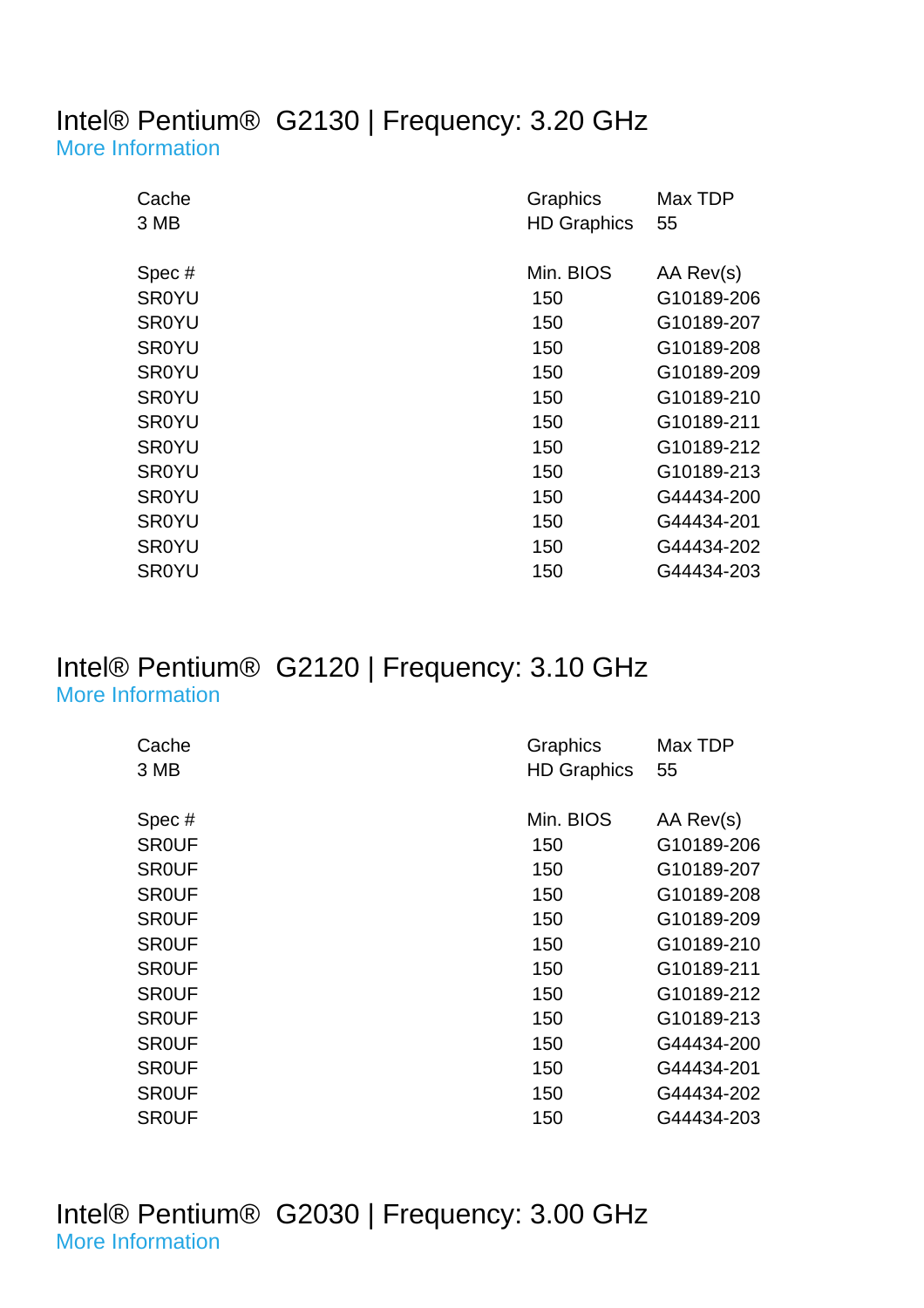| Cache | Graphics           | Max TDP    |
|-------|--------------------|------------|
| 3 MB  | <b>HD Graphics</b> | 55         |
|       |                    |            |
| Spec# | Min. BIOS          | AA Rev(s)  |
| SR163 | 150                | G10189-206 |
| SR163 | 150                | G10189-207 |
| SR163 | 150                | G10189-208 |
| SR163 | 150                | G10189-209 |
| SR163 | 150                | G10189-210 |
| SR163 | 150                | G10189-211 |
| SR163 | 150                | G10189-212 |
| SR163 | 150                | G10189-213 |
| SR163 | 150                | G44434-200 |
| SR163 | 150                | G44434-201 |
| SR163 | 150                | G44434-202 |
| SR163 | 150                | G44434-203 |
|       |                    |            |

#### Intel® Pentium® G2020 | Frequency: 2.90 GHz [More Information](http://ark.intel.com/Product.aspx?spec=SR10H)

| Cache              | Graphics           | Max TDP    |
|--------------------|--------------------|------------|
| 3 MB               | <b>HD Graphics</b> | 55         |
| Spec#              | Min. BIOS          | AA Rev(s)  |
|                    |                    |            |
| SR <sub>10</sub> H | 150                | G10189-206 |
| SR <sub>10</sub> H | 150                | G10189-207 |
| SR <sub>10</sub> H | 150                | G10189-208 |
| SR <sub>10</sub> H | 150                | G10189-209 |
| SR <sub>10</sub> H | 150                | G10189-210 |
| SR <sub>10</sub> H | 150                | G10189-211 |
| SR <sub>10</sub> H | 150                | G10189-212 |
| SR <sub>10</sub> H | 150                | G10189-213 |
| SR <sub>10</sub> H | 150                | G44434-200 |
| SR <sub>10</sub> H | 150                | G44434-201 |
| SR <sub>10</sub> H | 150                | G44434-202 |
| SR <sub>10</sub> H | 150                | G44434-203 |

#### Intel® Pentium® G2010 | Frequency: 2.80 GHz [More Information](http://ark.intel.com/Product.aspx?spec=SR10J)

| Cache | Graphics       | Max TDP |
|-------|----------------|---------|
| 3 MB  | HD Graphics 55 |         |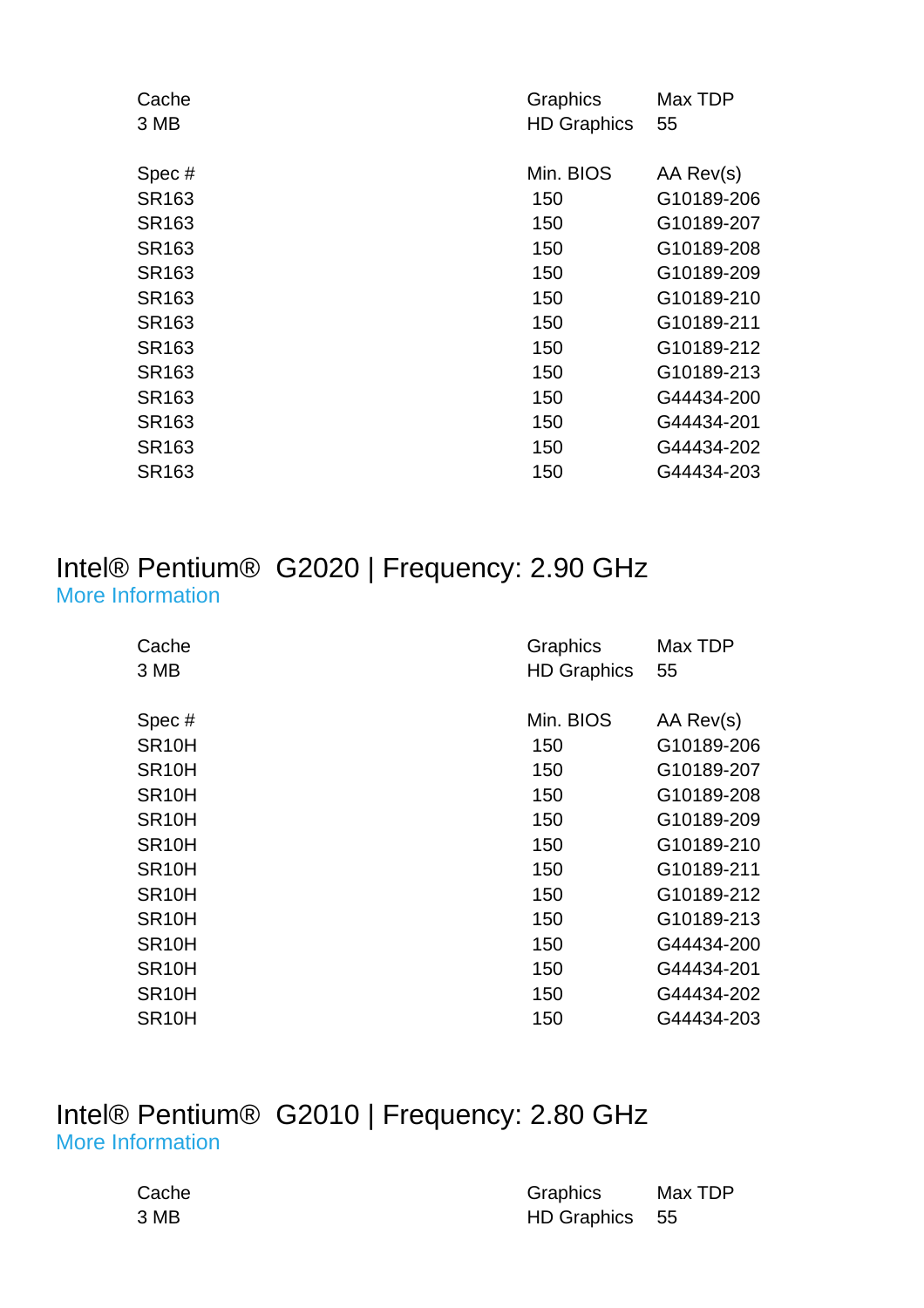| Spec#              | Min. BIOS | AA Rev(s)  |
|--------------------|-----------|------------|
| <b>SR10J</b>       | 150       | G10189-206 |
| SR <sub>10</sub> J | 150       | G10189-207 |
| SR <sub>10</sub> J | 150       | G10189-208 |
| SR <sub>10</sub> J | 150       | G10189-209 |
| SR <sub>10</sub> J | 150       | G10189-210 |
| SR <sub>10</sub> J | 150       | G10189-211 |
| <b>SR10J</b>       | 150       | G10189-212 |
| <b>SR10J</b>       | 150       | G10189-213 |
| <b>SR10J</b>       | 150       | G44434-200 |
| SR <sub>10</sub> J | 150       | G44434-201 |
| <b>SR10J</b>       | 150       | G44434-202 |
| SR <sub>10</sub> J | 150       | G44434-203 |
|                    |           |            |

#### Intel® Celeron® G1630 | Frequency: 2.80 GHz [More Information](http://ark.intel.com/Product.aspx?spec=SR16A)

| Cache              | Graphics           | Max TDP    |
|--------------------|--------------------|------------|
| 2 MB               | <b>HD Graphics</b> | 55         |
|                    |                    |            |
| Spec#              | Min. BIOS          | AA Rev(s)  |
| SR <sub>16</sub> A | 150                | G10189-206 |
| SR <sub>16</sub> A | 150                | G10189-207 |
| SR <sub>16</sub> A | 150                | G10189-208 |
| SR <sub>16</sub> A | 150                | G10189-209 |
| SR <sub>16</sub> A | 150                | G10189-210 |
| SR <sub>16</sub> A | 150                | G10189-211 |
| SR <sub>16</sub> A | 150                | G10189-212 |
| SR <sub>16</sub> A | 150                | G10189-213 |
| SR <sub>16</sub> A | 150                | G44434-200 |
| SR <sub>16</sub> A | 150                | G44434-201 |
| SR <sub>16</sub> A | 150                | G44434-202 |
| SR <sub>16</sub> A | 150                | G44434-203 |

#### Intel® Celeron® G1620 | Frequency: 2.70 GHz [More Information](http://ark.intel.com/Product.aspx?spec=SR10L)

| Graphics<br>HD Graphics 55 | Max TDP                               |
|----------------------------|---------------------------------------|
| Min. BIOS<br>150<br>150    | AA Rev(s)<br>G10189-206<br>G10189-207 |
|                            |                                       |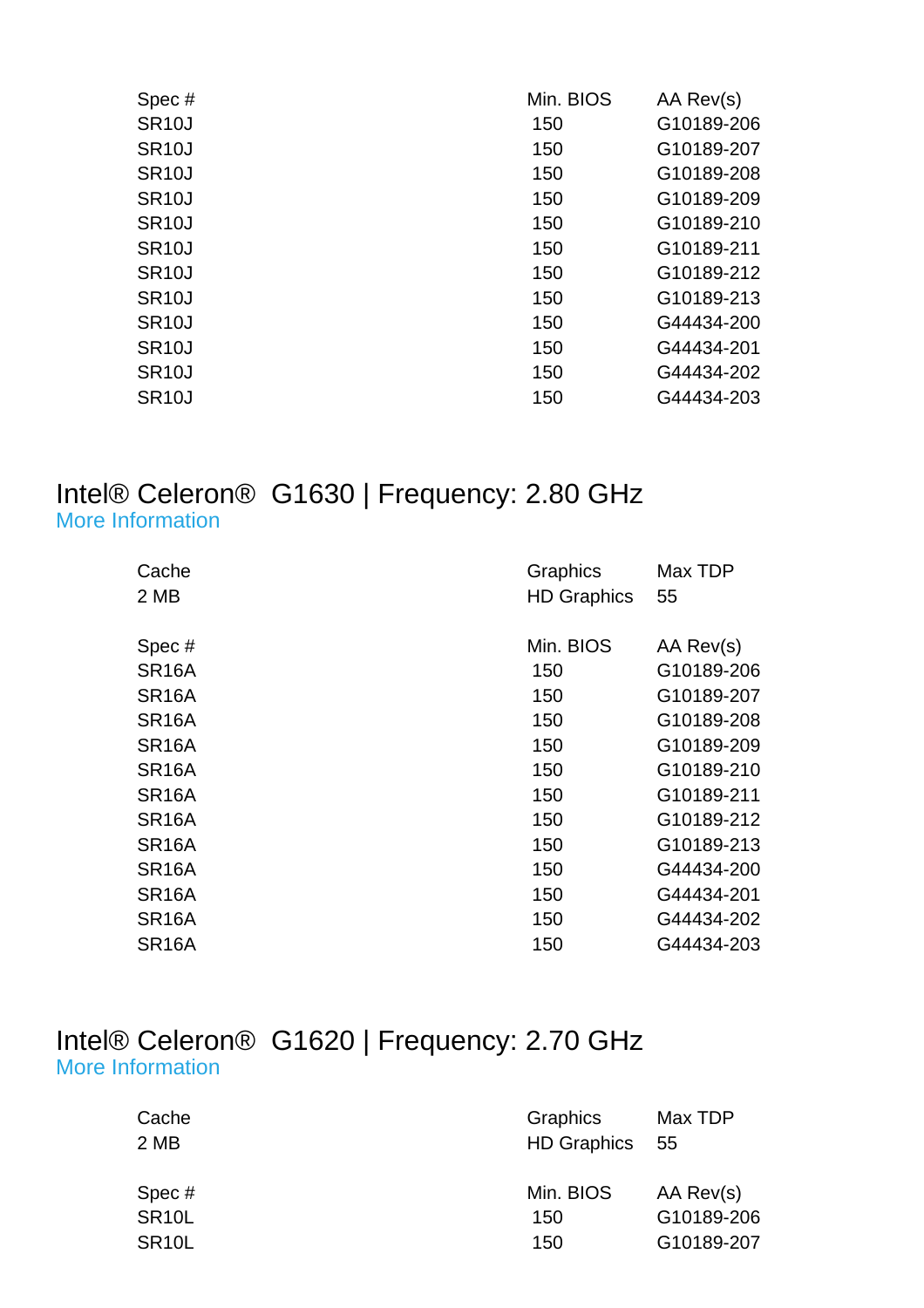| SR <sub>10</sub> L | 150 | G10189-208 |
|--------------------|-----|------------|
| SR <sub>10</sub> L | 150 | G10189-209 |
| SR <sub>10</sub> L | 150 | G10189-210 |
| SR <sub>10</sub> L | 150 | G10189-211 |
| SR <sub>10</sub> L | 150 | G10189-212 |
| SR <sub>10</sub> L | 150 | G10189-213 |
| SR <sub>10</sub> L | 150 | G44434-200 |
| SR <sub>10</sub> L | 150 | G44434-201 |
| SR <sub>10</sub> L | 150 | G44434-202 |
| SR <sub>10</sub> L | 150 | G44434-203 |
|                    |     |            |

#### Intel® Celeron® G1610 | Frequency: 2.60 GHz [More Information](http://ark.intel.com/Product.aspx?spec=SR10K)

| Cache<br>2 MB      | Graphics<br><b>HD Graphics</b> | Max TDP<br>55 |
|--------------------|--------------------------------|---------------|
| Spec#              | Min. BIOS                      | AA Rev(s)     |
| SR <sub>10</sub> K | 150                            | G10189-206    |
| SR <sub>10</sub> K | 150                            | G10189-207    |
| SR <sub>10</sub> K | 150                            | G10189-208    |
| SR <sub>10</sub> K | 150                            | G10189-209    |
| SR <sub>10</sub> K | 150                            | G10189-210    |
| SR <sub>10</sub> K | 150                            | G10189-211    |
| SR <sub>10</sub> K | 150                            | G10189-212    |
| SR <sub>10</sub> K | 150                            | G10189-213    |
| SR <sub>10</sub> K | 150                            | G44434-200    |
| SR <sub>10</sub> K | 150                            | G44434-201    |
| SR <sub>10</sub> K | 150                            | G44434-202    |
| SR <sub>10</sub> K | 150                            | G44434-203    |

#### Intel® Xeon® E3-1290V2 | Frequency: 3.70 GHz [More Information](http://ark.intel.com/Product.aspx?spec=SR0PC)

| Cache        | Graphics  | Max TDP    |
|--------------|-----------|------------|
| 8 MB         | <b>No</b> | 87         |
| Spec#        | Min. BIOS | AA Rev(s)  |
| <b>SROPC</b> | 150       | G10189-206 |
| <b>SROPC</b> | 150       | G10189-207 |
| <b>SROPC</b> | 150       | G10189-208 |
| <b>SROPC</b> | 150       | G10189-209 |
| <b>SROPC</b> | 150       | G10189-210 |
| <b>SROPC</b> | 150       | G10189-211 |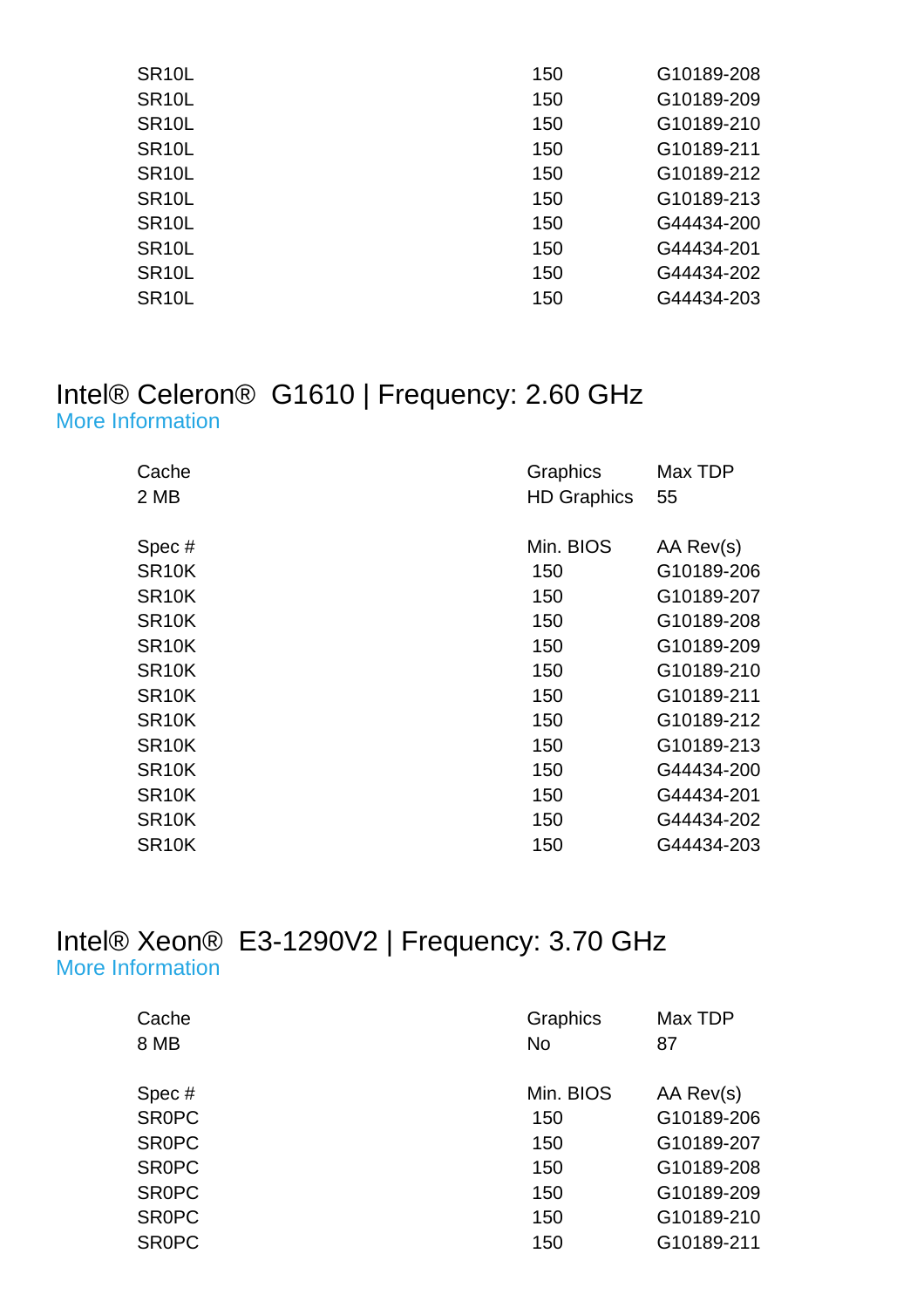| <b>SROPC</b>                  | 150 | G10189-212 |
|-------------------------------|-----|------------|
| <b>SROPC</b>                  | 150 | G10189-213 |
| <b>SROPC</b>                  | 150 | G44434-200 |
| <b>SROPC</b>                  | 150 | G44434-201 |
| <b>SROPC</b>                  | 150 | G44434-202 |
| <b>SROPC</b>                  | 150 | G44434-203 |
| Add-in graphics card required |     |            |

#### Intel® Xeon® E3-1275V2 | Frequency: 3.50 GHz [More Information](http://ark.intel.com/Product.aspx?spec=SR0PA)

| Cache<br>8 MB | Graphics<br><b>HD P4000</b> | Max TDP<br>77 |
|---------------|-----------------------------|---------------|
| Spec#         | Min. BIOS                   | AA Rev(s)     |
| <b>SROPA</b>  | 150                         | G10189-206    |
| <b>SROPA</b>  | 150                         | G10189-207    |
| <b>SROPA</b>  | 150                         | G10189-208    |
| <b>SROPA</b>  | 150                         | G10189-209    |
| <b>SROPA</b>  | 150                         | G10189-210    |
| <b>SROPA</b>  | 150                         | G10189-211    |
| <b>SROPA</b>  | 150                         | G10189-212    |
| <b>SROPA</b>  | 150                         | G10189-213    |
| <b>SROPA</b>  | 150                         | G44434-200    |
| <b>SROPA</b>  | 150                         | G44434-201    |
| <b>SROPA</b>  | 150                         | G44434-202    |
| <b>SROPA</b>  | 150                         | G44434-203    |

#### Intel® Xeon® E3-1265LV2 | Frequency: 2.50 GHz [More Information](http://ark.intel.com/Product.aspx?spec=SR0PB)

| Cache<br>8 MB         | Graphics<br>HD 2500 | Max TDP<br>45           |
|-----------------------|---------------------|-------------------------|
|                       | Min. BIOS           |                         |
| Spec#<br><b>SROPB</b> | 150                 | AA Rev(s)<br>G10189-206 |
|                       |                     |                         |
| <b>SROPB</b>          | 150                 | G10189-207              |
| <b>SROPB</b>          | 150                 | G10189-208              |
| <b>SROPB</b>          | 150                 | G10189-209              |
| <b>SROPB</b>          | 150                 | G10189-210              |
| <b>SROPB</b>          | 150                 | G10189-211              |
| <b>SROPB</b>          | 150                 | G10189-212              |
| <b>SROPB</b>          | 150                 | G10189-213              |
| <b>SROPB</b>          | 150                 | G44434-200              |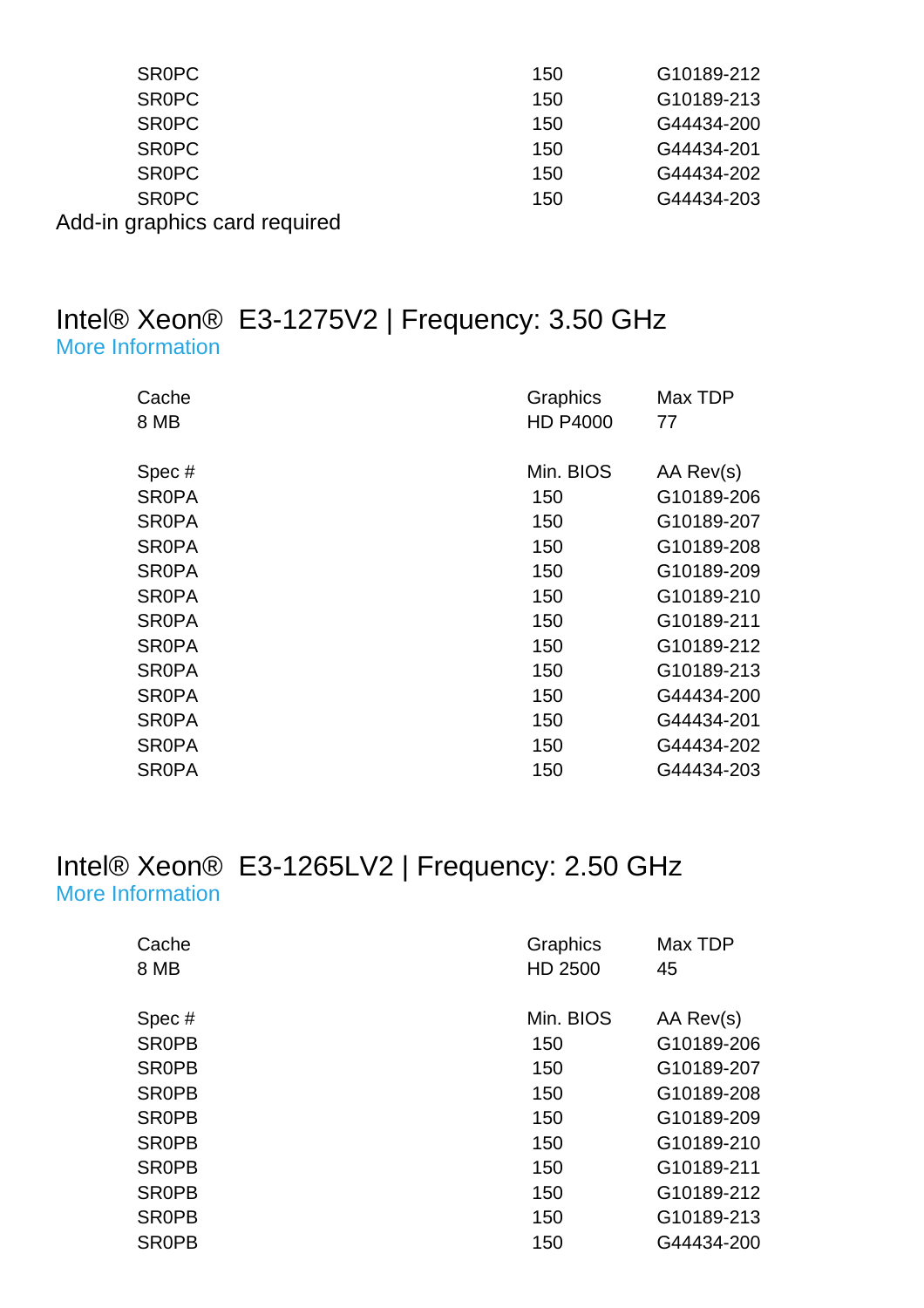| <b>SROPB</b> | 150 | G44434-201 |
|--------------|-----|------------|
| <b>SROPB</b> | 150 | G44434-202 |
| <b>SROPB</b> | 150 | G44434-203 |

#### Intel® Xeon® E3-1260L | Frequency: 2.40 GHz [More Information](http://ark.intel.com/Product.aspx?spec=SR00M)

| Cache | Graphics  | Max TDP    |
|-------|-----------|------------|
| 8 MB  | HD 2000   | 45         |
|       |           |            |
| Spec# | Min. BIOS | AA Rev(s)  |
| SR00M | 105       | G10189-202 |
| SR00M | 105       | G10189-203 |
| SR00M | 105       | G10189-204 |
| SR00M | 105       | G10189-205 |
| SR00M | 67        | G10189-206 |
| SR00M | 67        | G10189-207 |
| SR00M | 67        | G10189-208 |
| SR00M | 67        | G10189-209 |
| SR00M | 67        | G10189-210 |
| SR00M | 67        | G10189-211 |
| SR00M | 67        | G10189-212 |
| SR00M | 67        | G10189-213 |
| SR00M | 67        | G44434-200 |
| SR00M | 67        | G44434-201 |
| SR00M | 67        | G44434-202 |
| SR00M | 67        | G44434-203 |

#### Intel® Xeon® E3-1245V2 | Frequency: 3.40 GHz [More Information](http://ark.intel.com/Product.aspx?spec=SR0P9)

| Graphics        | Max TDP    |
|-----------------|------------|
| <b>HD P4000</b> | 77         |
| Min. BIOS       | AA Rev(s)  |
| 150             | G10189-206 |
| 150             | G10189-207 |
| 150             | G10189-208 |
| 150             | G10189-209 |
| 150             | G10189-210 |
| 150             | G10189-211 |
| 150             | G10189-212 |
| 150             | G10189-213 |
| 150             | G44434-200 |
|                 |            |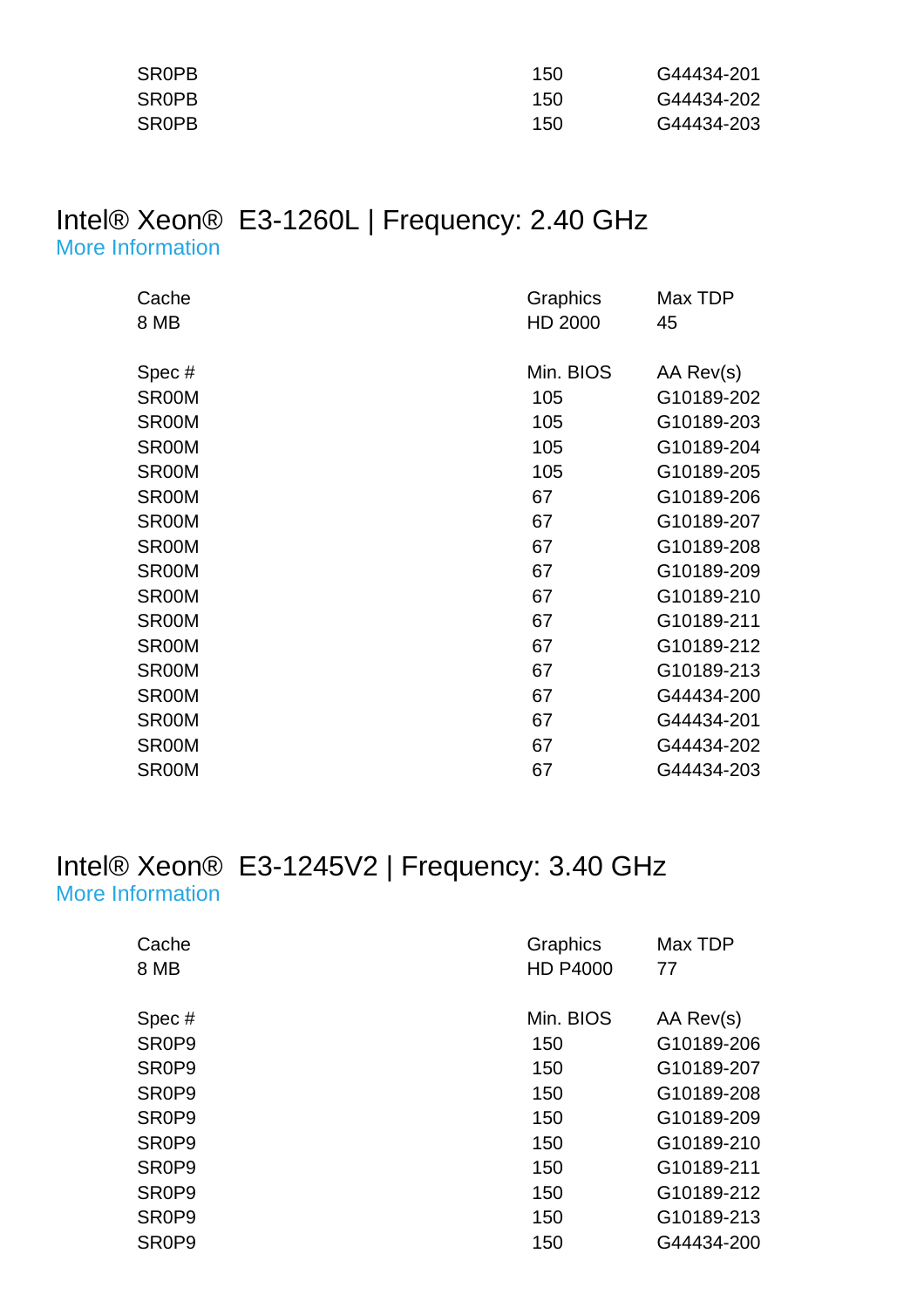| SR <sub>0</sub> P <sub>9</sub> | 150 | G44434-201 |
|--------------------------------|-----|------------|
| SR <sub>0</sub> P <sub>9</sub> | 150 | G44434-202 |
| SR <sub>0</sub> P <sub>9</sub> | 150 | G44434-203 |

#### Intel® Xeon® E3-1230V2 | Frequency: 3.30 GHz [More Information](http://ark.intel.com/Product.aspx?spec=SR0P4)

| Cache                         | Graphics  | Max TDP    |
|-------------------------------|-----------|------------|
| 8 MB                          | No.       | 69         |
|                               |           |            |
| Spec#                         | Min. BIOS | AA Rev(s)  |
| SR <sub>0</sub> P4            | 150       | G10189-206 |
| SR0P4                         | 150       | G10189-207 |
| SR <sub>0</sub> P4            | 150       | G10189-208 |
| SR <sub>0</sub> P4            | 150       | G10189-209 |
| SR <sub>0</sub> P4            | 150       | G10189-210 |
| SR0P4                         | 150       | G10189-211 |
| SR <sub>0</sub> P4            | 150       | G10189-212 |
| SR <sub>0</sub> P4            | 150       | G10189-213 |
| SR <sub>0</sub> P4            | 150       | G44434-200 |
| SR <sub>0</sub> P4            | 150       | G44434-201 |
| SR <sub>0</sub> P4            | 150       | G44434-202 |
| SR <sub>0</sub> P4            | 150       | G44434-203 |
| Add-in graphics card required |           |            |

#### Intel® Xeon® E3-1225V2 | Frequency: 3.20 GHz [More Information](http://ark.intel.com/Product.aspx?spec=SR0PJ)

| Cache        | Graphics        | Max TDP    |
|--------------|-----------------|------------|
| 8 MB         | <b>HD P4000</b> | 77         |
|              |                 |            |
| Spec#        | Min. BIOS       | AA Rev(s)  |
| <b>SROPJ</b> | 150             | G10189-206 |
| <b>SROPJ</b> | 150             | G10189-207 |
| <b>SROPJ</b> | 150             | G10189-208 |
| <b>SROPJ</b> | 150             | G10189-209 |
| <b>SROPJ</b> | 150             | G10189-210 |
| <b>SROPJ</b> | 150             | G10189-211 |
| <b>SROPJ</b> | 150             | G10189-212 |
| <b>SROPJ</b> | 150             | G10189-213 |
| <b>SROPJ</b> | 150             | G44434-200 |
| <b>SR0PJ</b> | 150             | G44434-201 |
| <b>SROPJ</b> | 150             | G44434-202 |
| SR0PJ        | 150             | G44434-203 |